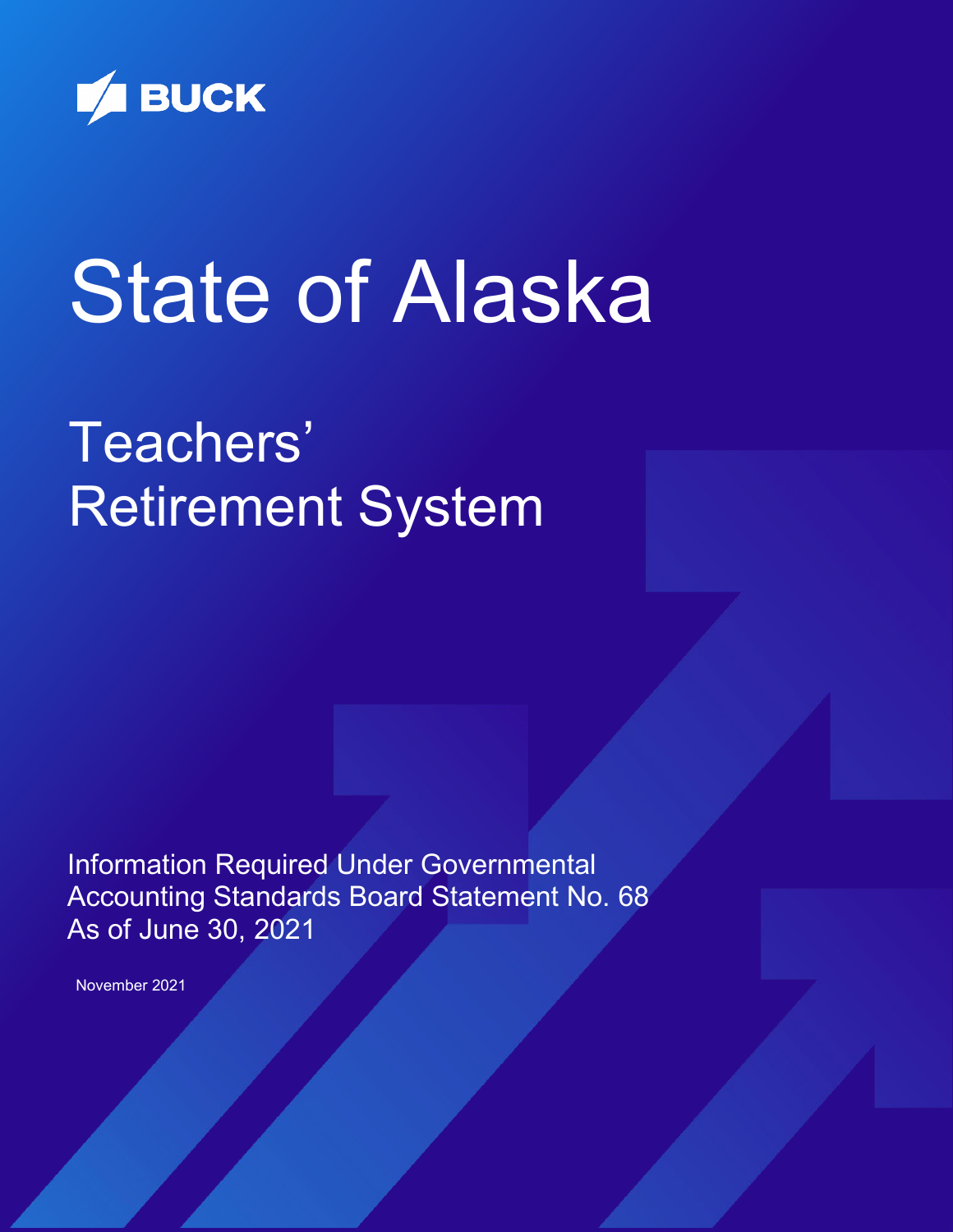

November 17, 2021

State of Alaska The Alaska Retirement Management Board The Department of Revenue, Treasury Division The Department of Administration, Division of Retirement and Benefits P.O. Box 110203 Juneau, AK 99811-0203

## **GASB 68 Report as of June 30, 2021 for June 30, 2022 Reporting – TRS**

Dear Members of The Alaska Retirement Management Board, The Department of Revenue, and The Department of Administration:

We have prepared the required accounting information for Governmental Accounting Standards Board (GASB) Statement No. 68 (GASB 68) for the State of Alaska Teachers' Retirement System (TRS) for June 30, 2022 reporting based on a measurement date of June 30, 2021. Please refer to the GASB 67 report dated September 22, 2021 for any supplemental information or documentation.

This report covers the pension portion of TRS. A separate GASB 75 report will be issued for the healthcare portion of TRS.

I certify that the information contained in this report has been prepared in accordance with generally accepted actuarial principles and practices. To the best of my knowledge, the information fairly presents the actuarial position of TRS in accordance with the requirements of GASB 68 as of the June 30, 2021 measurement date.

The Alaska Retirement Management Board (Board) and staff of the State of Alaska and its auditors may use this report for the review of the operation of TRS. The report may also be used in the preparation of State of Alaska's and participating employers' audited financial statements. Use of this report for any other purpose or by anyone other than the Board, the staff of the State of Alaska, or its auditors may not be appropriate and may result in mistaken conclusions due to failure to understand applicable assumptions, methodologies, or inapplicability of the report for that purpose. Because of the risk of misinterpretation of actuarial results, Buck recommends requesting its advanced review of any statement to be based on information contained in this report. Buck will accept no liability for any such statement made without its prior review.

Future actuarial measurements may differ significantly from current measurements due to plan experience differing from that anticipated by the actuarial assumptions, changes in assumptions, changes expected as part of the natural operation of the methodology used for these measurements, and changes in plan provisions or applicable law. An analysis of the potential range of such future differences is beyond the scope of this report, except for the GASB 68 required disclosure of the sensitivity of net pension liability to changes in the discount rate.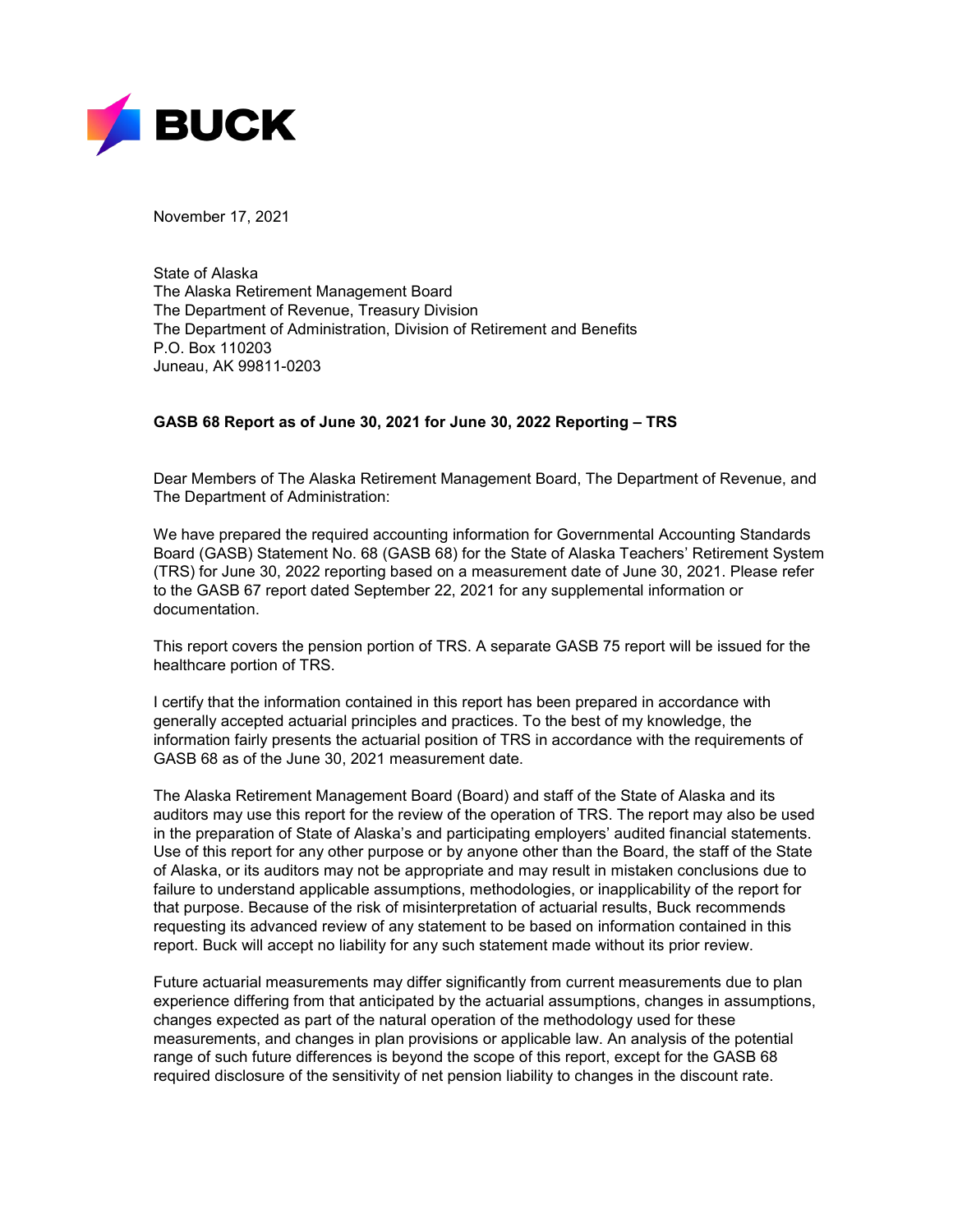The information in this report was prepared based on the actuarial assumptions and methods used in the June 30, 2020 actuarial valuation of TRS, except as noted herein. We rolled forward the liabilities from that date to June 30, 2021, as GASB 68 permits. In my opinion, the actuarial assumptions used are appropriate for purposes of the valuation and are reasonably related to the experience of TRS and to reasonable long-term expectations.

In preparing the actuarial results, we have relied upon information provided by staff of the State of Alaska regarding TRS plan provisions, participants, assets, contributions, and other matters used in the June 30, 2020 actuarial valuation of TRS. Although we did not audit the data, we reviewed the data for reasonableness and consistency with the prior year's information. The accuracy of the results presented herein is dependent upon the accuracy of the data. We also reflected the information contained in the June 30, 2021 asset statements that were provided to us by staff of the State of Alaska on September 16, 2021.

Where presented, the "net pension liability" and "plan fiduciary net position as a percentage of the total pension liability" are measured on a market value of assets basis. These items presented may be appropriate for GASB 68 reporting but make no assessment regarding the cost to settle (i.e., purchase annuities) to cover any portion of the plan's liabilities.

Actuarial Standard of Practice No. 56 (ASOP 56) provides guidance to actuaries when performing actuarial services with respect to designing, developing, selecting, modifying, using, reviewing, or evaluating models. Buck uses third-party software in the performance of annual actuarial valuations and projections. The model is intended to calculate the liabilities associated with the provisions of the plan using data and assumptions as of the measurement date under the accounting rules specified in this report. The output from the third-party vendor software is used as input to an internally developed model that applies applicable accounting rules to the derived liabilities and other inputs, such as plan assets and contributions, to generate many of the exhibits found in this report. Buck has an extensive review process in which the results of the liability calculations are checked using detailed sample life output, changes from year to year are summarized by source, and significant deviations from expectations are investigated. Other accounting outputs and the internal model are similarly reviewed in detail and at a higher level for accuracy, reasonability, and consistency with prior results. Buck also reviews the third-party model when significant changes are made to the software. This review is performed by experts within Buck who are familiar with applicable accounting rules, as well as the manner in which the model generates its output. If significant changes are made to the internal model, extra checking and review are completed. Significant changes to the internal model that are applicable to multiple clients are generally developed, checked, and reviewed by multiple experts within Buck who are familiar with the details of the required changes.

This report was prepared under my supervision and in accordance with all applicable Actuarial Standards of Practice. I am a Fellow of the Society of Actuaries, an Enrolled Actuary, a Member of the American Academy of Actuaries, and a Fellow of the Conference of Consulting Actuaries. I meet the Qualification Standards of the American Academy of Actuaries to render the actuarial opinions contained herein.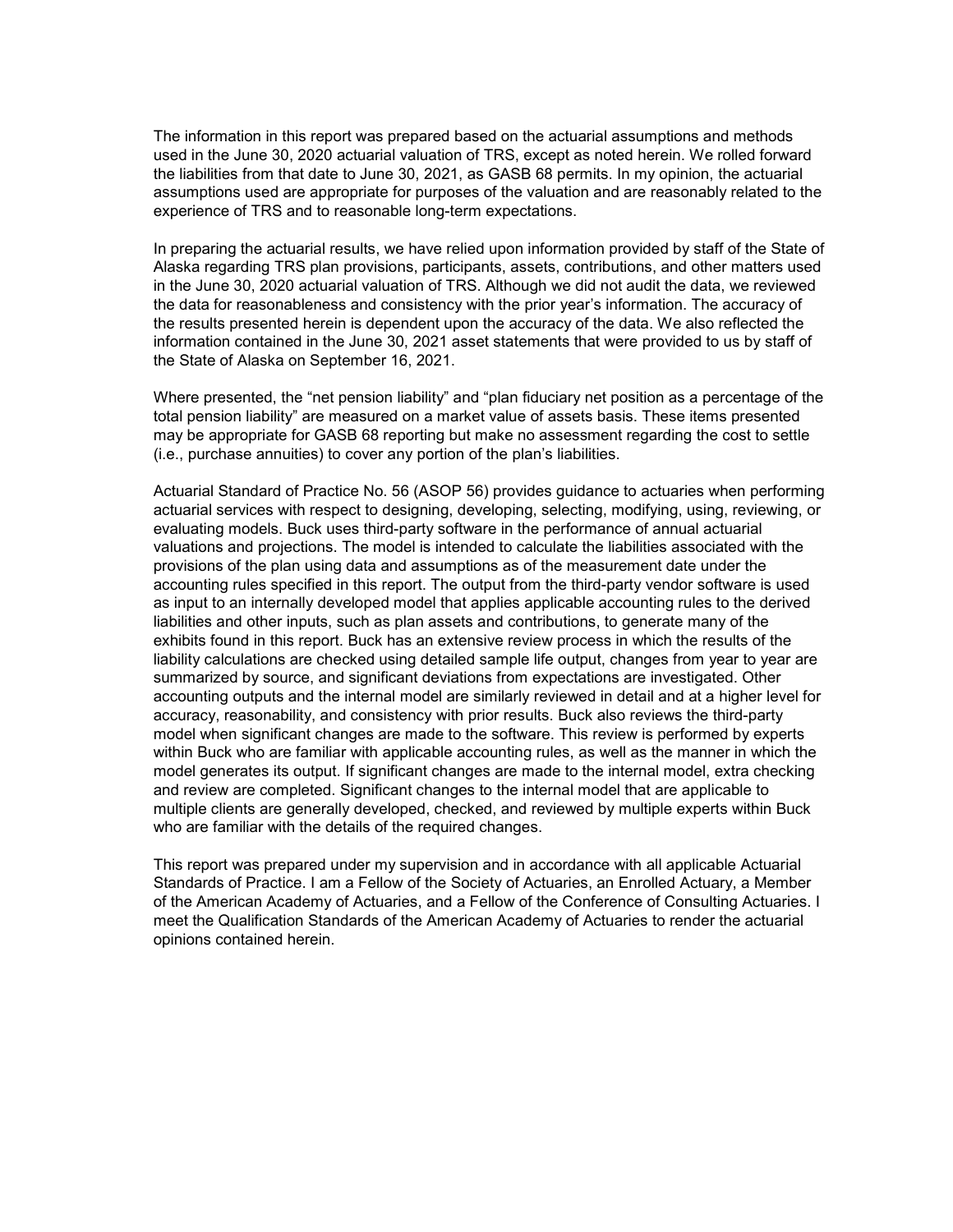I am available to discuss this report with you at your convenience. I can be reached at (602) 803- 6174.

Respectfully submitted,

IlKe

David J. Kershner, FSA, EA, MAAA, FCA Principal Buck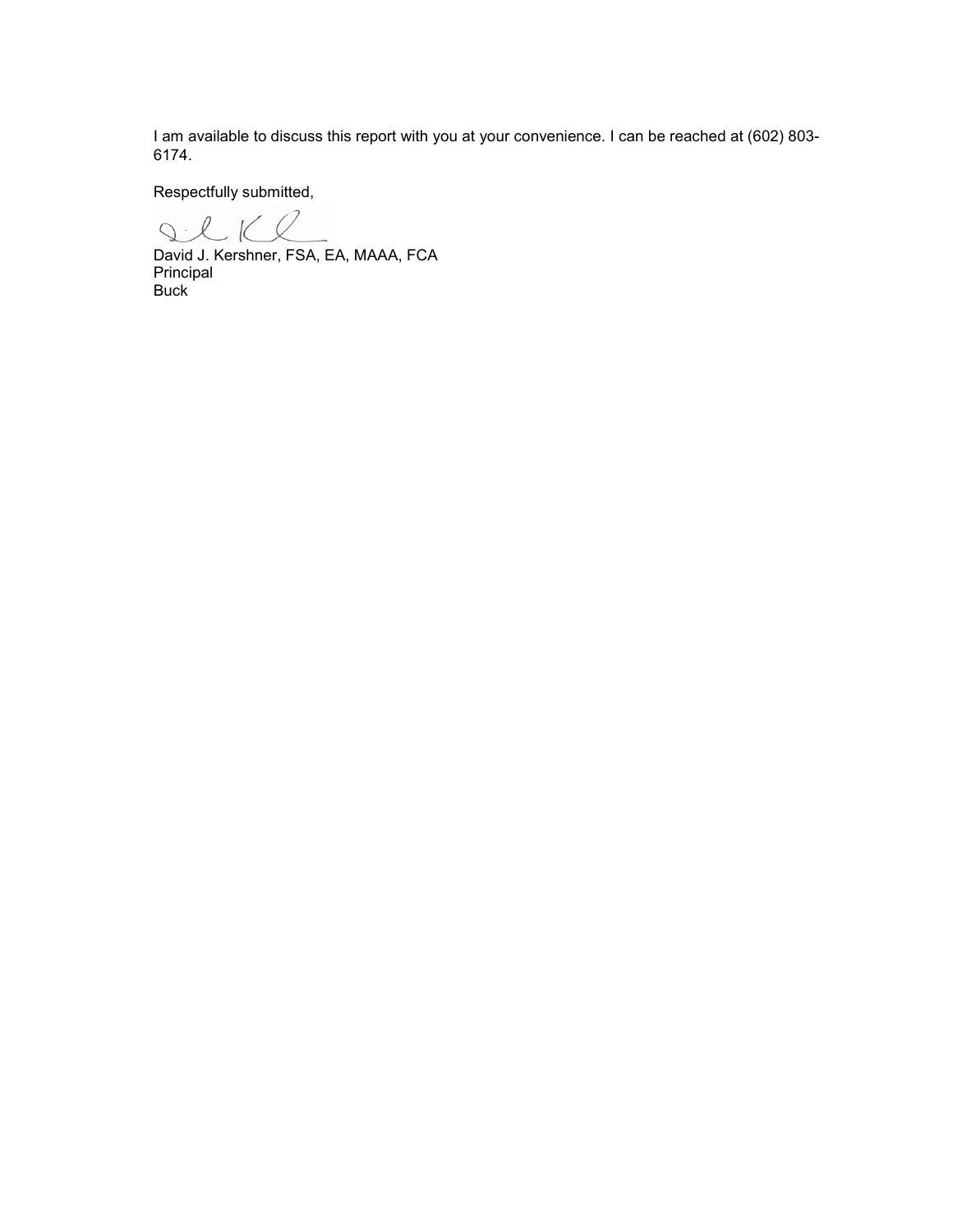# **Contents**

| Schedule A: Employers' Allocation of Net Pension Liability as of June 30, 2020                         |  |
|--------------------------------------------------------------------------------------------------------|--|
| Schedule B: Employers' Allocation of Net Pension Liability as of June 30, 2021                         |  |
| Schedule C: Employers' Allocation of Pension Amounts as of June 30, 2021                               |  |
| Schedule D: Employers' Allocation of Recognition of Deferred Outflows/Inflows<br>as of June 30, 2021   |  |
| Schedule E: Contribution History                                                                       |  |
| Schedule F: Present Value of Future State Assistance Contributions <sup>1</sup> as of<br>June 30, 2021 |  |
| Schedule G: Supplemental Schedule of Special Funding Amounts by Employer<br>as of June 30, 2021        |  |

-

<span id="page-4-0"></span><sup>&</sup>lt;sup>1</sup> Through FY2039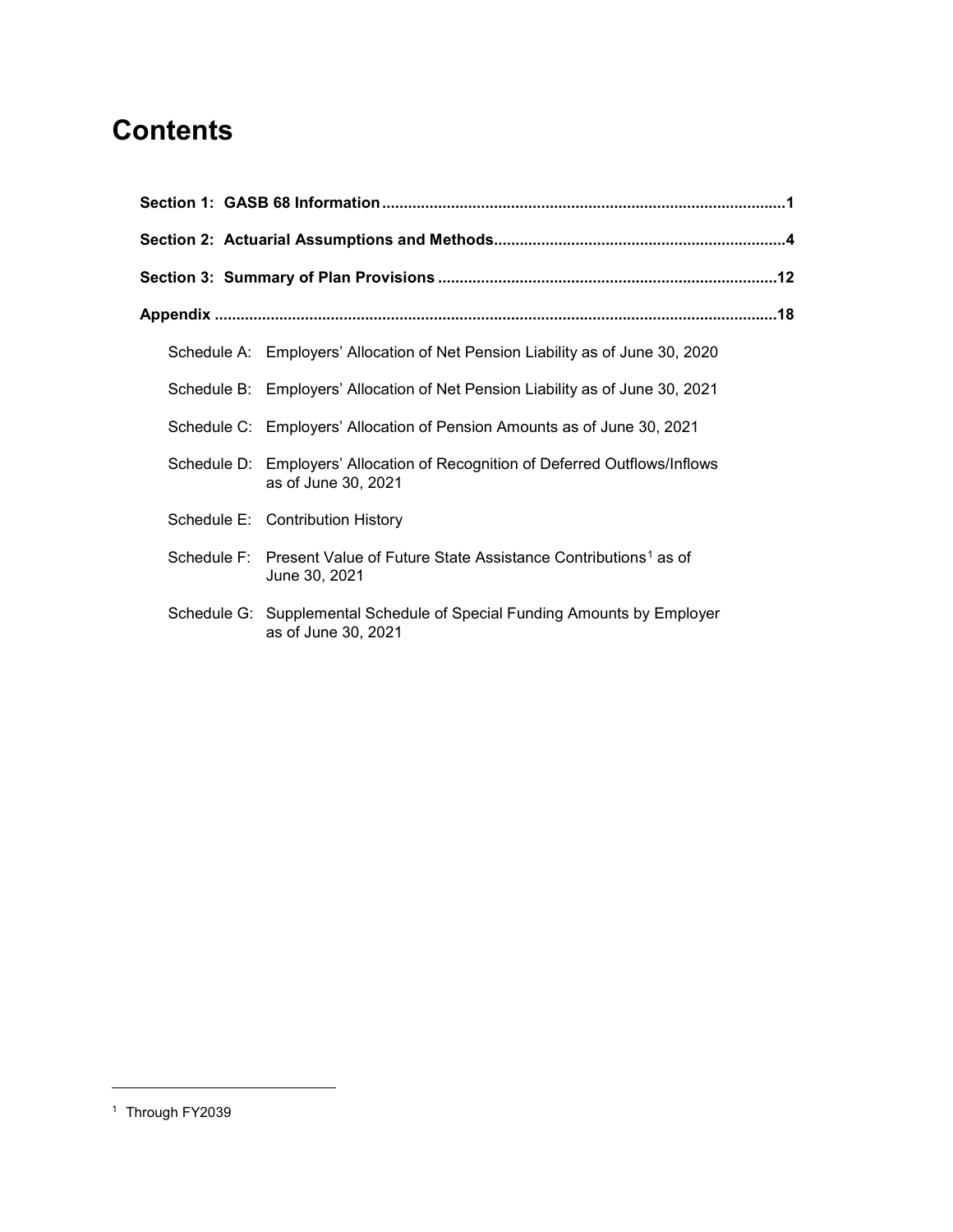# <span id="page-5-0"></span>**Section 1: GASB 68 Information**

#### **Pension Expense**

| <b>Measurement Date</b>                                                       | June 30, 2021 |                 | June 30, 2020 |                 |  |
|-------------------------------------------------------------------------------|---------------|-----------------|---------------|-----------------|--|
| <b>Reporting Date</b>                                                         | June 30, 2022 |                 | June 30, 2021 |                 |  |
| Service cost                                                                  | \$            | 48.401.000      | \$            | 50,654,000      |  |
| Interest cost                                                                 |               | 535,725,000     |               | 529,132,000     |  |
| Expected return on assets                                                     |               | (394, 184, 000) |               | (400, 222, 000) |  |
| Current period effect of benefit changes                                      |               | 0               |               | 0               |  |
| Current period difference between expected and<br>actual experience           |               | (25, 507, 692)  |               | 5,789,286       |  |
| Current period effect of changes in assumptions                               |               | $\Omega$        |               | 0               |  |
| Current period difference between projected and<br>actual investment earnings |               | (240,070,400)   |               | 36,370,000      |  |
| Member contributions                                                          |               | (33,342,000)    |               | (33,566,000)    |  |
| Administrative expenses                                                       |               | 3,446,000       |               | 2,988,000       |  |
| Service purchases and plan transfers                                          |               | 0               |               | 0               |  |
| Current period recognition of prior years' deferred<br>outflows of resources  |               | 54,978,314      |               | 104,460,400     |  |
| Current period recognition of prior years' deferred<br>inflows of resources   |               | (51,085,400)    |               | (114, 979, 025) |  |
| Other additions less other deductions                                         |               | (273,000)       |               | (33,000)        |  |
| Total                                                                         | \$            | (101, 912, 178) | \$            | 180,593,661     |  |

The employers' allocation of the pension expense for June 30, 2022 reporting is shown in Schedule C in the Appendix.

The difference between projected and actual investment earnings is recognized over 5 years.

The effects of changes in assumptions and differences between expected and actual experience are recognized over the average future working lifetime. This period is:

- 1.3 years as of June 30, 2020 (for the June 30, 2021 measurement date)
- 1.4 years as of June 30, 2019 (for the June 30, 2020 measurement date)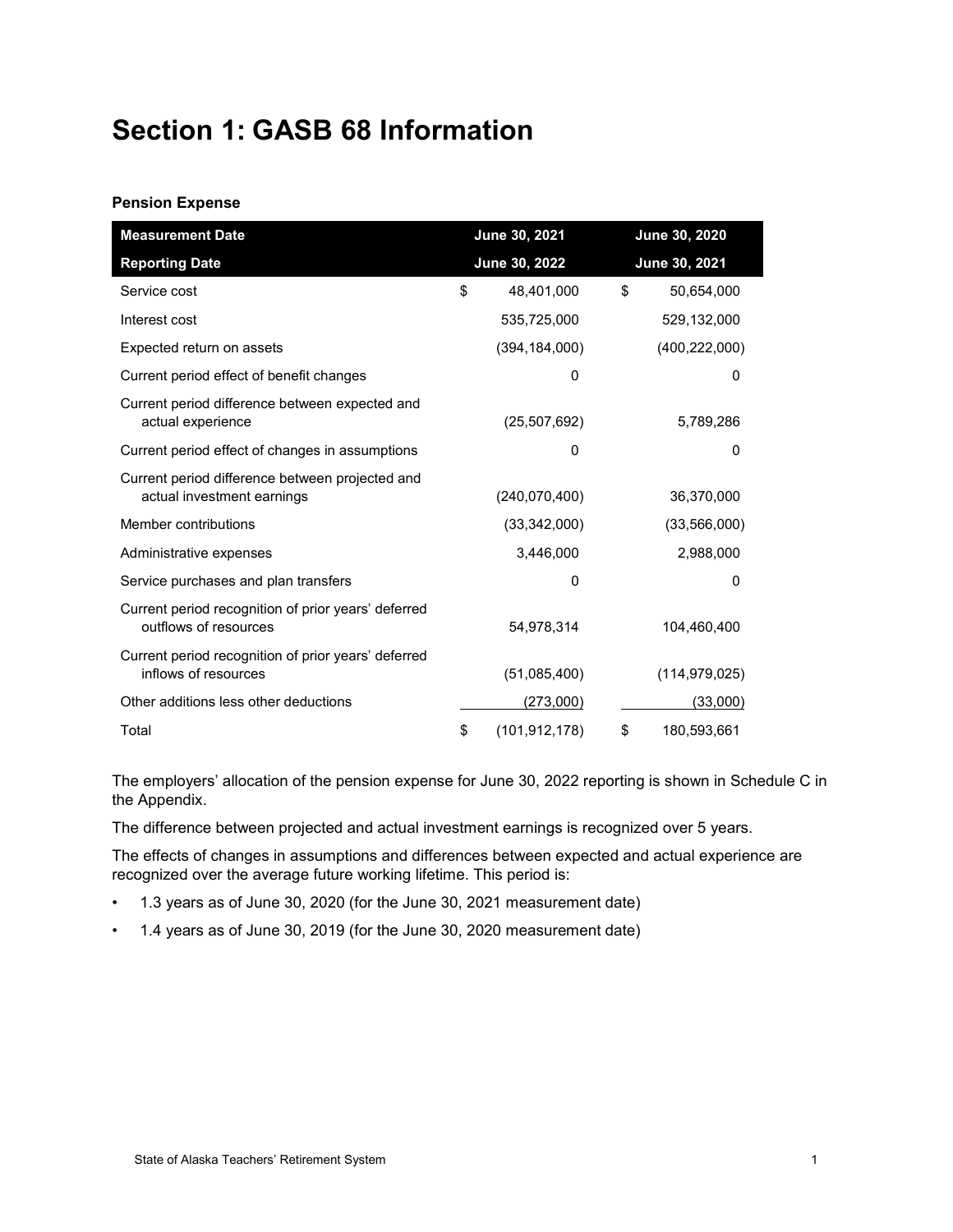#### **Actuarial Assumptions**

The total pension liability as of the June 30, 2021 measurement date was determined by an actuarial valuation as of June 30, 2020, using the actuarial assumptions outlined in Section 2. The liabilities from the June 30, 2020 valuation were rolled forward to June 30, 2021.

The actuarial assumptions used in the June 30, 2020 actuarial valuation were based on the results of an actuarial experience study for the period from July 1, 2013 to June 30, 2017, resulting in changes in actuarial assumptions effective for the June 30, 2018 actuarial valuation adopted by the Alaska Retirement Management Board in January 2019 to better reflect expected future experience. The assumptions used in the June 30, 2020 actuarial valuation are the same as those used in the June 30, 2019 valuation.

## **Actuarial Cost Method**

Entry Age Normal, level percent of pay

#### **Asset Valuation Method**

Invested assets are reported at fair value.

#### **Allocation of Net Pension Liability**

The employers' allocations of net pension liability as of the June 30, 2020 and June 30, 2021 measurement dates are shown in Schedule A and Schedule B, respectively, in the Appendix.

#### **Allocation of Deferred Outflows/Inflows of Resources**

The employers' allocation of deferred outflows/inflows of resources as of the June 30, 2021 measurement date is shown in Schedule C in the Appendix.

The chart below provides details of the deferred outflows/inflows as of the June 30, 2021 measurement date:

| <b>Date Created</b> | Type           | Original<br><b>Amortization</b><br>Period | <b>Deferred</b><br><b>Outflow/(Inflow)</b><br>as of June 30, 2021 |
|---------------------|----------------|-------------------------------------------|-------------------------------------------------------------------|
| June 30, 2018       | Asset Gain     | 5 years                                   | \$<br>(3, 173, 600)                                               |
| June 30, 2019       | Asset Loss     | 5 years                                   | \$<br>32,585,200                                                  |
| June 30, 2020       | Asset Loss     | 5 years                                   | 109.110.000<br>\$                                                 |
| June 30, 2021       | Asset Gain     | 5 years                                   | (960, 281, 600)<br>\$.                                            |
| June 30, 2021       | Liability Gain | 1.3 years                                 | \$<br>(7,652,308)                                                 |

## **Allocation of Future Years' Recognition of Deferred Outflows/Inflows**

The employers' allocation of recognition of the deferred outflows/inflows as of the June 30, 2021 measurement date for each of the next five fiscal years and thereafter is shown in Schedule D in the Appendix. These amounts include recognition of the deferred outflows/inflows from prior years.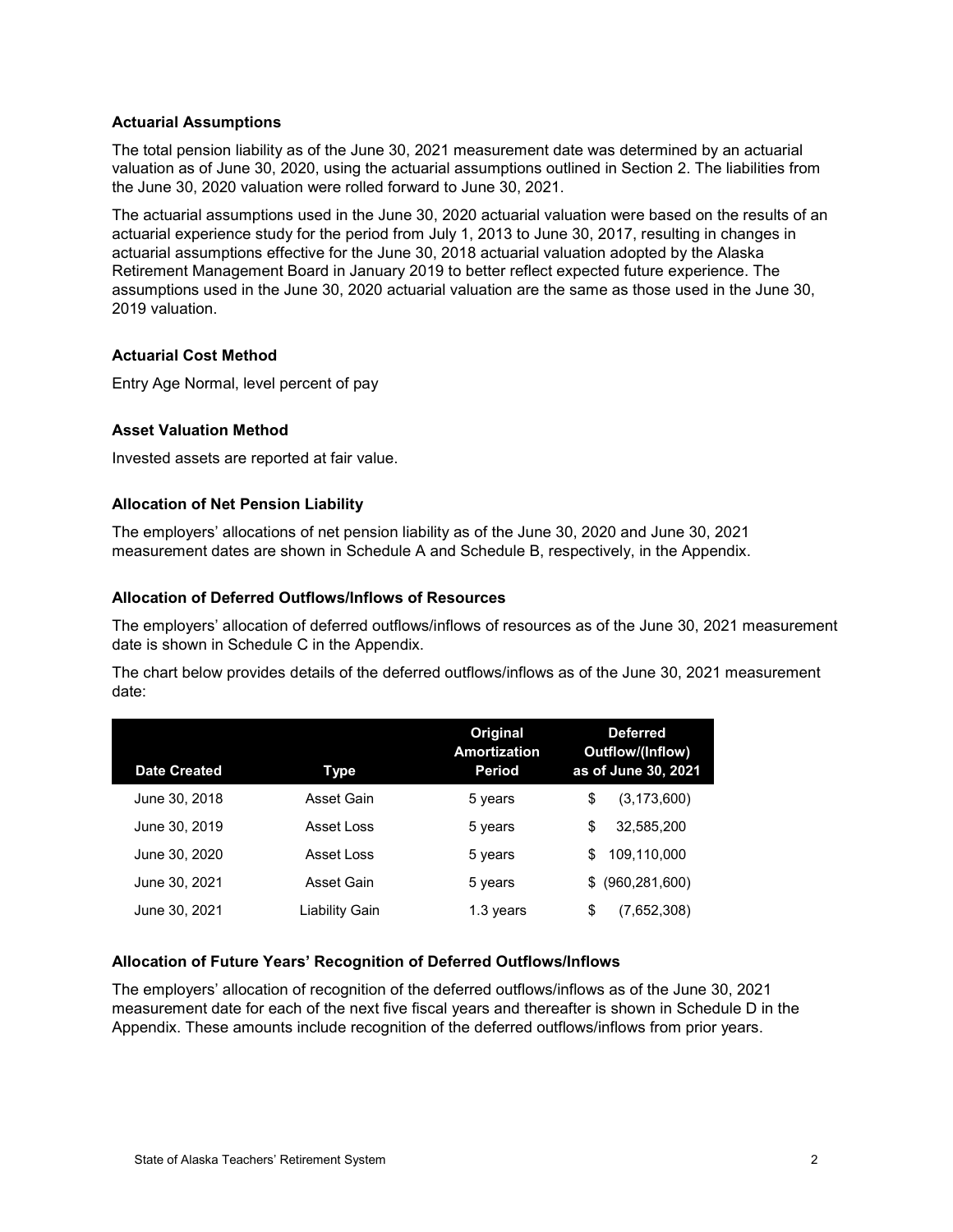#### **Allocation Methodology**

Amounts for the June 30, 2020 measurement date were allocated to employers based on the present value of contributions for FY2022-FY2039, as determined by projections based on the June 30, 2019 valuation.

Amounts for the June 30, 2021 measurement date were allocated to employers based on the present value of contributions for FY2023-FY2039, as determined by projections based on the June 30, 2020 valuation. The contributions for FY2023 reflect those adopted by the Board on October 11, 2021.

#### **Sensitivity of the Net Pension Liability to Changes in the Discount Rate**

The table below shows the development of the net pension liability as of June 30, 2021 using the discount rate of 7.38%, as well as a discount rate that is one percentage point lower (6.38%) and one percentage point higher (8.38%) than the current rate (\$ in thousands).

| FYE June 30, 2021                                       | $1.00\%$<br><b>Decrease</b><br>$(6.38\%)$ | <b>Current</b><br><b>Discount Rate</b><br>(7.38%) |            | 1.00%<br><b>Increase</b><br>(8.38%) |
|---------------------------------------------------------|-------------------------------------------|---------------------------------------------------|------------|-------------------------------------|
| Service cost                                            | \$<br>61,113                              | \$                                                | 48,401     | \$<br>39,059                        |
| Interest                                                | 516,222                                   |                                                   | 535,725    | 549,793                             |
| Benefit payments                                        | (501,429)                                 |                                                   | (501, 429) | (501,429)                           |
| Net change to inflows/outflows                          | (33,079)                                  |                                                   | (33, 160)  | (33, 247)                           |
| Net change in total pension liability                   | \$<br>42,827                              | \$                                                | 49,537     | \$<br>54,176                        |
| Total pension liability - beginning                     | \$<br>8,297,899                           | \$                                                | 7,477,917  | \$<br>6,788,313                     |
| Total pension liability - ending (a)                    | \$<br>8,340,726                           | \$                                                | 7,527,454  | \$<br>6,842,489                     |
|                                                         |                                           |                                                   |            |                                     |
| Plan fiduciary net position - ending (b)                | \$<br>6,731,481                           | \$                                                | 6,731,481  | \$<br>6,731,481                     |
| Plan's net pension liability (asset) - ending (a) - (b) | \$<br>1,609,245                           | \$                                                | 795,973    | \$<br>111,008                       |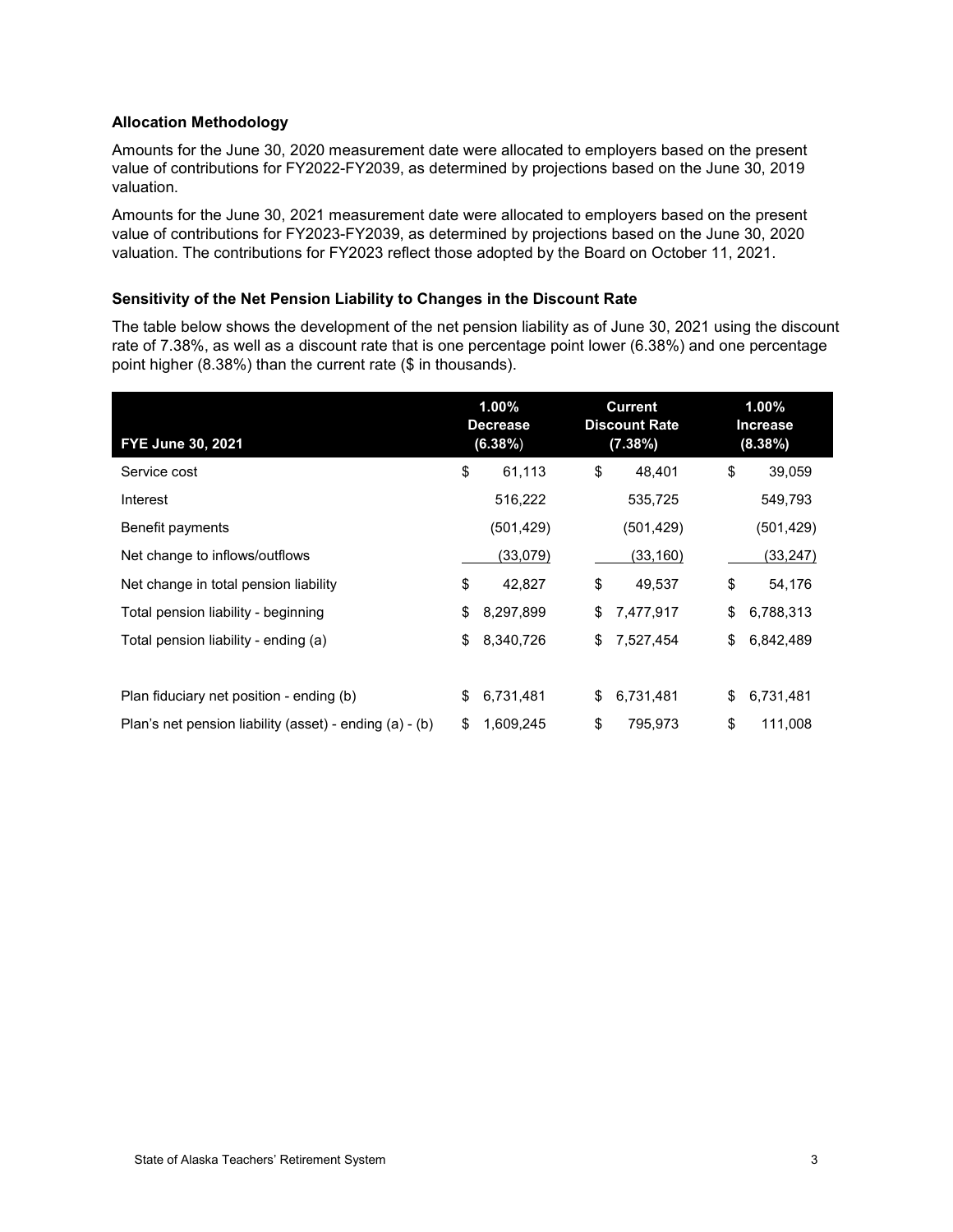## <span id="page-8-0"></span>**Section 2: Actuarial Assumptions and Methods[1](#page-8-1)**

The funding method used in this valuation was adopted by the Board in October 2006. Changes in methods were adopted by the Board in January 2019 based on the experience study for the period July 1, 2013 to June 30, 2017. The asset smoothing method used to determine valuation assets was changed effective June 30, 2014.

Benefits valued are those delineated in Alaska State statutes as of the valuation date. Changes in State statutes effective after the valuation date are not taken into consideration in setting the assumptions and methods.

## **Actuarial Cost Method**

Liabilities and contributions shown in the June 30, 2020 actuarial valuation report are computed using the Entry Age Normal Actuarial Cost Method, level percent of pay.

Effective June 30, 2018, the Board adopted a layered UAAL amortization method: Layer #1 equals the sum of (i) the UAAL at June 30, 2018 based on the 2017 valuation, plus (ii) the FY18 experience gain/loss. Layer #1 is amortized over the remainder of the 25-year closed period that was originally established in [2](#page-8-2)014<sup>2</sup>. Layer #2 equals the change in UAAL at June 30, 2018 due to the experience study. Layer #2 is amortized over a separate closed 25-year period starting in 2018. Future layers will be created each year based on the difference between actual and expected UAAL occurring that year, and will be amortized over separate closed 25-year periods. The UAAL amortization continues to be on a level percent of pay basis. State statutes allow the contribution rate to be determined on payroll for all members, defined benefit and defined contribution member payroll combined.

Projected pension benefits were determined for all active members. Cost factors designed to produce annual costs as a constant percentage of each member's expected compensation in each year from the assumed entry age to the assumed retirement age were applied to the projected benefits to determine the normal cost (the portion of the total cost of the plan allocated to the current year under the method). The normal cost is determined by summing intermediate results for active members and determining an average normal cost rate which is then related to the total payroll of active members. The actuarial accrued liability for active members (the portion of the total cost of the plan allocated to prior years under the method) was determined as the excess of the actuarial present value of projected benefits over the actuarial present value of future normal costs.

The actuarial accrued liability for retired members and their beneficiaries currently receiving benefits, terminated vested members and disabled members not yet receiving benefits was determined as the actuarial present value of the benefits expected to be paid. No future normal costs are payable for these members.

The actuarial accrued liability under this method at any point in time is the theoretical amount of the fund that would have been accumulated had annual contributions equal to the normal cost been made in prior years (it does not represent the liability for benefits accrued to the valuation date). The unfunded actuarial accrued liability is the excess of the actuarial accrued liability over the actuarial value of plan assets measured on the valuation date.

Under this method, experience gains or losses, i.e., decreases or increases in accrued liabilities attributable to deviations in experience from the actuarial assumptions, adjust the unfunded actuarial accrued liability.

-

 $1$  Used to determine June 30, 2020 funding assets and liabilities, and contribution rates.

<span id="page-8-2"></span><span id="page-8-1"></span> $2$  Layer #1 is referred to as "initial amount" in Sections 1.2 and 1.3 in the June 30, 2020 actuarial valuation report.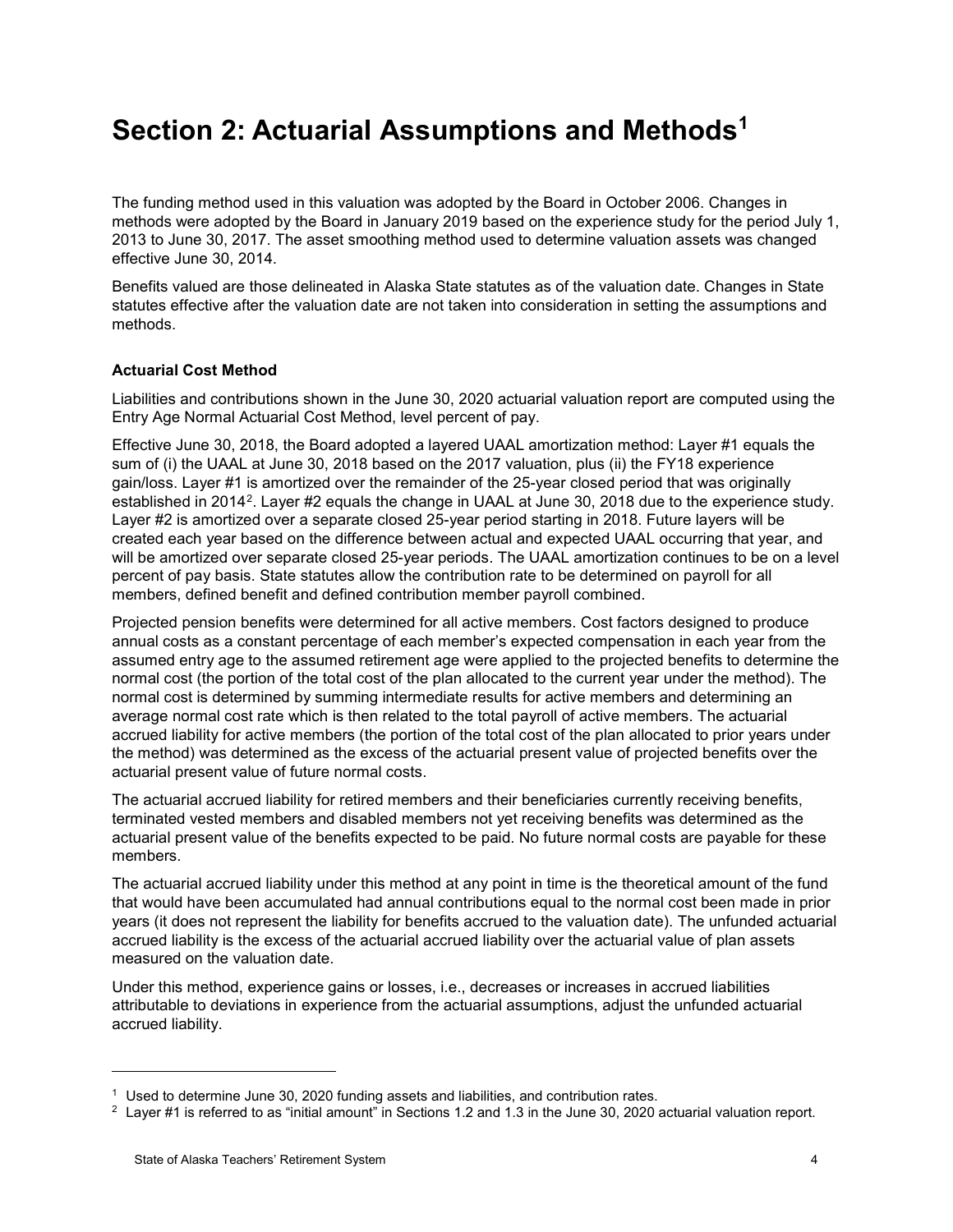#### **Valuation of Assets**

The actuarial asset value was reinitialized to equal Fair Value of Assets as of June 30, 2014. Beginning in FY15, the asset valuation method recognizes 20% of the gain or loss each year, for a period of five years. All assets are valued at fair value. Assets are accounted for on an accrued basis and are taken directly from financial statements audited by KPMG LLP.

#### **Changes in Methods Since the Prior Valuation**

There were no changes in the asset or valuation methods since the prior valuation.

#### **Actuarial Assumptions**

The demographic and economic assumptions used in the June 30, 2020 valuation are described below. Unless noted otherwise, these assumptions were adopted by the Board in January 2019 based on the experience study for the period July 1, 2013 to June 30, 2017.

#### **Investment Return**

7.38% per year, net of investment expenses.

#### **Salary Scale**

Salary scale rates based upon the 2013-2017 actual experience (see Table 1).

Inflation – 2.50% per year.

Productivity – 0.25% per year.

#### **Payroll Growth**

2.75% per year (inflation + productivity).

#### **Total Inflation**

Total inflation as measured by the Consumer Price Index for urban and clerical workers for Anchorage is assumed to increase 2.50% annually.

#### **Mortality (Pre-Commencement)**

Mortality rates based upon the 2013-2017 actual experience.

RP-2014 white-collar employee table, benefit-weighted, rolled back to 2006, and projected with MP-2017 generational improvement.

Deaths are assumed to result from occupational causes 15% of the time.

#### **Mortality (Post-Commencement)**

Mortality rates based upon the 2013-2017 actual experience.

93% of male and 90% of female rates of RP-2014 white-collar healthy annuitant table, benefit-weighted, rolled back to 2006, and projected with MP-2017 generational improvement.

#### **Turnover**

Select and ultimate rates based upon the 2013-2017 actual experience (see Table 2).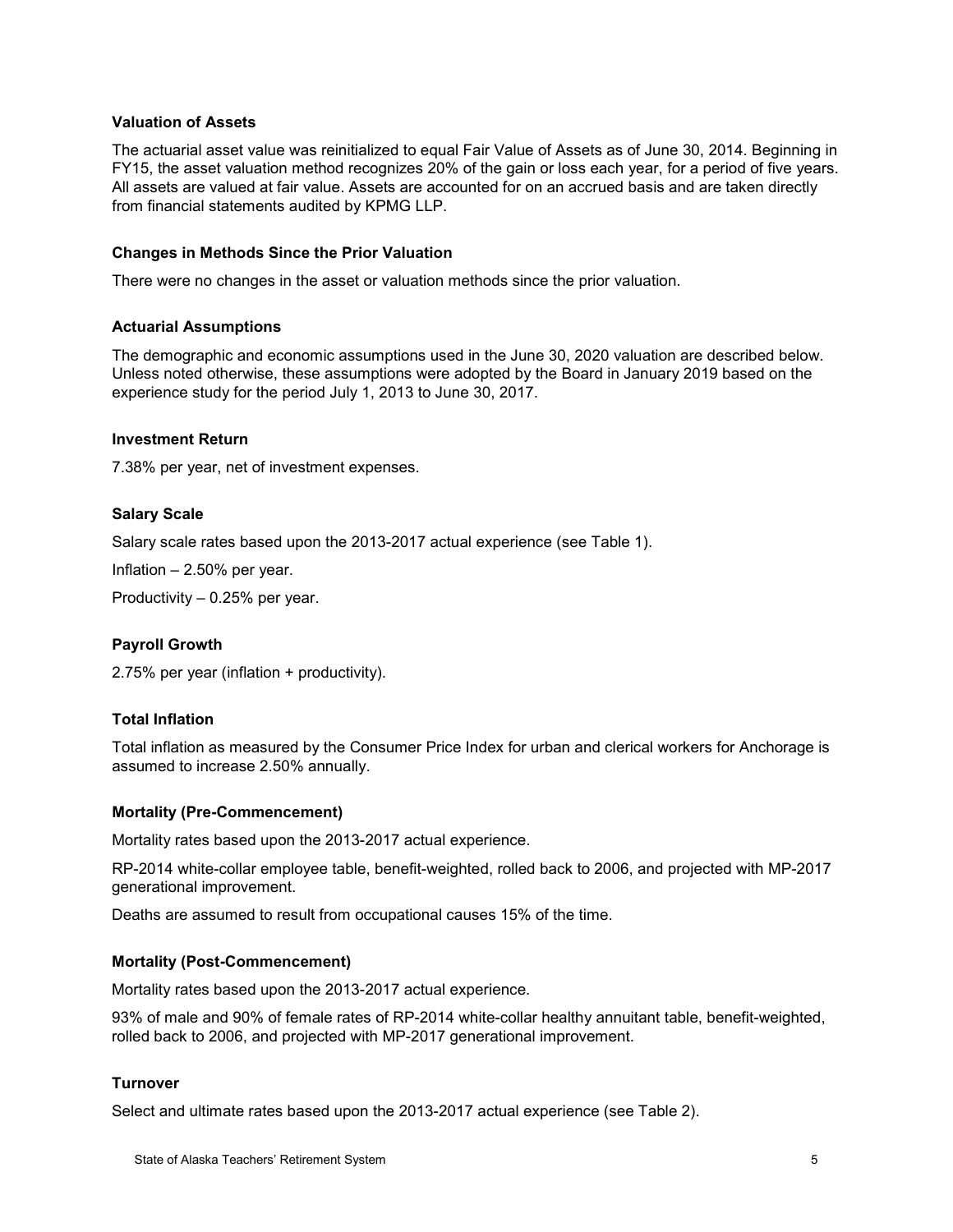#### **Disability**

Incidence rates based upon the 2013-2017 actual experience (see Table 3).

Post-disability mortality in accordance with the RP-2014 disabled table, benefit-weighted, rolled back to 2006, and projected with MP-2017 generational improvement.

#### **Retirement**

Retirement rates based upon the 2013-2017 actual experience (see Table 4).

Deferred vested members are assumed to retire at their earliest unreduced retirement date.

The modified cash refund annuity is valued as a three-year certain and life annuity.

#### **Spouse Age Difference**

Males are assumed to be three years older than their wives. Females are assumed to be two years younger than husbands.

#### **Percent Married**

85% of male members and 75% of female members are assumed to be married at termination from active service.

#### **Dependent Children**

For the participants who are assumed to be married, those between ages 25 and 45 are assumed to have two dependent children.

#### **Contribution Refunds**

0% of terminating members with vested benefits are assumed to have their contributions refunded. 100% of those with non-vested benefits are assumed to have their contributions refunded.

#### **Imputed Data**

Data changes from the prior year which are deemed to have an immaterial impact on liabilities and contribution rates are assumed to be correct in the current year's client data. Non-vested terminations with appropriate refund dates are assumed to have received a full refund of contributions. Active members with missing salary and service are assumed to be terminated with status based on their vesting percentage.

#### **Active Rehire Assumption**

The Normal Cost used for determining contribution rates includes a rehire assumption of 15.57% to account for anticipated rehires. This assumption was developed based on the five years of rehire loss experience through June 30, 2017. For projections, this assumption is assumed to grade to zero uniformly over a 20-year period.

#### **Re-Employment Option**

All re-employed retirees are assumed to return to work under the Standard Option.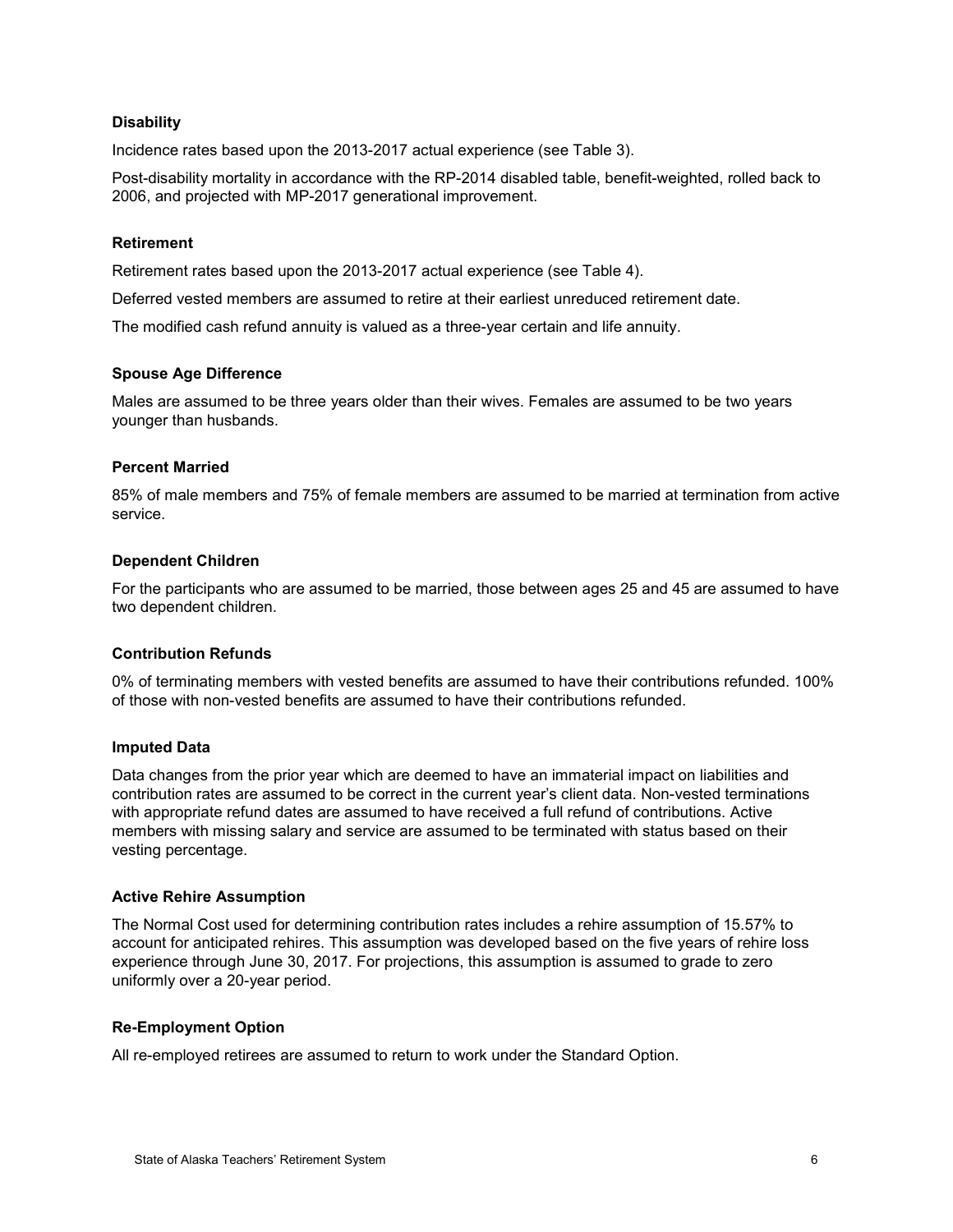#### **Active Data Adjustment**

No adjustment was made to reflect participants who terminate employment before the valuation date and are subsequently rehired after the valuation date.

#### **Alaska Cost-of-Living Adjustments (COLA)**

Of those benefit recipients who are eligible for the Alaska COLA, 60% are assumed to remain in Alaska and receive the COLA.

#### **Postretirement Pension Adjustment (PRPA)**

50% and 75% of assumed inflation, or 1.25% and 1.875% respectively, is valued for the annual automatic PRPA as specified in the statute.

#### **Expenses**

The investment return assumption is net of investment expenses.

#### **Part-Time Status**

Part-time employees are assumed to earn 0.75 years of credited service per year.

#### **Sick Leave**

4.5 days of unused sick leave for each year of service are assumed to be available to be credited once the member is retired, terminates or dies.

#### **Service**

Total credited service is provided by the State. This service is assumed to be the only service that should be used to calculate benefits. Additionally, the State provides claimed service (including Bureau of Indian Affairs Service). Claimed service is used for vesting and eligibility purposes as described in Section 3.

#### **Final Average Earnings**

Final Average Earnings is provided on the data for active members. This amount is used as a minimum in the calculation of the average earnings in the future.

#### **Changes in Assumptions Since the Prior Valuation**

The assumptions used in the June 30, 2020 actuarial valuation are the same as those used in the June 30, 2019 valuation, except the amount included in the Normal Cost for administrative expenses was updated to reflect the most recent two years of actual administrative expenses paid from plan assets.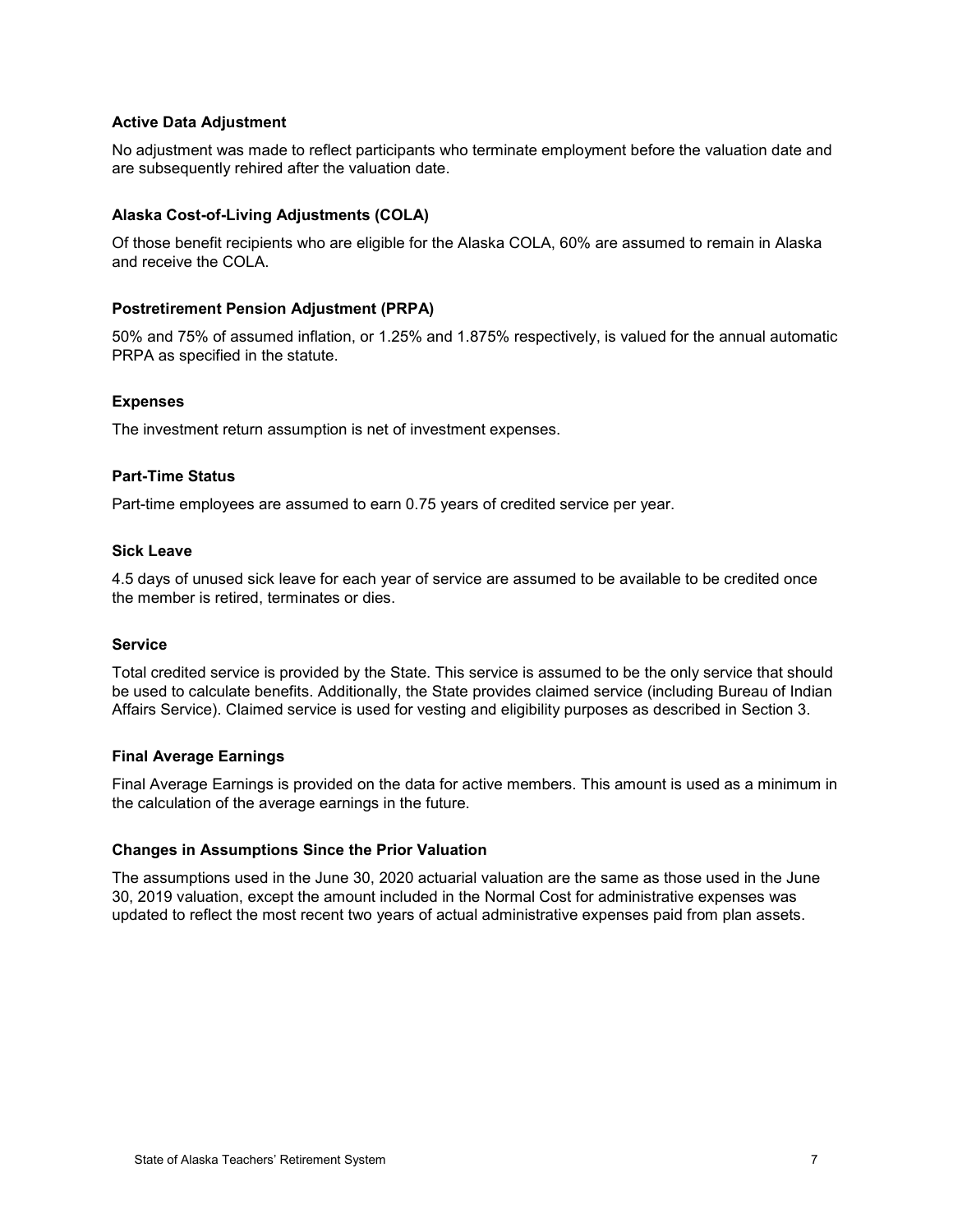## **Table 1: Salary Scale**

| Years of<br><b>Service</b> | Percent<br>Increase |
|----------------------------|---------------------|
| 0                          | 6.75%               |
| 1                          | 6.25%               |
| $\overline{2}$             | 5.75%               |
| 3                          | 5.25%               |
| 4                          | 4.75%               |
| 5                          | 4.25%               |
| 6                          | 3.75%               |
| $\overline{7}$             | 3.65%               |
| 8                          | 3.55%               |
| 9                          | 3.45%               |
| 10                         | 3.35%               |
| 11                         | 3.25%               |
| 12                         | 3.15%               |
| 13                         | 3.05%               |
| 14                         | 2.95%               |
| 15                         | 2.85%               |
| 16+                        | 2.75%               |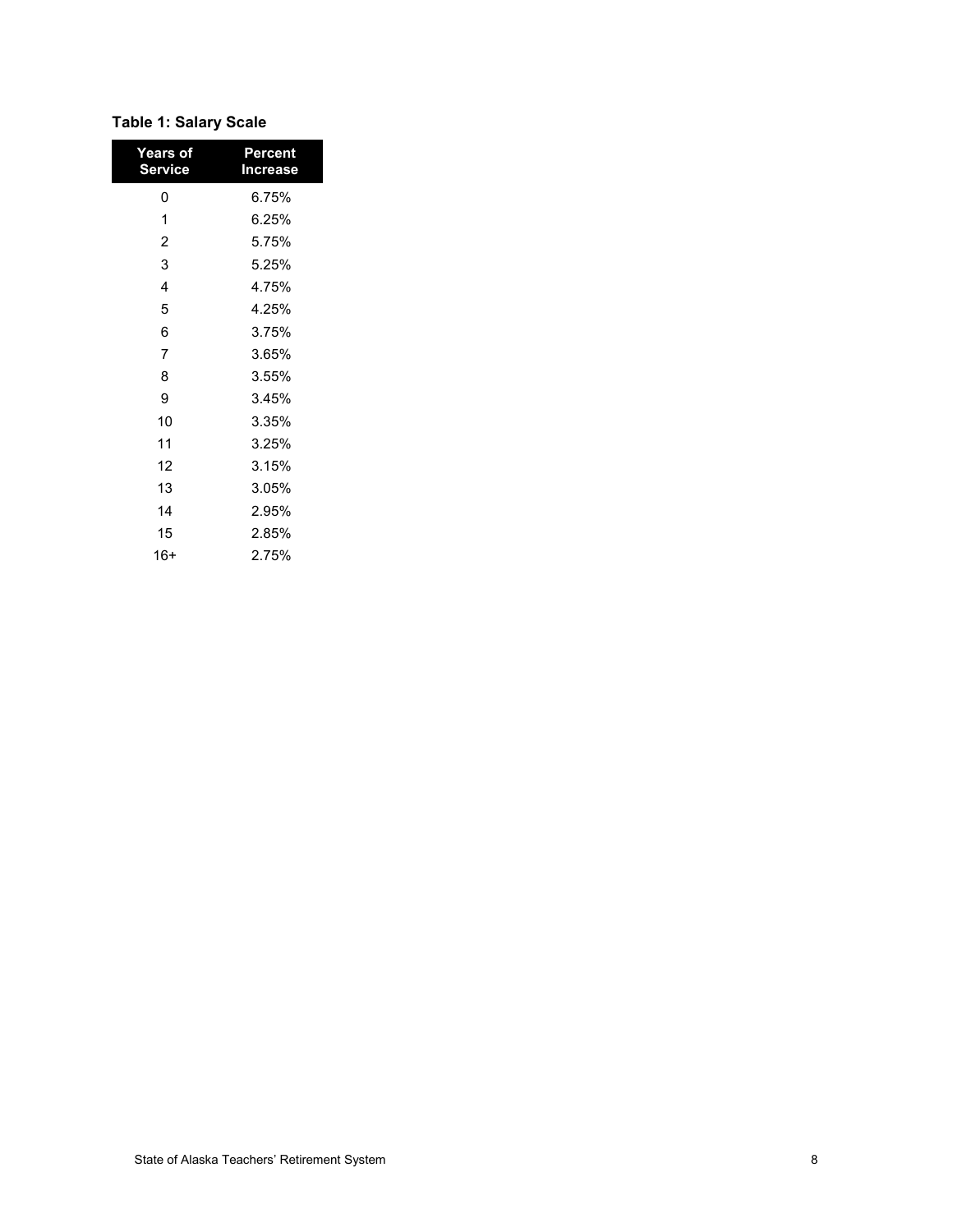## **Table 2: Turnover Rates**

ı

## **Select Rates during the First 8 Years of Employment**

| <b>Years of</b><br><b>Service</b> | <b>Male</b> | Female   |
|-----------------------------------|-------------|----------|
| ი                                 | 20.40%      | 17.00%   |
| 1                                 | 20.40%      | 17.00%   |
| 2                                 | 16.80%      | 14.00%   |
| 3                                 | 14.40%      | 12.00%   |
| 4                                 | 12.00%      | 10.00%   |
| 5                                 | 10.80%      | $9.00\%$ |
| 6                                 | 9.00%       | 7.50%    |
| 7                                 | 7.20%       | 6.00%    |

## **Ultimate Rates after the First 8 Years of Employment**

| Age | Male  | Female | Age   | <b>Male</b> | Female |
|-----|-------|--------|-------|-------------|--------|
| 22  | 2.62% | 3.79%  | 39    | 2.57%       | 3.74%  |
| 23  | 2.62% | 3.79%  | 40    | 2.26%       | 2.75%  |
| 24  | 2.61% | 3.79%  | 41    | 2.26%       | 2.75%  |
| 25  | 2.61% | 3.79%  | 42    | 2.25%       | 2.74%  |
| 26  | 2.61% | 3.79%  | 43    | 2.24%       | 2.73%  |
| 27  | 2.60% | 3.79%  | 44    | 2.23%       | 2.73%  |
| 28  | 2.60% | 4.27%  | 45    | 2.22%       | 2.72%  |
| 29  | 2.60% | 4.76%  | 46    | 2.21%       | 2.71%  |
| 30  | 2.60% | 5.24%  | 47    | 2.20%       | 2.70%  |
| 31  | 2.60% | 5.73%  | 48    | 2.18%       | 2.69%  |
| 32  | 2.59% | 6.22%  | 49    | 2.16%       | 2.68%  |
| 33  | 2.59% | 5.72%  | 50    | 3.43%       | 4.42%  |
| 34  | 2.59% | 5.23%  | 51    | 3.39%       | 4.39%  |
| 35  | 2.59% | 4.74%  | 52    | 3.35%       | 4.36%  |
| 36  | 2.58% | 4.25%  | 53    | 3.30%       | 4.32%  |
| 37  | 2.58% | 3.75%  | 54    | 3.00%       | 7.56%  |
| 38  | 2.58% | 3.75%  | $55+$ | 2.00%       | 5.00%  |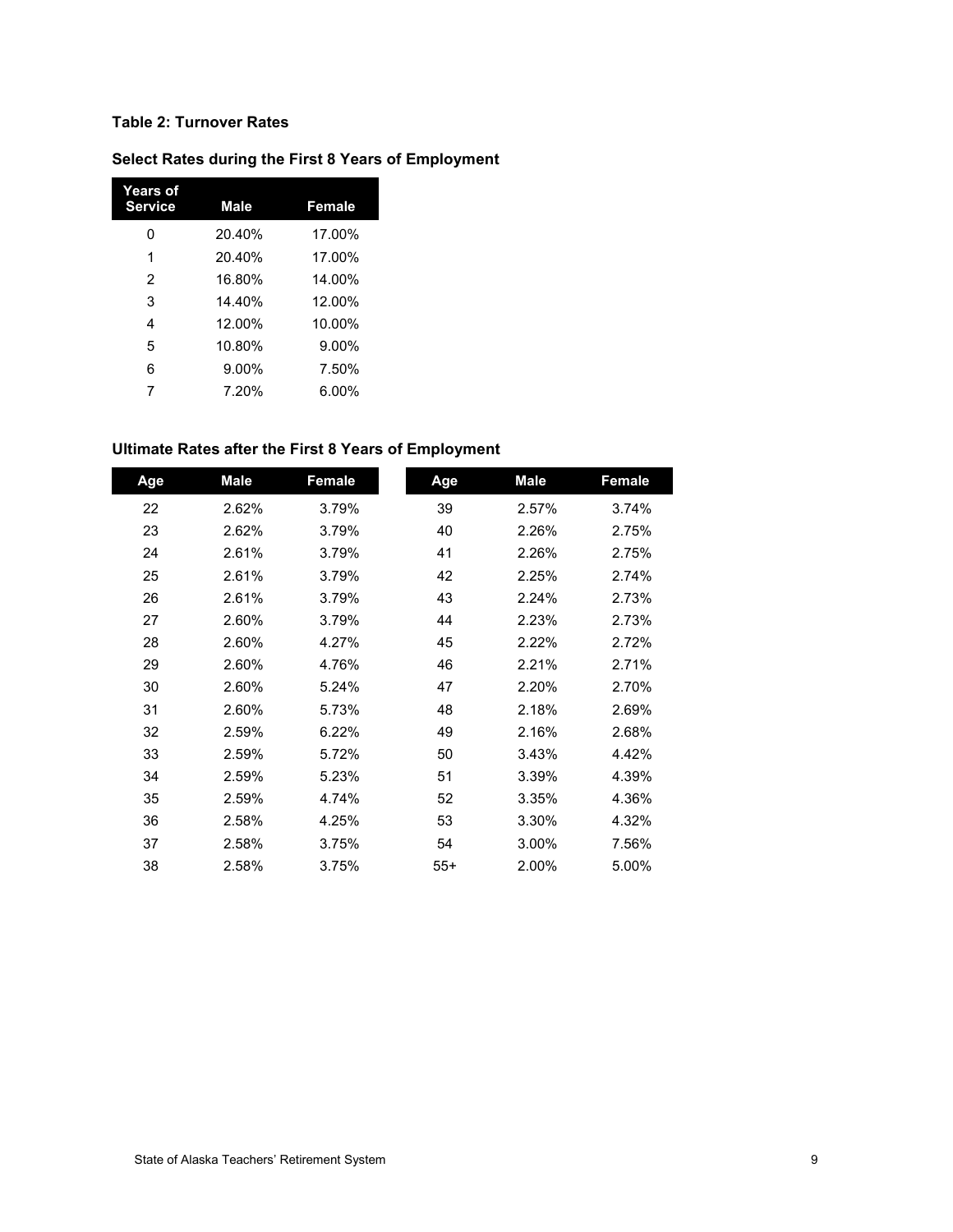## **Table 3: Disability Rates**

| Age    | <b>Male</b> | Female  |
|--------|-------------|---------|
| $<$ 31 | 0.0337%     | 0.0612% |
| 31     | 0.0337%     | 0.0613% |
| 32     | 0.0337%     | 0.0613% |
| 33     | 0.0342%     | 0.0622% |
| 34     | 0.0347%     | 0.0631% |
| 35     | 0.0353%     | 0.0641% |
| 36     | 0.0357%     | 0.0650% |
| 37     | 0.0362%     | 0.0659% |
| 38     | 0.0371%     | 0.0674% |
| 39     | 0.0379%     | 0.0689% |
| 40     | 0.0387%     | 0.0703% |
| 41     | 0.0395%     | 0.0718% |
| 42     | 0.0403%     | 0.0733% |
| 43     | 0.0423%     | 0.0770% |
| 44     | 0.0443%     | 0.0806% |
| 45     | 0.0464%     | 0.0843% |
| 46     | 0.0483%     | 0.0879% |
| 47     | 0.0504%     | 0.0916% |
| 48     | 0.0536%     | 0.0975% |
| 49     | 0.0569%     | 0.1034% |
| 50     | 0.0601%     | 0.1093% |
| 51     | 0.0634%     | 0.1152% |
| 52     | 0.0666%     | 0.1211% |
| 53     | 0.0746%     | 0.1356% |
| 54     | 0.0826%     | 0.1501% |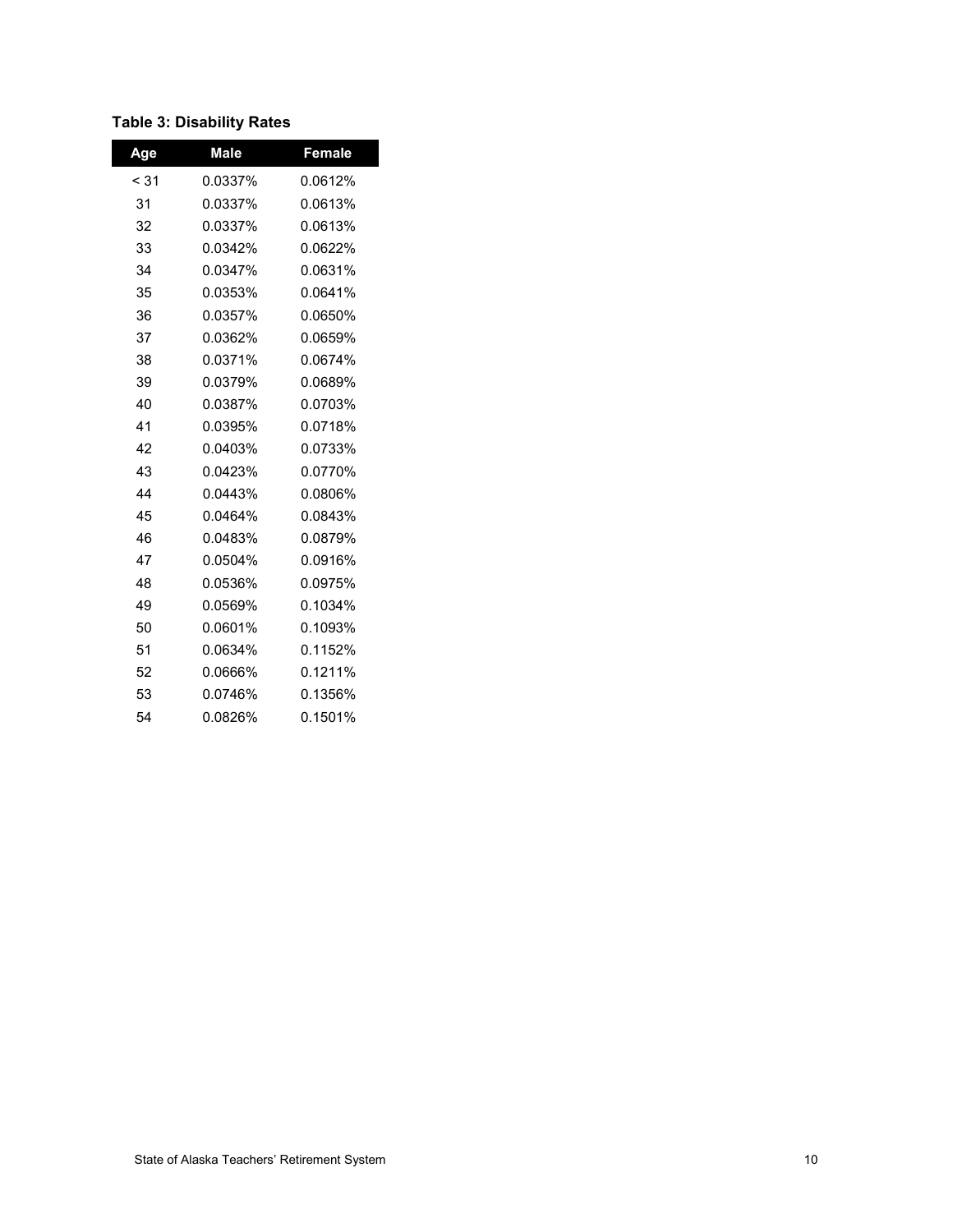|         |             | Reduced | <b>Unreduced</b> |        |  |  |
|---------|-------------|---------|------------------|--------|--|--|
| Age     | <b>Male</b> | Female  | <b>Male</b>      | Female |  |  |
| < 45    | N/A         | N/A     | 3.0%             | 3.0%   |  |  |
| 45      | N/A         | N/A     | 5.0%             | 5.0%   |  |  |
| 46      | N/A         | N/A     | 5.0%             | 8.0%   |  |  |
| 47      | N/A         | N/A     | 5.0%             | 8.0%   |  |  |
| 48      | N/A         | N/A     | 5.0%             | 8.0%   |  |  |
| 49      | N/A         | N/A     | 5.0%             | 8.0%   |  |  |
| 50      | 10.0%       | 10.0%   | 5.0%             | 14.0%  |  |  |
| 51      | 10.0%       | 10.0%   | 8.0%             | 13.0%  |  |  |
| 52      | 10.0%       | 10.0%   | 15.0%            | 13.0%  |  |  |
| 53      | 10.0%       | 12.0%   | 15.0%            | 14.0%  |  |  |
| 54      | 10.0%       | 12.0%   | 15.0%            | 15.0%  |  |  |
| 55      | 15.0%       | 8.0%    | 20.0%            | 17.0%  |  |  |
| 56      | 10.0%       | 8.0%    | 17.0%            | 17.0%  |  |  |
| 57      | 10.0%       | 8.0%    | 15.0%            | 17.0%  |  |  |
| 58      | 10.0%       | 8.0%    | 20.0%            | 17.0%  |  |  |
| 59      | 10.0%       | 8.0%    | 20.0%            | 23.0%  |  |  |
| 60      | N/A         | N/A     | 25.0%            | 23.0%  |  |  |
| 61      | N/A         | N/A     | 18.0%            | 23.0%  |  |  |
| 62      | N/A         | N/A     | 18.0%            | 21.0%  |  |  |
| 63      | N/A         | N/A     | 18.0%            | 21.0%  |  |  |
| 64      | N/A         | N/A     | 18.0%            | 26.0%  |  |  |
| 65      | N/A         | N/A     | 30.0%            | 21.0%  |  |  |
| 66      | N/A         | N/A     | 25.0%            | 21.0%  |  |  |
| 67      | N/A         | N/A     | 25.0%            | 21.0%  |  |  |
| 68      | N/A         | N/A     | 25.0%            | 26.0%  |  |  |
| 69      | N/A         | N/A     | 35.0%            | 26.0%  |  |  |
| 70      | N/A         | N/A     | 30.0%            | 26.0%  |  |  |
| 71      | N/A         | N/A     | 30.0%            | 37.0%  |  |  |
| 72      | N/A         | N/A     | 30.0%            | 37.0%  |  |  |
| 73      | N/A         | N/A     | 30.0%            | 37.0%  |  |  |
| 74      | N/A         | N/A     | 30.0%            | 37.0%  |  |  |
| 75 - 79 | N/A         | N/A     | 50.0%            | 50.0%  |  |  |
| $80+$   | N/A         | N/A     | 100.0%           | 100.0% |  |  |

## **Table 4: Retirement Rates**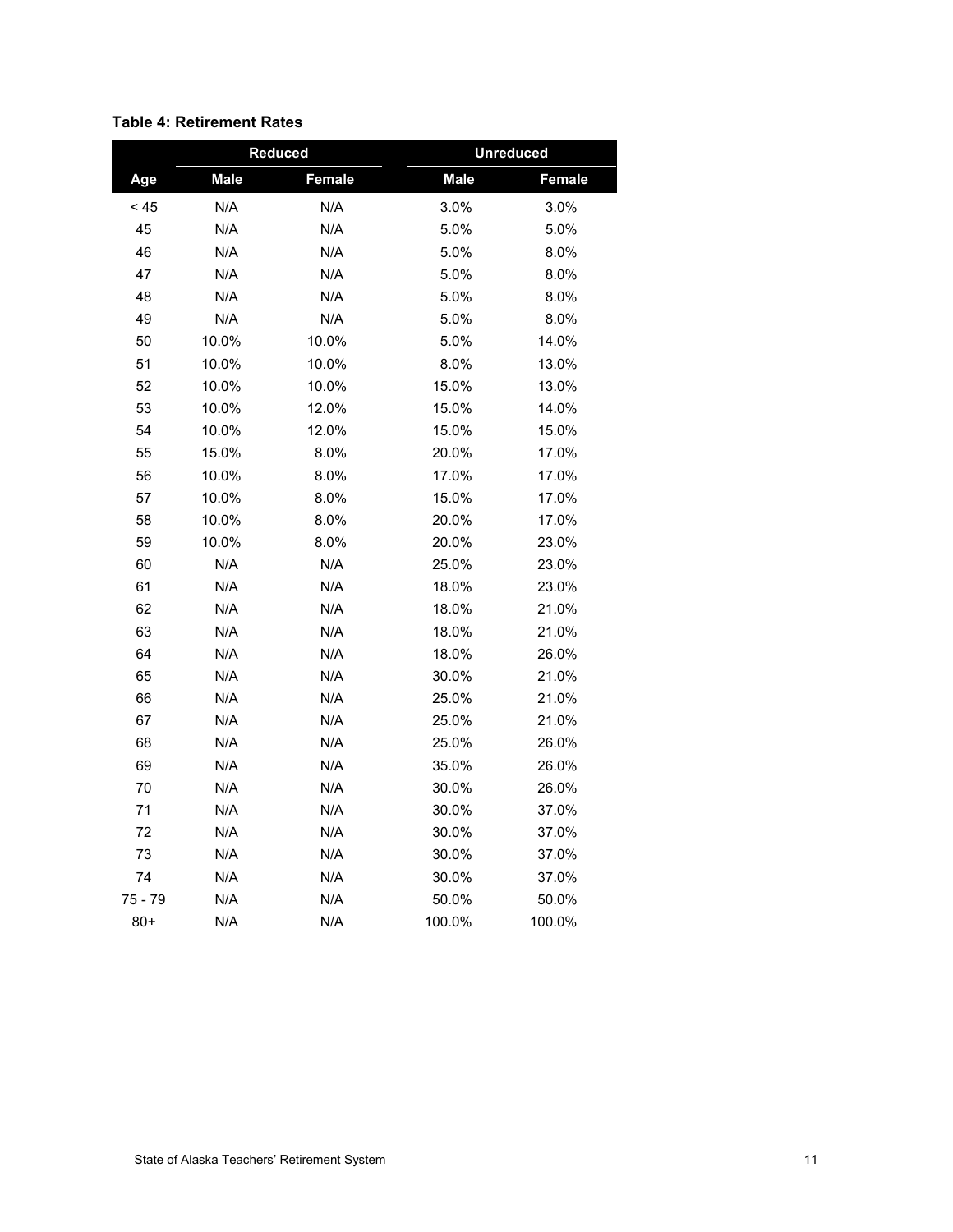## <span id="page-16-0"></span>**Section 3: Summary of Plan Provisions**

## **Effective Date**

July 1, 1955, with amendments through June 30, 2020. Chapter 97, 1990 Session Laws of Alaska, created a two-tier retirement system. Members who were first hired under TRS before July 1, 1990 (Tier 1) are eligible for different benefits than members hired after June 30, 1990 (Tier 2). Chapter 9, 2005 Session Laws of Alaska, closed the plan to new members hired after June 30, 2006.

#### **Administration of Plan**

The Commissioner of Administration or the Commissioner's designee is the administrator of the system. The Attorney General of the state is the legal counsel for the system and shall advise the administrator and represent the system in legal proceedings.

Prior to June 30, 2005, the Teachers' Retirement Board prescribed policies and adopted regulations and performed other activities necessary to carry out the provisions of the system. The Alaska State Pension Investment Board, Department of Revenue, Treasury Division was responsible for investing TRS funds.

On July 27, 2005, Senate Bill 141, enacted as Chapter 9, 2005 Session laws of Alaska, replaced the Teachers' Retirement Board and the Alaska State Pension Investment Board with the Alaska Retirement Management Board.

#### **Employers Included**

Currently, there are 56 employers participating in TRS, including the State of Alaska, 52 school districts, and three other eligible organizations.

#### **Membership**

Membership in TRS is mandatory for the following employees hired before July 1, 2006:

- certificated full-time and part-time elementary and secondary teachers, certificated school nurses, and certificated employees in positions requiring teaching certificates;
- positions requiring a teaching certificate as a condition of employment in the Department of Education and Early Development and the Department of Labor and Workforce Development;
- University of Alaska full-time and part-time teachers, and full-time administrative employees in positions requiring academic standing if approved by the TRS administrator;
- certain full-time or part-time teachers of Alaska Native language or culture who have elected to be covered under TRS;
- members on approved sabbatical leave under AS 14.20.310;
- certain State legislators who have elected to be covered under TRS; and
- a teacher who has filed for worker's compensation benefits due to an on-the-job assault and who, as a result of the physical injury, is placed on leave without pay.

Employees participating in the University of Alaska's Optional Retirement Plan or other retirement plans funded by the State are not covered by TRS.

Employees who work half-time in TRS and Public Employees' Retirement System (PERS) simultaneously are eligible for half-time TRS and PERS credit.

Senate Bill 141, signed into law on July 27, 2005, closes the plan effective July 1, 2006 to new members first hired on or after July 1, 2006.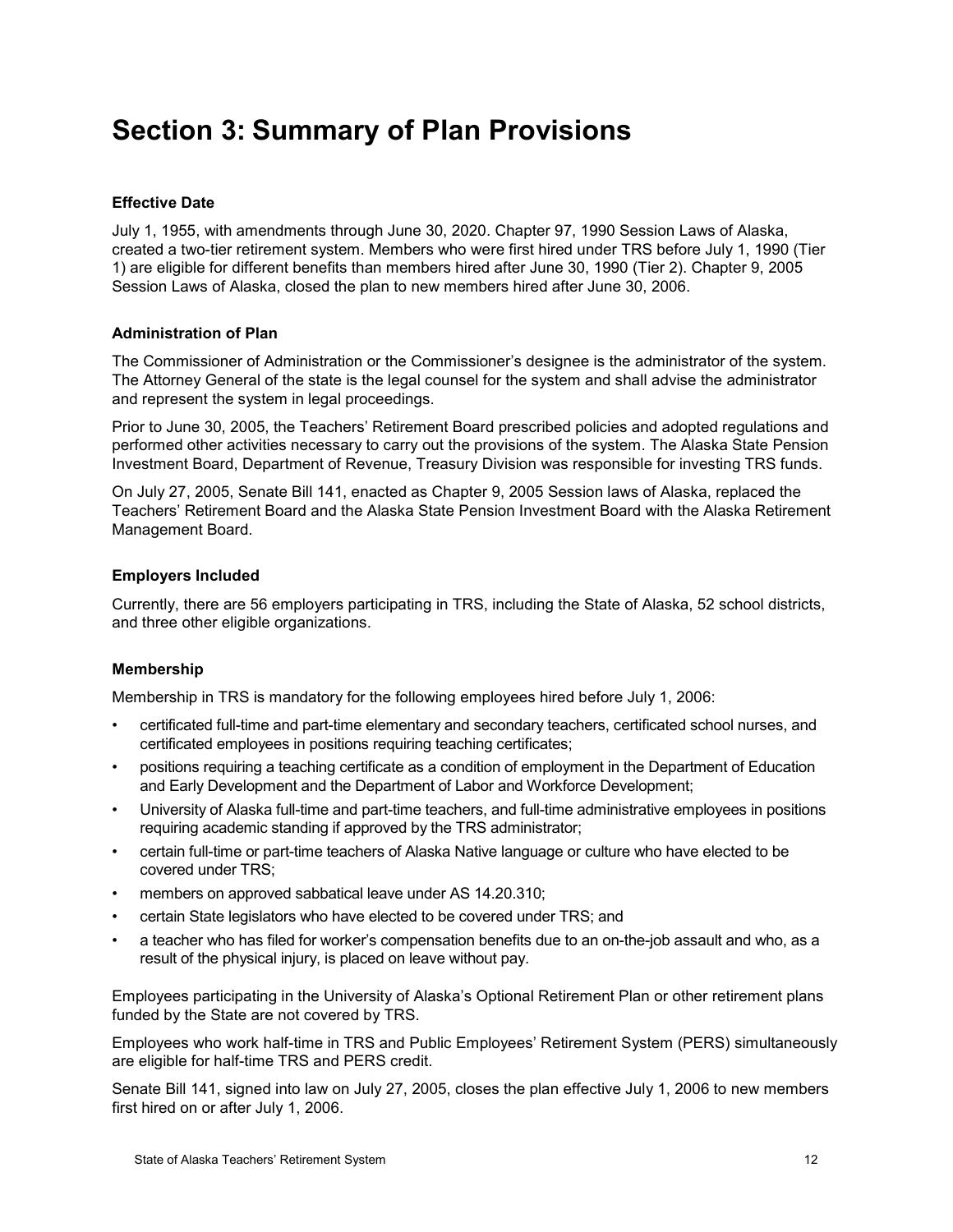#### **Credited Service**

TRS members receive a year of membership credit if they work a minimum of 172 days during the school year (July 1 through June 30 of the following year). Fractional credit is determined based on the number of days worked. Part-time members who work at least 50% of full-time receive membership credit for each day in proportion to full-time service. Credit is granted for all Alaskan public school service.

Members may claim other types of service, including:

- Outside teaching service in out-of-state schools or Alaska private schools (not more than ten years may be claimed);
- Military service (not more than five years of military service or ten years of combined outside and military service may be claimed);
- Alaska Bureau of Indian Affairs (BIA) service;
- Retroactive Alaskan service that was not creditable at the time it occurred, but later became creditable because of legislative change;
- Unused sick leave credit after members retire; and
- Leave of absence without pay.

Except for retroactive Alaska service that occurred before July 1, 1955, and unused sick leave, contributions are required for all claimed service.

Members receiving TRS disability benefits continue to earn TRS credit while disabled.

Survivors who are receiving occupational death benefits continue to earn TRS service credit while occupational survivor benefits are being paid.

#### **Employer Contributions**

TRS employers contribute the amounts required, in addition to employees' contributions, to fund the benefits of the system.

The normal cost rate is a uniform rate for all participating employers (less the value of members' contributions).

The past service rate is a uniform rate for all participating employers to amortize the unfunded past service liability with payments that are a level percentage of payroll amount over a closed 25-year period starting June 30, 2014. Effective June 30, 2018, each future year's unfunded service liability is separately amortized on a level percent of pay basis over 25 years.

Employer rates cannot be less than the normal cost rate.

Pursuant to AS14.25.070 effective July 1, 2008, each TRS employer will pay a simple uniform contribution rate of 12.56% of member payroll.

#### **Additional State Contributions**

Pursuant to AS14.25.085 effective July 1, 2008, the State shall contribute an amount (in addition to the State contribution as an employer) that, when combined with the employer contribution of 12.56%, will be sufficient to pay the total contribution rate adopted by the Board.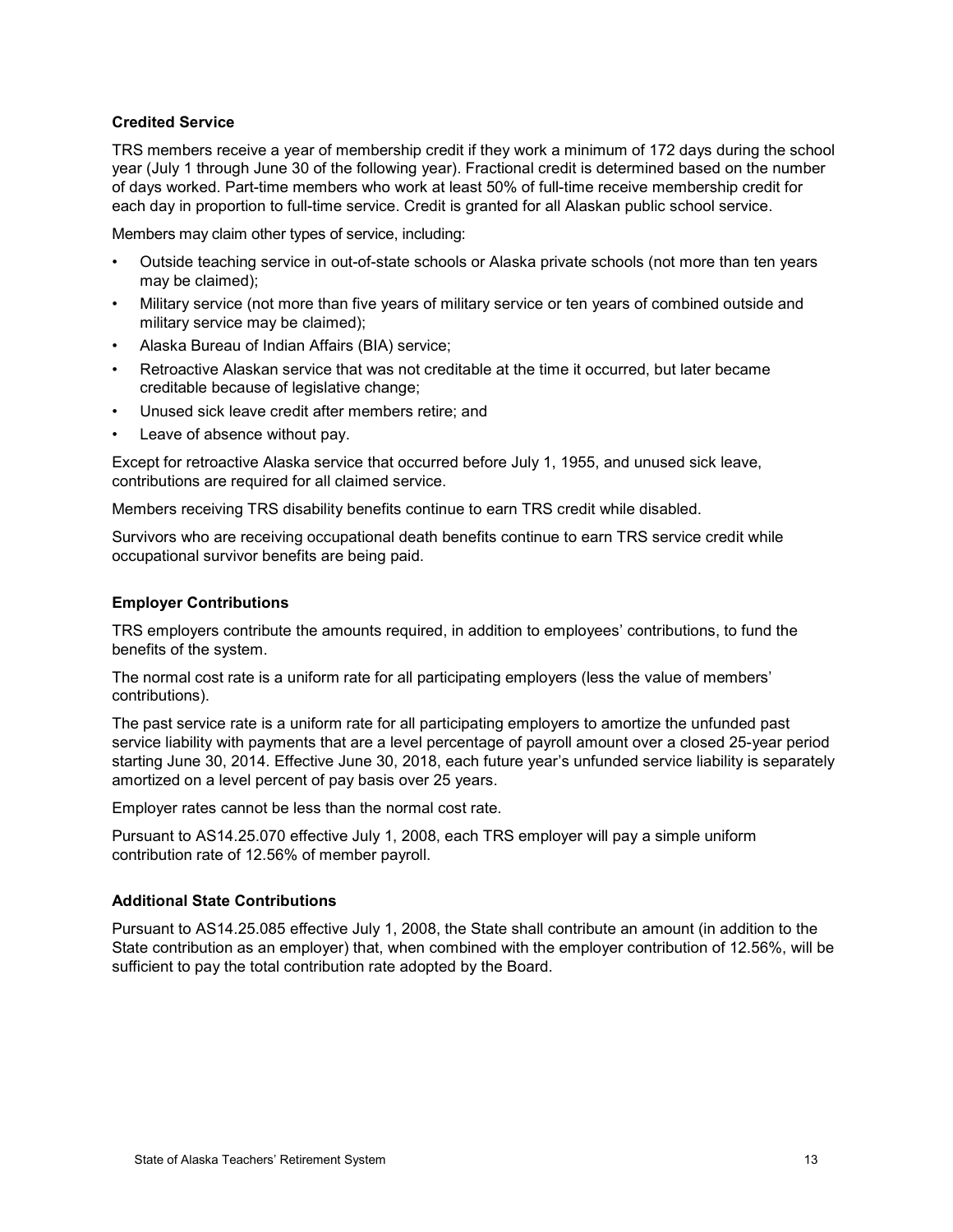#### **Member Contributions**

**Mandatory Contributions:** Members are required to contribute 8.65% of their base salaries. Members' contributions are deducted from gross salaries before federal income taxes are withheld.

**Contributions for Claimed Service:** Member contributions are also required for most of the claimed service described above.

**1% Supplemental Contributions:** Members who joined the system before July 1, 1982 and elected to participate in the supplemental contributions provision are required to contribute an additional 1% of their salaries. Supplemental contributions are deducted from gross salaries after federal income taxes are withheld. Under the supplemental provision, an eligible spouse or dependent child will receive a survivor's allowance or spouse's pension if the member dies (see below). Supplemental contributions are only refundable upon death (see below).

**Interest:** Members' contributions earn 4.5% interest, compounded annually on June 30.

**Refund of Contributions:** Terminated members may receive refunds of their member contribution accounts which includes their mandatory contributions, indebtedness payments, and interest earned. Terminated members' accounts may be attached to satisfy claims under Alaska Statute 09.38.065, federal income tax levies, and valid Qualified Domestic Relations Orders.

**Reinstatement of Contributions:** Refunded accounts and the corresponding TRS service may be reinstated upon reemployment in TRS prior to July 1, 2010. Interest accrues on refunds until paid in full or members retire.

#### **Retirement Benefits**

#### **Eligibility**

- a. Members, including deferred vested members, are eligible for normal retirement at age 55 or early retirement at age 50 if they were hired before July 1, 1990 (Tier 1), and age 60 or early retirement at age 55 if they were hired on or after July 1, 1990 (Tier 2). Additionally, they must have at least:
	- (i) eight years of paid-up membership service;
	- (ii) 15 years of paid-up creditable service, the last five years of which are membership service, and they were first hired under TRS before July 1, 1975;
	- (iii) five years of paid-up membership service and three years of paid-up Alaska Bureau of Indian Affairs service;
	- (iv) 12 years of combined part-time and full-time paid-up membership service;
	- (v) two years of paid-up membership service if they are vested in PERS; or
	- (vi) one year of paid-up membership service if they are retired from PERS.
- b. Members may retire at any age when they have:
	- (i) 25 years of paid-up creditable service, the last five years of which are membership service;
	- (ii) 20 years of paid-up membership service;
	- (iii) 20 years of combined paid-up membership and Alaska Bureau of Indian Affairs service, the last five years of which are membership service; or
	- (iv) 20 years of combined paid-up part-time and full-time membership service.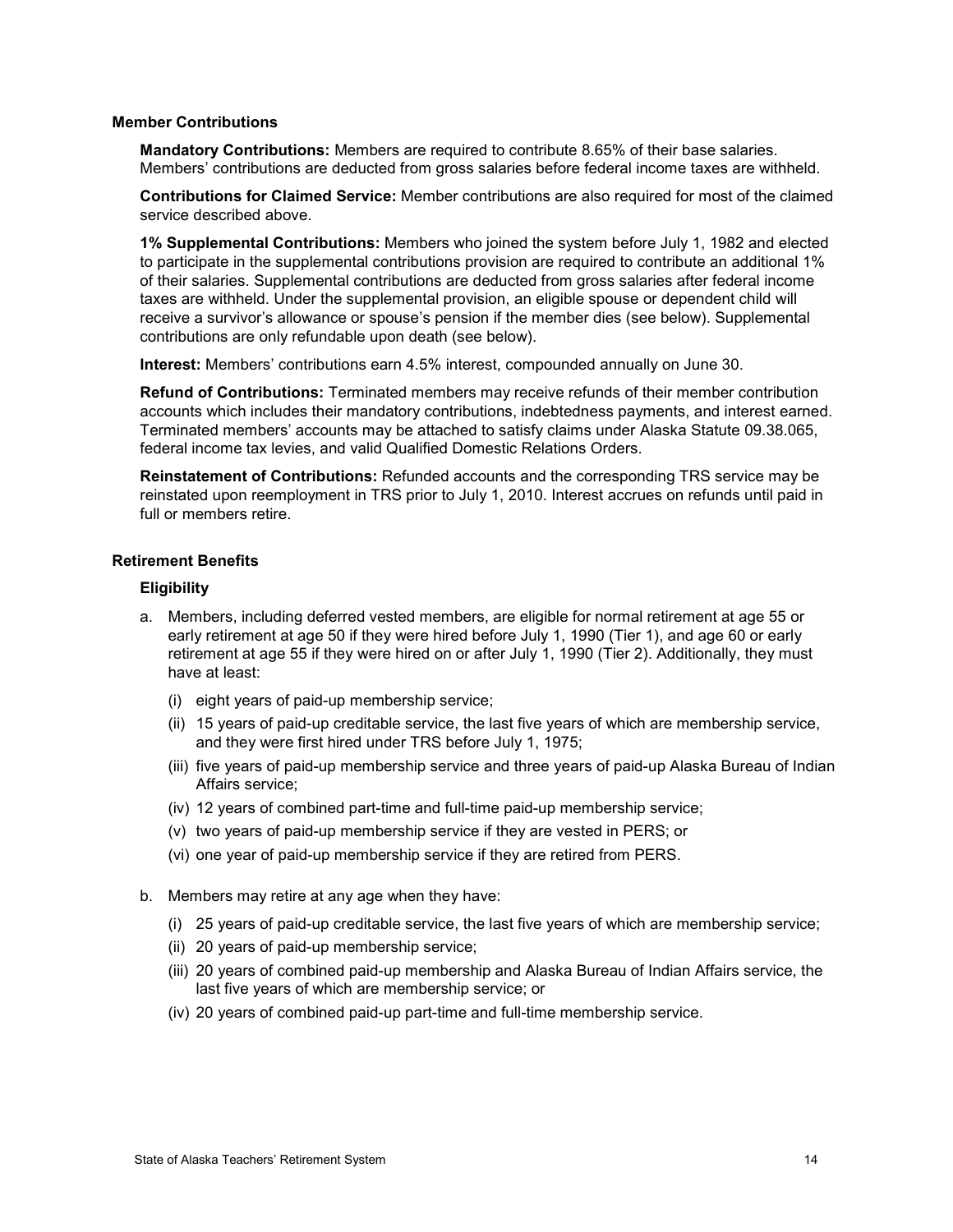#### **Benefit Type**

Lifetime benefits are paid to members. Eligible members may receive normal, unreduced benefits when they (1) reach normal retirement age and complete the service required; or (2) satisfy the minimum service requirements to retire at any age under (b) above. Members may receive early, actuarially reduced benefits when they reach early retirement age and complete the service required.

Members may select joint and survivor options and a last survivor option. Under these options and early retirement, benefits are actuarially adjusted so that members receive the actuarial equivalents of their normal benefit amounts.

#### **Benefit Calculations**

Retirement benefits are calculated by multiplying the average base salary (ABS) times the total TRS service times the percentage multiplier. The ABS is determined by averaging the salaries earned during the three highest school years. Members must earn at least 115 days of credit in a school year to include it in the ABS calculation. TRS pays a minimum benefit of \$25.00 per month for each year of service when the calculated benefit is less.

The percentage multipliers are 2% for the first 20 years and 2.5% for all remaining service. Service before July 1, 1990 is calculated at 2%.

#### **Indebtedness**

Members who terminate and refund their TRS contributions are not eligible to retire unless they return to TRS employment and pay back their refunds plus interest or accrue additional service which qualifies them for retirement. TRS refunds must be paid in full if the corresponding service is to count toward the minimum service requirements for retirement. Refunded TRS service is included in total service for the purpose of calculating retirement benefits. However, when refunds are not completely paid before retirement, benefits are actuarially reduced for life. Indebtedness balances may also be created when a member purchases qualified claimed service.

#### **Reemployment of Retired Members**

Retirees who return to work in a permanent full-time or part-time TRS position after a Normal Retirement are eligible to return under the Standard Option.

Under the Standard Option, retirement benefits are suspended while retired members are reemployed under TRS. During reemployment, members earn additional TRS service and contributions are withheld from their wages.

Members retired under the Retirement Incentive Programs (RIPs) who return to employment will:

- a. forfeit the three years of incentive credits that they received;
- b. owe TRS 110% of the benefits that they received under the RIP, which may include costs for health insurance, excluding amounts that they paid to participate; and
- c. be charged 7% interest from the date that they are reemployed until their indebtedness is paid in full or they retire again. If the indebtedness is not completely paid, future benefits will be actuarially reduced for life.

Employers make contributions to the unfunded liability of the plan on behalf of rehired retired members at the rate the employer is making contributions to the unfunded liability of the plan for other members.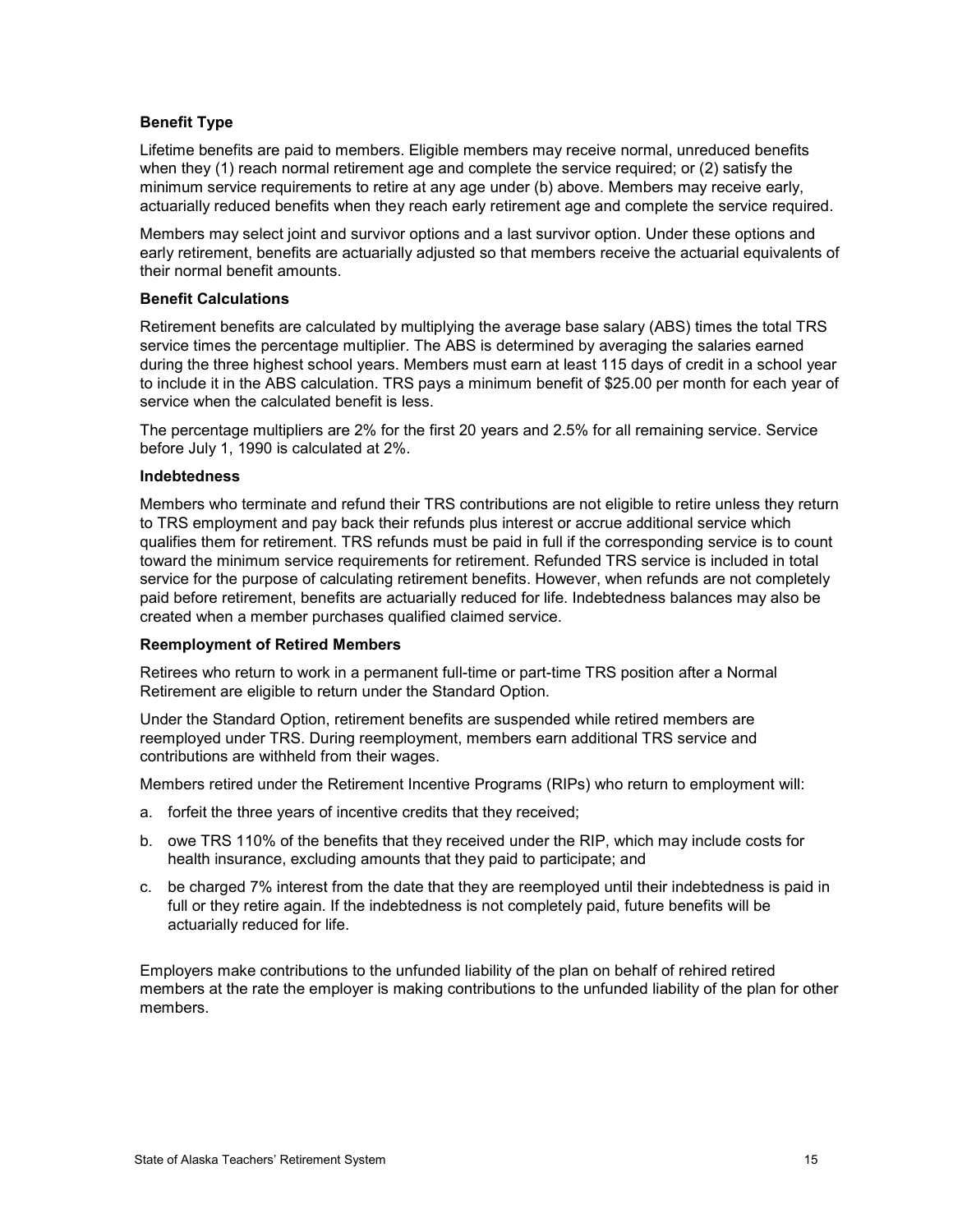#### **Disability Benefits**

Monthly disability benefits are paid to permanently disabled members until they die, recover, or become eligible for normal retirement. To be eligible, members must have at least five years of paid-up membership service.

Disability benefits are equal to 50% of the member's base salary at the time of disability. The benefit is increased by 10% of the base salary for each minor child, up to a maximum of 40%. Members continue to earn TRS service until eligible for normal retirement.

Members are appointed to normal retirement on the first of the month after they become eligible.

#### **Death Benefits**

Monthly death benefits may be paid to a spouse or dependent children upon the death of a member. If monthly benefits are not payable under the supplemental contributions provision or occupational and nonoccupational death provisions, the designated beneficiary receives the lump sum benefit described below.

#### **Occupational Death**

When an active member dies from occupational causes, a monthly survivor's pension may be paid to the spouse, unless benefits are payable under the supplemental contributions provision (see below). The pension equals 40% of the member's base salary on the date of death or disability, if earlier. If there is no spouse, the pension may be paid to the member's dependent children. On the member's normal retirement date, the benefit converts to a normal retirement benefit. The normal benefit is based on the member's average base salary on the date of death and service, including service accumulated from the date of the member's death to the normal retirement date.

#### **Non-Occupational Death**

When a vested member dies from non-occupational causes, the surviving spouse may elect to receive a monthly 50% joint and survivor benefit or a lump sum benefit, unless benefits are payable under the supplemental contributions provision (see below). The monthly benefit is calculated on the member's average base salary and TRS service accrued at the time of death.

#### **Lump Sum Benefit**

Upon the death of an active member who has less than one year of service or an inactive member who is not vested, the designated beneficiary receives the member's contribution account, which includes mandatory contributions, indebtedness payments, and interest earned. Any supplemental contributions will also be refunded. If the member has more than one year of TRS service or is vested, the beneficiary also receives \$1,000 and \$100 for each year of TRS service, up to a maximum of \$3,000. An additional \$500 may be payable if the member is survived by dependent children.

#### **Supplemental Contributions Provision**

Members are eligible for supplemental coverage if they joined TRS before July 1, 1982, elected to participate in the supplemental provision, and made the required contributions. A survivor's allowance or spouse's pension (see below) may be payable if the member made supplemental contributions for at least one year and dies while in membership service or while disabled under TRS. In addition, the allowance and pension may be payable if the member dies while retired or in deferred vested status if supplemental contributions were made for at least five years.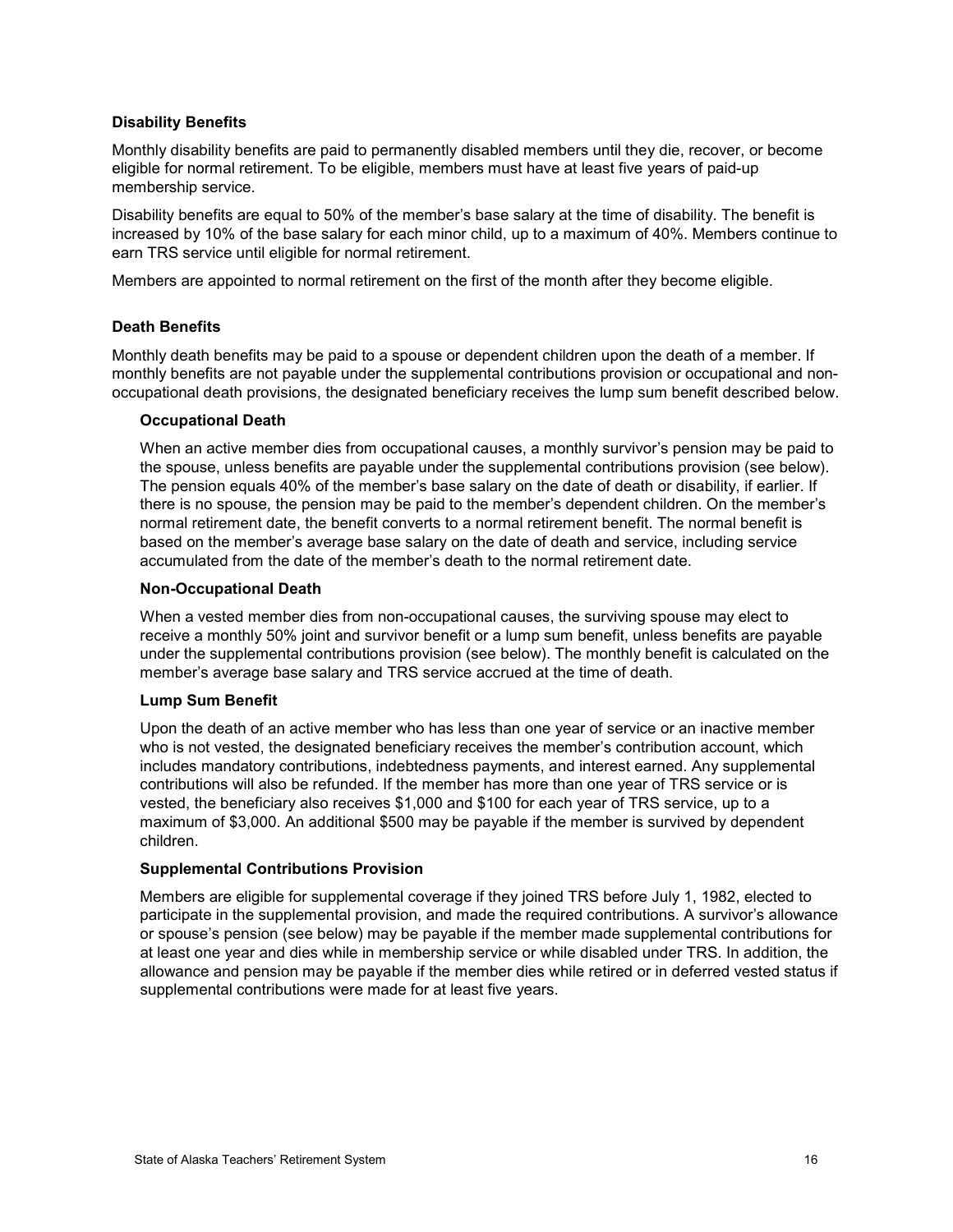- a. **Survivor's Allowance:** If the member is survived by dependent children, the surviving spouse and dependent children are entitled to a survivor's allowance. The allowance for the spouse is equal to 35% of the member's base salary at the time of death or disability, plus 10% for each dependent child up to a maximum of 40%. The allowance terminates and a spouse's pension becomes payable when there is no longer an eligible dependent child.
- b. **Spouse's Pension:** The spouse's pension is equal to 50% of the retirement benefit that the deceased member was receiving or the unreduced retirement benefit that the deceased member would have received if retired at the time of death. The spouse's pension begins on the first of the month after the member's death or termination of the survivor's allowance.

#### **Death After Retirement**

If a joint and survivor option was selected at retirement, the eligible spouse receives continuing, lifetime monthly benefits after the member dies. A survivor's allowance or spouse's pension may be payable if the member participated in the supplemental contributions provision. If a joint and survivor option was not selected and benefits are not payable under the supplemental contributions provision, the designated beneficiary receives the member's contribution account, less any benefits already paid and the member's last benefit check.

#### **Postretirement Pension Adjustments**

Postretirement pension adjustments (PRPAs) are granted annually to eligible benefit recipients when the consumer price index (CPI) for urban wage earners and clerical workers for Anchorage increases during the preceding calendar year. PRPAs are calculated by multiplying the recipient's base benefit, including past PRPAs, but excluding the Alaska COLA, times:

- a. 75% of the CPI increase in the preceding calendar year or 9%, whichever is less, if the recipient is at least age 65 or on TRS disability; or
- b. 50% of the CPI increase in the preceding calendar year or 6%, whichever is less, if the recipient is at least age 60, or under age 60 if the recipient has been receiving benefits for at least eight years.

Ad hoc PRPAs, up to a maximum of 4%, may be granted to eligible recipients who were first hired before July 1, 1990 (Tier 1) if the CPI increases and the funded ratio is at least 105%.

In a year where an ad hoc PRPA is granted, eligible recipients will receive the higher of the two calculations.

#### **Alaska Cost-of-Living Allowance (COLA)**

Eligible benefit recipients who reside in Alaska receive an Alaska COLA equal to 10% of their base benefits. The following benefit recipients are eligible:

- a. members who were first hired under TRS before July 1, 1990 (Tier 1) and their survivors;
- b. members who were first hired under TRS after June 30, 1990 (Tier 2) and their survivors if they are at least age 65; and
- c. all disabled members.

#### **Changes in Benefit Provisions Valued Since the Prior Valuation**

There were no changes in benefit provisions since the prior valuation.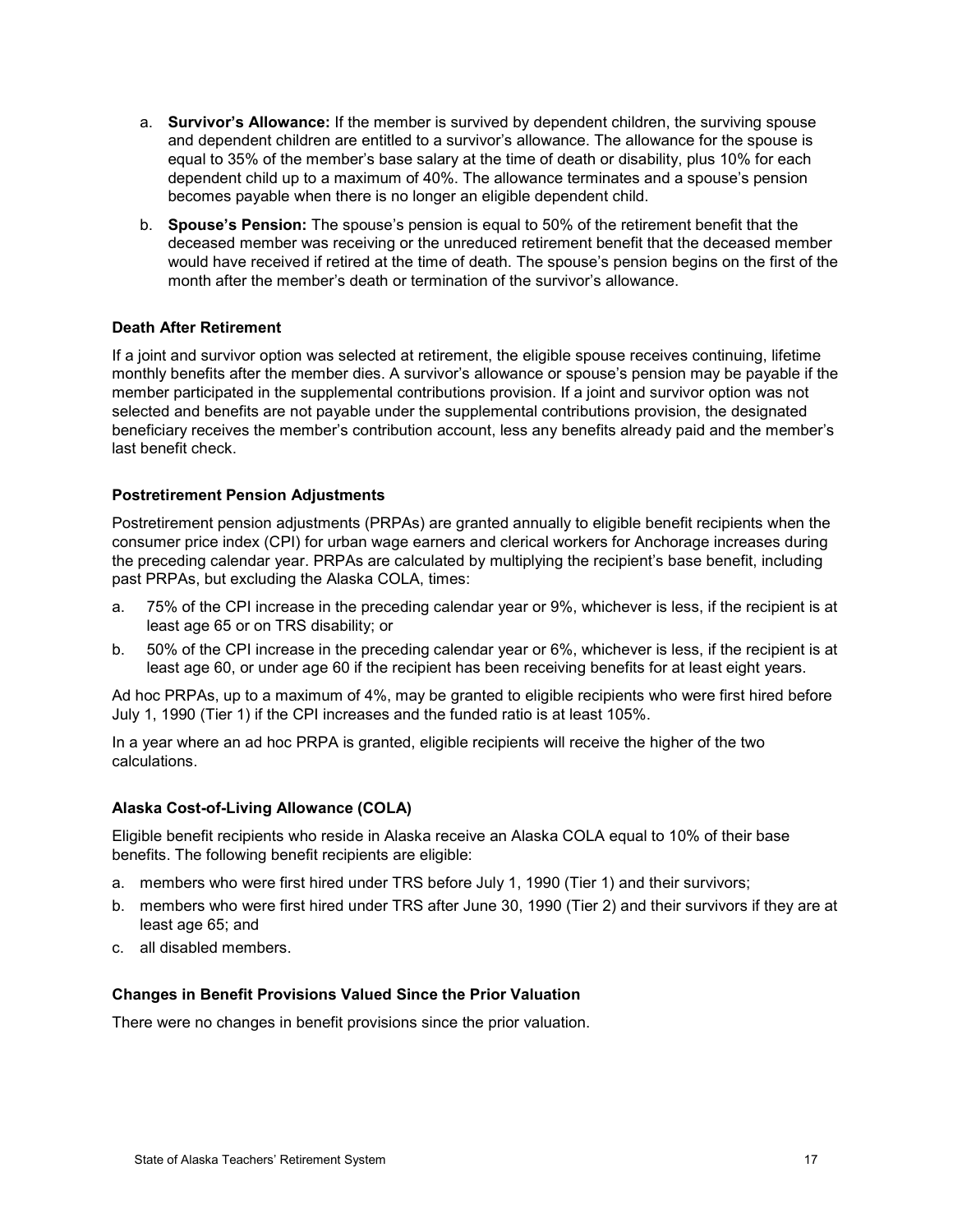# <span id="page-22-0"></span>**Appendix**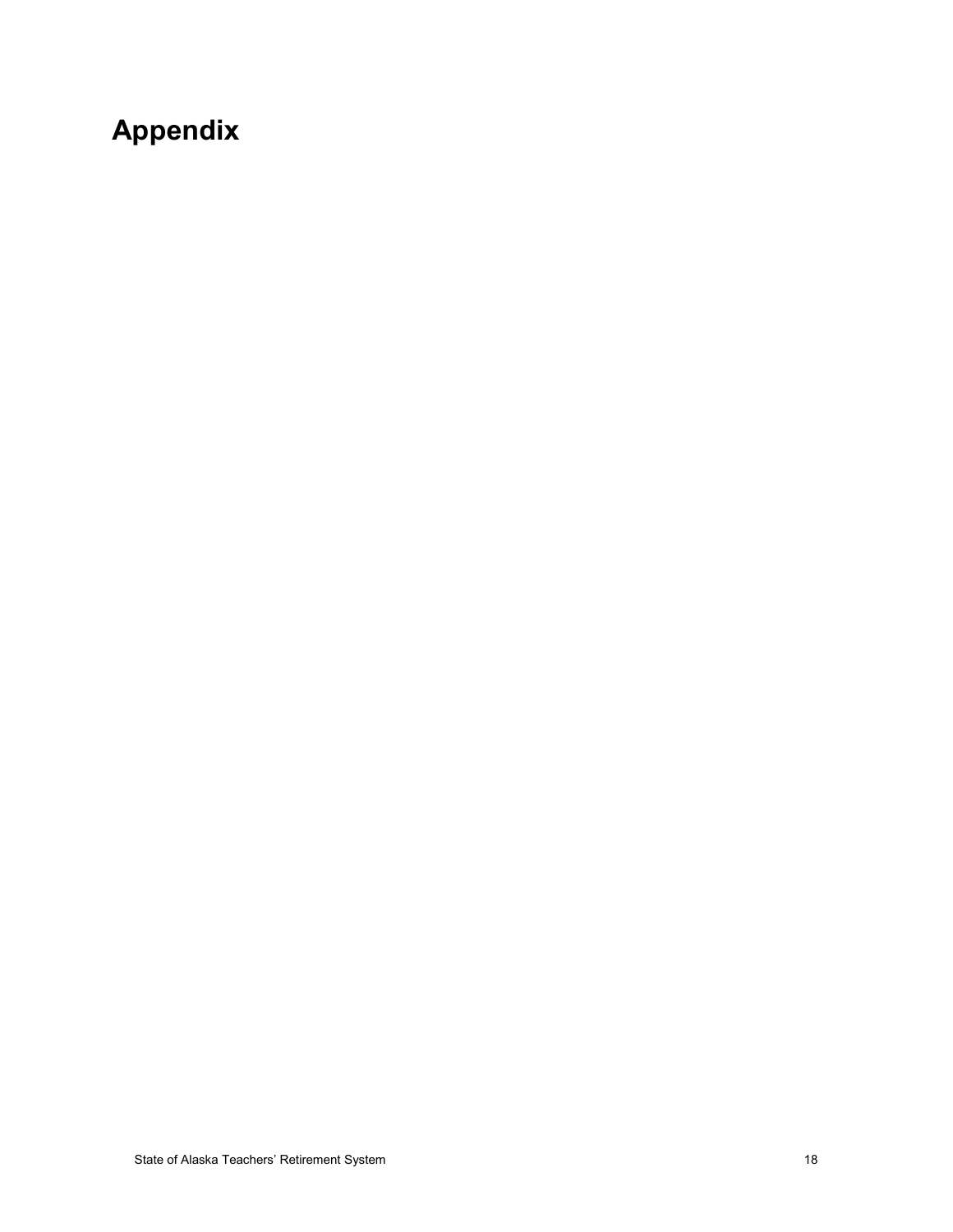#### **State of Alaska Teachers' Retirement System Schedule A - Employers' Allocation of Net Pension Liability as of 6/30/2020**

**Plan Fiduciary Net Net Position Pension Net Pension Net Pension FY2020 as % of Liability Liability Liability Present Value Total Plan Net Total Total Total as % of 1% Decrease in 1% Increase in Employer of Future Employer Pension Fiduciary Pension Deferred Deferred Pension Covered Covered Discount Rate Discount Rate** Number EmployerName Contributions Proportion\* Liability Net Position Liability Outflows Inflows Liability Payroll Payroll (6.38%) (8.38%) ANCHORAGE SD 236,533,000 12.78056% 955,719,616 695,875,765 259,843,851 18,201,371 (8,380,124) 364,642,137 171,708,603 CORDOVA CITY SD 2,227,000 0.12033% 8,998,269 6,551,793 2,446,476 171,369 (52,119) 3,433,170 1,616,667 CRAIG CITY SD 1,965,000 0.10617% 7,939,649 5,780,994 2,158,655 151,208 (38,597) 3,029,268 1,426,471 FAIRBANKS NORTH STAR BOROUGH SD 69,647,000 3.76323% 281,411,068 204,900,202 76,510,866 5,359,383 (2,184,422) 107,368,659 50,559,495 HAINES BOROUGH SD 1,400,000 0.07565% 5,656,748 4,118,774 1,537,973 107,731 (27,350) 2,158,257 1,016,315 HOONAH CITY SD 486,000 0.02626% 1,963,699 1,429,803 533,896 37,398 (38,101) 749,223 352,807 HYDABURG CITY SD 802,000 0.04333% 3,240,508 2,359,469 881,039 144,072 - 1,236,373 582,203 JUNEAU BOROUGH SD 25,160,000 1.35947% 101,659,834 74,020,260 27,639,574 1,936,079 (1,131,132) 38,786,961 18,264,633 KAKE CITY SD 788,000 0.04258% 3,183,941 2,318,282 865,659 60,637 (53,941) 1,214,790 572,040 KETCHIKAN GATEWAY BOROUGH SD 13,457,000 0.72712% 54,373,465 39,590,248 14,783,217 1,035,525 (266,081) 20,745,474 9,768,965 KLAWOCK CITY SD 1,215,000 0.06565% 4,909,249 3,574,508 1,334,741 93,495 (16,792) 1,873,059 882,016 KODIAK ISLAND BOROUGH SD 12,008,000 0.64883% 48,518,732 35,327,317 13,191,415 924,024 (508,687) 18,511,678 8,717,079 NENANA CITY SD 2,143,000 0.11579% 8,658,864 6,304,667 2,354,197 164,905 (62,896) 3,303,675 1,555,688 NOME CITY SD 3,113,000 0.16820% 12,578,182 9,158,389 3,419,793 239,547 (128,118) 4,799,038 2,259,849 MATANUSKA-SUSITNA BOROUGH SD 88,299,000 4.77105% 356,775,107 259,774,045 97,001,062 6,794,667 (3,090,005) 136,122,808 64,099,715 723 PELICAN CITY SD - 0.00362% 270,527 196,975 73,552 5,152 (1,416) 103,216 48,604 PETERSBURG CITY SD 3,019,000 0.16313% 12,198,372 8,881,843 3,316,529 232,314 (88,476) 4,654,127 2,191,611 SITKA BOROUGH SD 8,495,000 0.45901% 34,324,336 24,992,135 9,332,201 653,696 (375,962) 13,095,995 6,166,854 SKAGWAY CITY SD 785,000 0.04242% 3,171,819 2,309,456 862,363 60,406 (62,571) 1,210,166 569,862 UNALASKA CITY SD 2,050,000 0.11077% 8,283,095 6,031,063 2,252,032 157,749 (141,531) 3,160,305 1,488,176 VALDEZ CITY SD 4,331,000 0.23402% 17,499,553 12,741,723 4,757,830 422,189 - 6,676,722 3,144,043 WRANGELL PUBLIC SD 1,385,000 0.07484% 5,596,140 4,074,645 1,521,495 106,577 (91,393) 2,135,133 1,005,426 YAKUTAT SD 338,000 0.01826% 1,365,700 994,390 371,311 26,009 (30,156) 521,065 245,367 UNIVERSITY OF ALASKA 26,217,000 1.41658% 105,930,678 77,129,935 28,800,743 2,017,416 (1,275,491) 40,416,445 19,031,951 735 GALENA CITY SD 4,888,000 0.26411% 19,750,130 14,380,407 5,369,723 376,135 (172,775) 7,535,400 3,548,391 NORTH SLOPE BOROUGH SD 13,112,000 0.70848% 52,979,481 38,575,264 14,404,217 1,008,977 (1,445,913) 20,213,618 9,518,516 STATE OF ALASKA (EMPLOYER AND NONEMPLOYER) 12,085,000 0.65299% 48,829,853 35,553,849 13,276,004 929,949 (55,435) 18,630,382 8,772,977 BRISTOL BAY BOROUGH SD 569,000 0.03074% 2,299,064 1,673,988 625,076 43,785 (71,344) 877,177 413,059 SOUTHEAST REGIONAL RESOURCE CENTER 408,000 0.02205% 1,648,538 1,200,329 448,209 31,396 (3,061) 628,978 296,183 DILLINGHAM CITY SD 345,000 0.01864% 1,393,984 1,014,984 379,001 26,548 (835,157) 531,856 250,449 .<br>1990 TAB 1991 ALS 1991 MASS 1992 12, 162,000 129,923,797 12,514,263 129,923,797 1277,616 129,923,295 12,142,74<br>1992 TAB 1,792,895 1,792,895 844,267 1,163,000 1,06284% 4,699,141 3,421,525 1,277,616 89,494 (28,218) 748 MAS SAINT MARY'S SD 1,163,000 0.06284% 4,699,141 3,421,525 1,277,616 89,494 (28,218) 1,792,895 844,267 NORTHWEST ARCTIC BOROUGH SD 14,074,000 0.76046% 56,866,475 41,405,451 15,461,024 1,083,004 (650,324) 21,696,649 10,216,870 BERING STRAIT SD 13,754,000 0.74317% 55,573,504 40,464,017 15,109,487 1,058,379 (509,332) 21,203,333 9,984,569 LOWER YUKON SD 10,156,000 0.54876% 41,035,663 29,878,766 11,156,896 781,511 (800,152) 15,656,613 7,372,640 LOWER KUSKOKWIM SD 24,240,000 1.30976% 97,942,543 71,313,637 26,628,906 1,865,284 (1,055,531) 37,368,678 17,596,769 KUSPUK SD 2,287,000 0.12357% 9,240,701 6,728,312 2,512,389 175,986 (172,119) 3,525,667 1,660,223 SOUTHWEST REGION SD 4,735,000 0.25585% 19,131,928 13,930,283 5,201,645 364,361 (267,243) 7,299,533 3,437,323 LAKE AND PENINSULA BOROUGH SD 3,210,000 0.17345% 12,970,114 9,443,761 3,526,353 247,012 (214,970) 4,948,575 2,330,265 ALEUTIAN REGION SD 320,000 0.01729% 1,292,971 941,434 351,537 24,624 (11,433) 493,316 232,301 PRIBILOF SD 450,000 0.02431% 1,818,240 1,323,892 494,348 34,628 (26,754) 693,725 326,673 IDITAROD AREA SD 1,419,000 0.07667% 5,733,518 4,174,672 1,558,846 109,193 (65,669) 2,187,548 1,030,108 YUKON / KOYUKUK SD 4,345,000 0.23477% 17,556,120 12,782,911 4,773,209 334,351 (220,988) 6,698,305 3,154,206 YUKON FLATS SD 1,441,000 0.07786% 5,822,409 4,239,396 1,583,014 110,886 (271,043) 2,221,463 1,046,079 DENALI BOROUGH SD 2,535,000 0.13697% 10,242,754 7,457,924 2,784,830 195,070 (11,708) 3,907,987 1,840,256 DELTA/GREELY SD 3,667,000 0.19814% 14,816,638 10,788,247 4,028,391 282,178 (142,833) 5,653,092 2,662,019 ALASKA GATEWAY SD 2,557,000 0.13816% 10,331,645 7,522,647 2,808,998 196,763 (82,809) 3,941,902 1,856,227 COPPER RIVER SD 1,260,000 0.06808% 5,091,073 3,706,897 1,384,176 96,958 (187,150) 1,942,431 914,684 CHATHAM SD 816,000 0.04409% 3,297,076 2,400,657 896,419 62,792 (129,096) 1,257,955 592,366 SOUTHEAST ISLAND SD 1,189,000 0.06425% 4,804,195 3,498,016 1,306,179 91,494 (176,736) 1,832,977 863,142 ANNETTE ISLAND SD 1,507,000 0.08143% 6,089,085 4,433,566 1,655,518 115,965 (278,824) 2,323,209 1,093,991 CHUGACH SD 1,332,000 0.07197% 5,381,991 3,918,720 1,463,272 102,498 (50,607) 2,053,427 966,951 TANANA SD 139,000 0.00751% 561,634 408,935 152,699 10,696 (83,880) 214,284 100,906 KASHUNAMIUT SD 830,000 0.04485% 3,353,643 2,441,845 911,798 63,869 (247,151) 1,279,538 602,530 YUPIIT SD 2,001,000 0.10812% 8,085,108 5,886,905 2,198,203 153,978 (307,064) 3,084,766 1,452,605 SPECIAL EDUCATION SERVICE AGENCY 1,062,000 0.05738% 4,291,047 3,124,385 1,166,662 101,064 - 1,637,192 770,948 ALEUTIANS EAST BOROUGH SD 2,318,000 0.12525% 9,365,958 6,819,514 2,546,444 183,013 - 3,573,457 1,682,727 **Subtotal** 684,239,000 36.97502% 2,764,961,434 2,013,215,612 751,745,822 52,853,054 (28,763,427) 1,054,934,344 496,764,593 Nonemployer:<br>999 STATE OF ALASKA STATE OF ALASKA 1,166,419,000 63.02498% 4,712,955,566 3,431,583,388 1,281,372,178 118,324,887 - 1,798,165,656 846,749,407 **Total 1,850,658,000 100.00000% 7,477,917,000 5,444,799,000 2,033,118,000 171,177,941 (28,763,427) 72.81% 366,037,000 555.44% 2,853,100,000 1,343,514,000**

All amounts are determined without rounding. Rounded amounts are displayed.

\*Same as FY19 for certain employers who have zero present value of future contributions. All other employers are allocated the remaining 99.99638% based on present value of future contributions.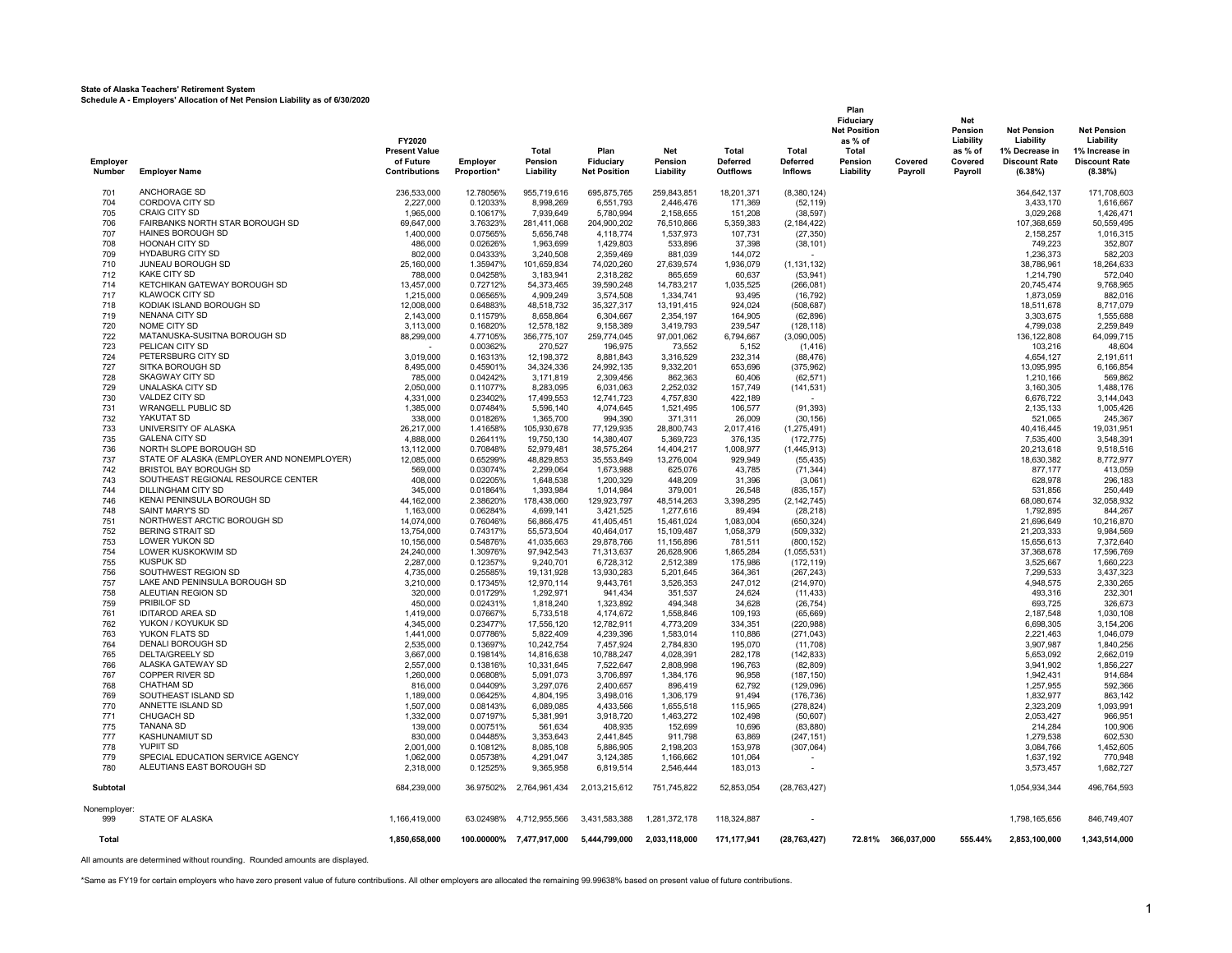**State of Alaska Teachers' Retirement System Schedule B - Employers' Allocation of Net Pension Liability as of 6/30/2021**

| Employer<br><b>Number</b> | <b>Employer Name</b>                             | FY2021<br><b>Present Value</b><br>of Future<br><b>Contributions</b> | <b>Employer</b><br>Proportion | Total<br>Pension<br>Liability | Plan<br>Fiduciary<br><b>Net Position</b> | <b>Net</b><br>Pension<br>Liability | Total<br><b>Deferred</b><br><b>Outflows</b> | Total<br><b>Deferred</b><br><b>Inflows</b> | Plan<br>Fiduciary<br><b>Net Position</b><br>as % of<br>Total<br>Pension<br>Liability | Covered<br>Payroll | Net<br>Pension<br>Liability<br>as % of<br>Covered<br>Payroll | <b>Net Pension</b><br>Liability<br>1% Decrease in<br><b>Discount Rate</b><br>(6.38%) | <b>Net Pension</b><br>Liability<br>1% Increase in<br><b>Discount Rate</b><br>(8.38%) |
|---------------------------|--------------------------------------------------|---------------------------------------------------------------------|-------------------------------|-------------------------------|------------------------------------------|------------------------------------|---------------------------------------------|--------------------------------------------|--------------------------------------------------------------------------------------|--------------------|--------------------------------------------------------------|--------------------------------------------------------------------------------------|--------------------------------------------------------------------------------------|
| 701                       | ANCHORAGE SD                                     | 238,772,000                                                         | 18.93630%                     | 1,425,421,435                 | 1,274,693,582                            | 150,727,852                        | 21,989,910                                  | (157,060,021)                              |                                                                                      |                    |                                                              | 304,731,496                                                                          | 21,020,810                                                                           |
| 704                       | CORDOVA CITY SD                                  | 1,803,000                                                           | 0.14299%                      | 10,763,552                    | 9,625,385                                | 1,138,167                          | 64,416                                      | (1, 185, 982)                              |                                                                                      |                    |                                                              | 2,301,069                                                                            | 158,731                                                                              |
| 705                       | CRAIG CITY SD                                    | 2,282,000                                                           | 0.18098%                      | 13,623,087                    | 12,182,546                               | 1,440,541                          | 281,795                                     | (1,501,059)                                |                                                                                      |                    |                                                              | 2,912,390                                                                            | 200,901                                                                              |
| 706                       | FAIRBANKS NORTH STAR BOROUGH SD                  | 67,712,000                                                          | 5.37004%                      | 404,227,197                   | 361,483,138                              | 42,744,059                         | 5,656,142                                   | (44, 539, 762)                             |                                                                                      |                    |                                                              | 86,417,080                                                                           | 5,961,173                                                                            |
| 707<br>708                | HAINES BOROUGH SD<br><b>HOONAH CITY SD</b>       | 1,335,000<br>657,000                                                | 0.10587%<br>0.05210%          | 7,969,685<br>3,922,160        | 7,126,949<br>3,507,420                   | 842,736<br>414,740                 | 102,351<br>101,769                          | (878, 140)<br>(432, 163)                   |                                                                                      |                    |                                                              | 1,703,787<br>838,493                                                                 | 117,530<br>57,840                                                                    |
| 709                       | <b>HYDABURG CITY SD</b>                          | 753,000                                                             | 0.05972%                      | 4,495,261                     | 4,019,920                                | 475,341                            | 55,233                                      | (495, 310)                                 |                                                                                      |                    |                                                              | 961,012                                                                              | 66,292                                                                               |
| 710                       | JUNEAU BOROUGH SD                                | 26,059,000                                                          | 2.06666%                      | 155,567,056                   | 139,116,982                              | 16,450,074                         | 2,552,575                                   | (17, 141, 152)                             |                                                                                      |                    |                                                              | 33,257,660                                                                           | 2,294,161                                                                            |
| 712                       | <b>KAKE CITY SD</b>                              | 733,000                                                             | 0.05813%                      | 4,375,864                     | 3,913,149                                | 462,716                            | 51,590                                      | (482, 155)                                 |                                                                                      |                    |                                                              | 935,487                                                                              | 64,531                                                                               |
| 714                       | KETCHIKAN GATEWAY BOROUGH SD                     | 13,987,000                                                          | 1.10927%                      | 83,499,613                    | 74,670,142                               | 8,829,471                          | 1,390,800                                   | (9,200,403)                                |                                                                                      |                    |                                                              | 17,850,834                                                                           | 1,231,376                                                                            |
| 717                       | <b>KLAWOCK CITY SD</b>                           | 1,174,000                                                           | 0.09311%                      | 7,008,547                     | 6,267,445                                | 741,102                            | 98,293                                      | (772, 237)                                 |                                                                                      |                    |                                                              | 1,498,311                                                                            | 103,356                                                                              |
| 718                       | KODIAK ISLAND BOROUGH SD                         | 12,824,000                                                          | 1.01703%                      | 76,556,734                    | 68,461,421                               | 8,095,313                          | 1,352,063                                   | (8,435,402)                                |                                                                                      |                    |                                                              | 16,366,562                                                                           | 1,128,989                                                                            |
| 719<br>720                | NENANA CITY SD<br>NOME CITY SD                   | 1,944,000<br>3,606,000                                              | 0.15417%<br>0.28598%          | 11,605,294<br>21,527,104      | 10,378,119<br>19,250,771                 | 1,227,175<br>2,276,333             | 130,575<br>442,211                          | (1,278,729)<br>(2,371,963)                 |                                                                                      |                    |                                                              | 2,481,020                                                                            | 171,144<br>317,462                                                                   |
| 722                       | MATANUSKA-SUSITNA BOROUGH SD                     | 88,321,000                                                          | 7.00448%                      | 527,258,835                   | 471,505,084                              | 55,753,751                         | 7,979,938                                   | (58,096,000)                               |                                                                                      |                    |                                                              | 4,602,138<br>112,719,207                                                             | 7,775,531                                                                            |
| 723                       | PELICAN CITY SD                                  | 99,000                                                              | 0.00785%                      | 591,010                       | 528,515                                  | 62,495                             | 17,301                                      | (65, 120)                                  |                                                                                      |                    |                                                              | 126,348                                                                              | 8,716                                                                                |
| 724                       | PETERSBURG CITY SD                               | 2,845,000                                                           | 0.22563%                      | 16,984,085                    | 15,188,143                               | 1,795,942                          | 219,076                                     | (1,871,391)                                |                                                                                      |                    |                                                              | 3,630,916                                                                            | 250,466                                                                              |
| 727                       | SITKA BOROUGH SD                                 | 7.854.000                                                           | 0.62288%                      | 46,886,821                    | 41.928.884                               | 4.957.937                          | 559,529                                     | (5, 166, 223)                              |                                                                                      |                    |                                                              | 10.023.626                                                                           | 691.444                                                                              |
| 728                       | <b>SKAGWAY CITY SD</b>                           | 919,000                                                             | 0.07288%                      | 5,486,248                     | 4,906,117                                | 580.130                            | 115,185                                     | (604, 502)                                 |                                                                                      |                    |                                                              | 1,172,869                                                                            | 80,906                                                                               |
| 729                       | <b>UNALASKA CITY SD</b>                          | 2,055,000                                                           | 0.16298%                      | 12,267,942                    | 10,970,697                               | 1,297,245                          | 188,075                                     | (1,351,743)                                |                                                                                      |                    |                                                              | 2,622,683                                                                            | 180,916                                                                              |
| 730<br>731                | VALDEZ CITY SD<br><b>WRANGELL PUBLIC SD</b>      | 4,466,000                                                           | 0.35419%                      | 26,661,133<br>10,238,210      | 23,841,914                               | 2,819,219                          | 439,725<br>232,399                          | (2,937,656)                                |                                                                                      |                    |                                                              | 5,699,709                                                                            | 393,174<br>150,984                                                                   |
| 732                       | YAKUTAT SD                                       | 1,715,000<br>401.000                                                | 0.13601%<br>0.03180%          | 2.393.890                     | 9,155,594<br>2,140,754                   | 1,082,615<br>253.136               | 51,183                                      | (1, 128, 097)<br>(263, 771)                |                                                                                      |                    |                                                              | 2,188,760<br>511.774                                                                 | 35,303                                                                               |
| 733                       | UNIVERSITY OF ALASKA                             | 24,299,000                                                          | 1.92708%                      | 145,060,206                   | 129,721,154                              | 15,339,052                         | 1,770,389                                   | (15,983,455)                               |                                                                                      |                    |                                                              | 31,011,470                                                                           | 2,139,215                                                                            |
| 735                       | <b>GALENA CITY SD</b>                            | 4.954.000                                                           | 0.39289%                      | 29.574.396                    | 26.447.121                               | 3.127.275                          | 461.960                                     | (3.258.654)                                |                                                                                      |                    |                                                              | 6.322.516                                                                            | 436.136                                                                              |
| 736                       | NORTH SLOPE BOROUGH SD                           | 14.271.000                                                          | 1.13179%                      | 85,195,037                    | 76,186,287                               | 9.008.750                          | 1,555,471                                   | (9,387,213)                                |                                                                                      |                    |                                                              | 18,213,288                                                                           | 1,256,378                                                                            |
| 737                       | STATE OF ALASKA (EMPLOYER AND NONEMPLOYER)       | 8,235,000                                                           | 0.65309%                      | 49, 161, 315                  | 43,962,867                               | 5,198,448                          | 12,862                                      | (5, 416, 838)                              |                                                                                      |                    |                                                              | 10,509,875                                                                           | 724,986                                                                              |
| 742                       | BRISTOL BAY BOROUGH SD                           | 757,000                                                             | 0.06004%                      | 4,519,140                     | 4,041,274                                | 477,866                            | 111,024                                     | (497, 941)                                 |                                                                                      |                    |                                                              | 966,117                                                                              | 66,644                                                                               |
| 743                       | SOUTHEAST REGIONAL RESOURCE CENTER               | 560,000                                                             | 0.04441%                      | 3,343,089                     | 2,989,582                                | 353,507                            | 84,050                                      | (368, 358)                                 |                                                                                      |                    |                                                              | 714,697                                                                              | 49,301                                                                               |
| 744<br>746                | DILLINGHAM CITY SD<br>KENAI PENINSULA BOROUGH SD | 2,960,000<br>43,313,000                                             | 0.23475%<br>3.43503%          | 17,670,612<br>258,570,011     | 15,802,075<br>231,228,130                | 1,868,538<br>27,341,880            | 876,229<br>3,694,698                        | (1,947,036)<br>(28, 490, 529)              |                                                                                      |                    |                                                              | 3,777,684<br>55,277,986                                                              | 260,590<br>3,813,154                                                                 |
| 748                       | SAINT MARY'S SD                                  | 1,356,000                                                           | 0.10754%                      | 8,095,051                     | 7,239,059                                | 855,992                            | 165,323                                     | (891, 953)                                 |                                                                                      |                    |                                                              | 1,730,588                                                                            | 119,378                                                                              |
| 751                       | NORTHWEST ARCTIC BOROUGH SD                      | 12,613,000                                                          | 1.00030%                      | 75,297,106                    | 67,334,990                               | 7,962,116                          | 782,827                                     | (8, 296, 609)                              |                                                                                      |                    |                                                              | 16,097,274                                                                           | 1,110,413                                                                            |
| 752                       | <b>BERING STRAIT SD</b>                          | 14,263,000                                                          | 1.13116%                      | 85, 147, 278                  | 76, 143, 579                             | 9,003,700                          | 1,380,151                                   | (9,381,950)                                |                                                                                      |                    |                                                              | 18,203,078                                                                           | 1,255,674                                                                            |
| 753                       | LOWER YUKON SD                                   | 9,933,000                                                           | 0.78776%                      | 59,298,038                    | 53,027,706                               | 6,270,332                          | 866,574                                     | (6, 533, 753)                              |                                                                                      |                    |                                                              | 12,676,938                                                                           | 874,473                                                                              |
| 754                       | LOWER KUSKOKWIM SD                               | 23,429,000                                                          | 1.85808%                      | 139,866,478                   | 125,076,625                              | 14,789,853                         | 1,885,149                                   | (15, 411, 184)                             |                                                                                      |                    |                                                              | 29,901,137                                                                           | 2,062,623                                                                            |
| 755                       | <b>KUSPUK SD</b><br>SOUTHWEST REGION SD          | 3,094,000                                                           | 0.24538%                      | 18,470,566                    | 16,517,439                               | 1,953,127                          | 458,270                                     | (2,035,179)                                |                                                                                      |                    |                                                              | 3,948,701                                                                            | 272,387                                                                              |
| 756<br>757                | LAKE AND PENINSULA BOROUGH SD                    | 4,375,000<br>3,571,000                                              | 0.34697%<br>0.28321%          | 26,117,881<br>21,318,161      | 23,356,107<br>19,063,922                 | 2,761,774<br>2,254,239             | 304,476<br>408,919                          | (2,877,798)<br>(2,348,941)                 |                                                                                      |                    |                                                              | 5,583,570<br>4,557,470                                                               | 385,163<br>314,381                                                                   |
| 758                       | ALEUTIAN REGION SD                               | 299.000                                                             | 0.02371%                      | 1,784,971                     | 1,596,223                                | 188.748                            | 21,443                                      | (196, 677)                                 |                                                                                      |                    |                                                              | 381.597                                                                              | 26.323                                                                               |
| 759                       | PRIBILOF SD                                      | 344.000                                                             | 0.02728%                      | 2,053,612                     | 1,836,457                                | 217,154                            | 6,008                                       | (226, 277)                                 |                                                                                      |                    |                                                              | 439,028                                                                              | 30,285                                                                               |
| 761                       | <b>IDITAROD AREA SD</b>                          | 1,540,000                                                           | 0.12213%                      | 9,193,494                     | 8,221,350                                | 972,145                            | 165,887                                     | (1,012,985)                                |                                                                                      |                    |                                                              | 1,965,417                                                                            | 135,577                                                                              |
| 762                       | YUKON / KOYUKUK SD                               | 4,495,000                                                           | 0.35649%                      | 26,834,258                    | 23,996,732                               | 2,837,526                          | 437,608                                     | (2,956,732)                                |                                                                                      |                    |                                                              | 5,736,720                                                                            | 395,727                                                                              |
| 763                       | YUKON FLATS SD                                   | 1,627,000                                                           | 0.12903%                      | 9,712,867                     | 8,685,803                                | 1,027,064                          | 192,848                                     | (1,070,212)                                |                                                                                      |                    |                                                              | 2,076,450                                                                            | 143,236                                                                              |
| 764<br>765                | DENALI BOROUGH SD<br>DELTA/GREELY SD             | 2,522,000<br>3,579,000                                              | 0.20001%<br>0.28384%          | 15,055,839<br>21,365,919      | 13,463,795<br>19,106,630                 | 1,592,044<br>2,259,289             | 223,688<br>302,498                          | (1,658,927)<br>(2,354,203)                 |                                                                                      |                    |                                                              | 3,218,689<br>4,567,680                                                               | 222,030<br>315,085                                                                   |
| 766                       | ALASKA GATEWAY SD                                | 2.343.000                                                           | 0.18582%                      | 13,987,245                    | 12,508,196                               | 1.479.048                          | 155,303                                     | (1,541,184)                                |                                                                                      |                    |                                                              | 2,990,241                                                                            | 206,271                                                                              |
| 767                       | <b>COPPER RIVER SD</b>                           | 1,543,000                                                           | 0.12237%                      | 9,211,404                     | 8,237,365                                | 974.038                            | 201,091                                     | (1,014,958)                                |                                                                                      |                    |                                                              | 1,969,246                                                                            | 135,841                                                                              |
| 768                       | <b>CHATHAM SD</b>                                | 1,019,000                                                           | 0.08081%                      | 6,083,228                     | 5,439,971                                | 643,257                            | 137,228                                     | (670, 280)                                 |                                                                                      |                    |                                                              | 1,300,493                                                                            | 89,710                                                                               |
| 769                       | SOUTHEAST ISLAND SD                              | 1,826,000                                                           | 0.14481%                      | 10,900,857                    | 9,748,172                                | 1,152,686                          | 307,108                                     | (1,201,111)                                |                                                                                      |                    |                                                              | 2,330,423                                                                            | 160,756                                                                              |
| 770                       | ANNETTE ISLAND SD                                | 2,144,000                                                           | 0.17003%                      | 12,799,254                    | 11,445,827                               | 1,353,427                          | 336,026                                     | (1,410,285)                                |                                                                                      |                    |                                                              | 2,736,269                                                                            | 188,752                                                                              |
| 771                       | <b>CHUGACH SD</b>                                | 1,554,000                                                           | 0.12324%                      | 9,277,071                     | 8,296,089                                | 980.982                            | 193,823                                     | (1,022,194)                                |                                                                                      |                    |                                                              | 1,983,284                                                                            | 136,810                                                                              |
| 775<br>777                | <b>TANANA SD</b><br>KASHUNAMIUT SD               | 252.000<br>936,000                                                  | 0.01999%<br>0.07423%          | 1.504.390                     | 1.345.312                                | 159.078<br>590.862                 | 47.748<br>109.983                           | (165.761)                                  |                                                                                      |                    |                                                              | 321.614                                                                              | 22.185<br>82.403                                                                     |
| 778                       | <b>YUPIIT SD</b>                                 | 3.058.000                                                           | 0.24252%                      | 5,587,734<br>18,255,653       | 4.996.872<br>16,325,252                  | 1.930.401                          | 518.402                                     | (615, 684)<br>(2,011,499)                  |                                                                                      |                    |                                                              | 1.194.565<br>3.902.756                                                               | 269.218                                                                              |
| 779                       | SPECIAL EDUCATION SERVICE AGENCY                 | 1,023,000                                                           | 0.08113%                      | 6,107,107                     | 5,461,325                                | 645,782                            | 81,948                                      | (672, 911)                                 |                                                                                      |                    |                                                              | 1,305,598                                                                            | 90.062                                                                               |
| 780                       | ALEUTIANS EAST BOROUGH SD                        | 1,444,000                                                           | 0.11452%                      | 8,620,393                     | 7,708,850                                | 911,543                            | $\sim$                                      | (1,024,766)                                |                                                                                      |                    |                                                              | 1,842,897                                                                            | 127,126                                                                              |
| Subtotal                  |                                                  | 685,847,000                                                         | 54.39250%                     | 4,094,370,424                 | 3,661,420,809                            | 432,949,615                        | 62,329,143                                  | (451, 213, 018)                            |                                                                                      |                    |                                                              | 875,308,588                                                                          | 60,380,027                                                                           |
| Nonemployer:              |                                                  |                                                                     |                               |                               |                                          |                                    |                                             |                                            |                                                                                      |                    |                                                              |                                                                                      |                                                                                      |
| 999                       | STATE OF ALASKA                                  | 575,075,000                                                         | 45.60750%                     | 3,433,083,576                 | 3,070,060,191                            | 363,023,385                        |                                             | (440, 528, 433)                            |                                                                                      |                    |                                                              | 733,936,412                                                                          | 50,627,973                                                                           |
| Total                     |                                                  | 1,260,922,000                                                       |                               | 100.00000% 7,527,454,000      | 6,731,481,000                            | 795,973,000                        | 62,329,143                                  | (891,741,451)                              |                                                                                      | 89.43% 349,236,000 | 227.92%                                                      | 1,609,245,000                                                                        | 111,008,000                                                                          |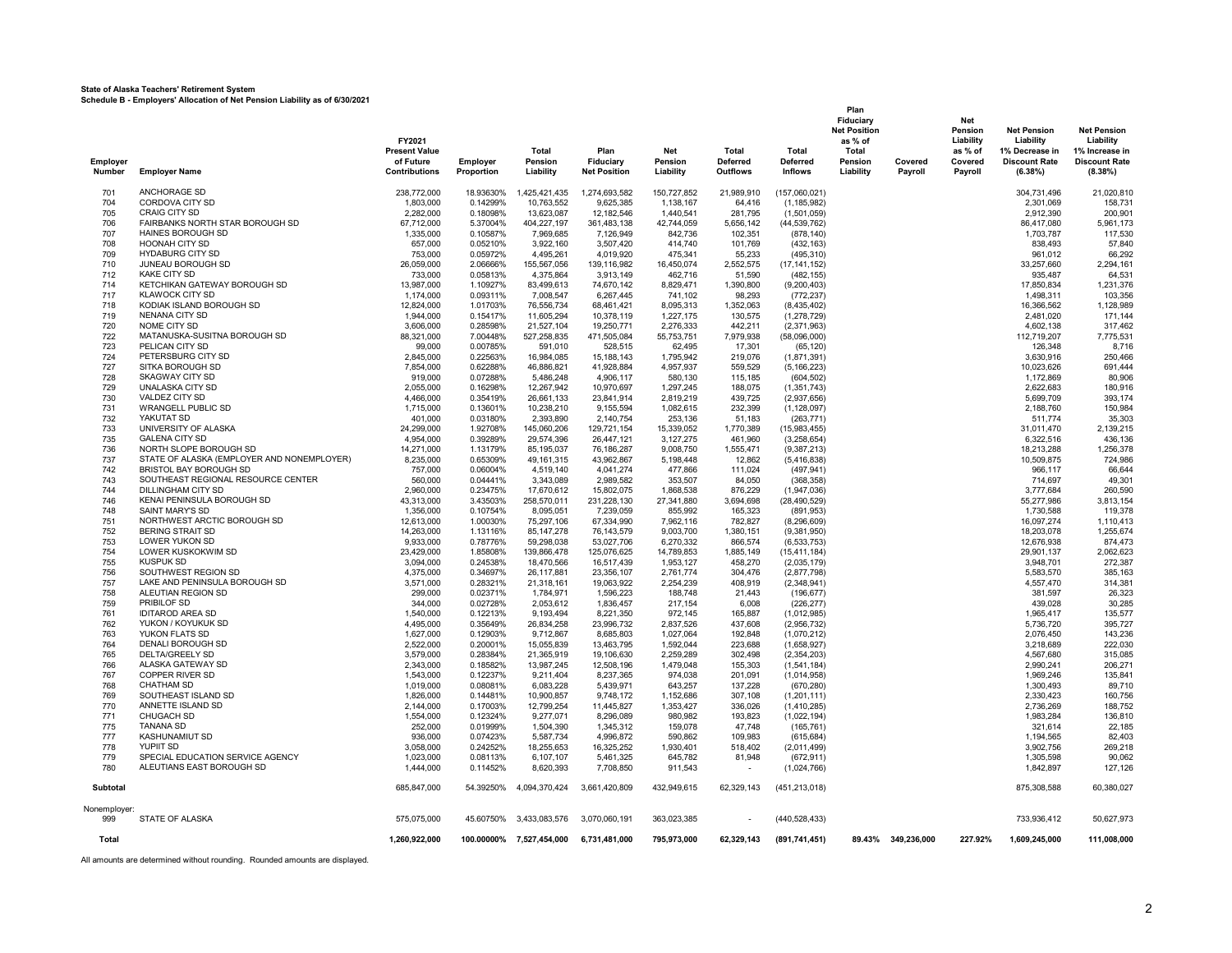#### **State of Alaska Teachers' Retirement System**

**Schedule C - Employers' Allocation of Pension Amounts as of 6/30/2021**

|                    |                                                        |                             |                        |                                                                                    |                                  | <b>Deferred Outflows of Resources</b> |                                                                                          |                                                                                                                        |                                             |
|--------------------|--------------------------------------------------------|-----------------------------|------------------------|------------------------------------------------------------------------------------|----------------------------------|---------------------------------------|------------------------------------------------------------------------------------------|------------------------------------------------------------------------------------------------------------------------|---------------------------------------------|
| Employer<br>Number | <b>Employer Name</b>                                   | Net<br>Pension<br>Liability | Employer<br>Proportion | <b>Difference</b><br><b>Between</b><br><b>Expected</b><br>and Actual<br>Experience | Changes in<br><b>Assumptions</b> | Changes in<br><b>Benefits</b>         | <b>Difference</b><br><b>Between</b><br>Projected<br>and Actual<br>Investment<br>Earnings | <b>Changes in</b><br><b>Proportion and</b><br><b>Differences</b><br><b>Between</b><br>Employer<br><b>Contributions</b> | <b>Total</b><br>Deferred<br><b>Outflows</b> |
| 701                | ANCHORAGE SD                                           | 150,727,852                 | 18.93630%              |                                                                                    |                                  |                                       |                                                                                          | 21,989,910                                                                                                             | 21,989,910                                  |
| 704                | CORDOVA CITY SD                                        | 1,138,167                   | 0.14299%               |                                                                                    |                                  |                                       | $\overline{a}$                                                                           | 64,416                                                                                                                 | 64,416                                      |
| 705                | <b>CRAIG CITY SD</b>                                   | 1,440,541                   | 0.18098%               |                                                                                    |                                  |                                       |                                                                                          | 281,795                                                                                                                | 281,795                                     |
| 706                | FAIRBANKS NORTH STAR BOROUGH SD                        | 42,744,059                  | 5.37004%               |                                                                                    |                                  |                                       |                                                                                          | 5,656,142                                                                                                              | 5,656,142                                   |
| 707                | HAINES BOROUGH SD                                      | 842,736                     | 0.10587%               |                                                                                    |                                  |                                       |                                                                                          | 102,351                                                                                                                | 102.351                                     |
| 708                | <b>HOONAH CITY SD</b>                                  | 414,740                     | 0.05210%               |                                                                                    |                                  |                                       |                                                                                          | 101,769                                                                                                                | 101,769                                     |
| 709                | <b>HYDABURG CITY SD</b>                                | 475,341                     | 0.05972%               |                                                                                    |                                  |                                       |                                                                                          | 55,233                                                                                                                 | 55,233                                      |
| 710                | JUNEAU BOROUGH SD                                      | 16,450,074                  | 2.06666%               |                                                                                    |                                  |                                       |                                                                                          | 2,552,575                                                                                                              | 2,552,575                                   |
| 712                | <b>KAKE CITY SD</b>                                    | 462,716                     | 0.05813%               |                                                                                    |                                  |                                       |                                                                                          | 51,590                                                                                                                 | 51,590                                      |
| 714                | KETCHIKAN GATEWAY BOROUGH SD                           | 8,829,471                   | 1.10927%               |                                                                                    |                                  |                                       |                                                                                          | 1,390,800                                                                                                              | 1,390,800                                   |
| 717                | <b>KLAWOCK CITY SD</b>                                 | 741,102                     | 0.09311%               |                                                                                    |                                  |                                       | $\overline{a}$                                                                           | 98,293                                                                                                                 | 98,293                                      |
| 718                | KODIAK ISLAND BOROUGH SD                               | 8,095,313                   | 1.01703%               |                                                                                    |                                  |                                       |                                                                                          | 1,352,063                                                                                                              | 1,352,063                                   |
| 719                | <b>NENANA CITY SD</b>                                  | 1,227,175                   | 0.15417%               |                                                                                    |                                  |                                       |                                                                                          | 130,575                                                                                                                | 130,575                                     |
| 720                | NOME CITY SD                                           | 2,276,333                   | 0.28598%               |                                                                                    |                                  |                                       |                                                                                          | 442,211                                                                                                                | 442,211                                     |
| 722                | MATANUSKA-SUSITNA BOROUGH SD                           | 55,753,751                  | 7.00448%               |                                                                                    |                                  |                                       |                                                                                          | 7,979,938                                                                                                              | 7,979,938                                   |
| 723                | PELICAN CITY SD                                        | 62,495                      | 0.00785%               |                                                                                    |                                  |                                       |                                                                                          | 17,301                                                                                                                 | 17,301                                      |
| 724<br>727         | PETERSBURG CITY SD<br>SITKA BOROUGH SD                 | 1,795,942<br>4,957,937      | 0.22563%<br>0.62288%   |                                                                                    |                                  |                                       |                                                                                          | 219,076<br>559,529                                                                                                     | 219,076<br>559,529                          |
| 728                | <b>SKAGWAY CITY SD</b>                                 | 580,130                     | 0.07288%               |                                                                                    |                                  |                                       |                                                                                          | 115,185                                                                                                                | 115,185                                     |
| 729                | UNALASKA CITY SD                                       | 1,297,245                   | 0.16298%               |                                                                                    |                                  |                                       |                                                                                          | 188.075                                                                                                                | 188.075                                     |
| 730                | <b>VALDEZ CITY SD</b>                                  | 2,819,219                   | 0.35419%               |                                                                                    |                                  |                                       |                                                                                          | 439,725                                                                                                                | 439,725                                     |
| 731                | <b>WRANGELL PUBLIC SD</b>                              | 1,082,615                   | 0.13601%               |                                                                                    |                                  |                                       |                                                                                          | 232,399                                                                                                                | 232,399                                     |
| 732                | YAKUTAT SD                                             | 253,136                     | 0.03180%               |                                                                                    |                                  |                                       |                                                                                          | 51,183                                                                                                                 | 51,183                                      |
| 733                | UNIVERSITY OF ALASKA                                   | 15,339,052                  | 1.92708%               |                                                                                    |                                  |                                       |                                                                                          | 1,770,389                                                                                                              | 1,770,389                                   |
| 735                | <b>GALENA CITY SD</b>                                  | 3,127,275                   | 0.39289%               |                                                                                    |                                  |                                       |                                                                                          | 461,960                                                                                                                | 461,960                                     |
| 736                | NORTH SLOPE BOROUGH SD                                 | 9,008,750                   | 1.13179%               |                                                                                    |                                  |                                       |                                                                                          | 1,555,471                                                                                                              | 1,555,471                                   |
| 737                | STATE OF ALASKA (EMPLOYER AND NONEMPLOYER)             | 5,198,448                   | 0.65309%               |                                                                                    |                                  |                                       |                                                                                          | 12,862                                                                                                                 | 12,862                                      |
| 742                | BRISTOL BAY BOROUGH SD                                 | 477,866                     | 0.06004%               |                                                                                    |                                  |                                       |                                                                                          | 111.024                                                                                                                | 111,024                                     |
| 743                | SOUTHEAST REGIONAL RESOURCE CENTER                     | 353,507                     | 0.04441%               |                                                                                    |                                  |                                       |                                                                                          | 84,050                                                                                                                 | 84,050                                      |
| 744                | DILLINGHAM CITY SD                                     | 1,868,538                   | 0.23475%               |                                                                                    |                                  |                                       |                                                                                          | 876,229                                                                                                                | 876,229                                     |
| 746                | KENAI PENINSULA BOROUGH SD                             | 27,341,880                  | 3.43503%               |                                                                                    |                                  |                                       |                                                                                          | 3,694,698                                                                                                              | 3,694,698                                   |
| 748                | SAINT MARY'S SD                                        | 855,992                     | 0.10754%               |                                                                                    |                                  |                                       |                                                                                          | 165,323                                                                                                                | 165,323                                     |
| 751<br>752         | NORTHWEST ARCTIC BOROUGH SD<br><b>BERING STRAIT SD</b> | 7,962,116<br>9,003,700      | 1.00030%<br>1.13116%   |                                                                                    |                                  |                                       |                                                                                          | 782,827<br>1,380,151                                                                                                   | 782,827<br>1,380,151                        |
| 753                | LOWER YUKON SD                                         | 6.270.332                   | 0.78776%               |                                                                                    |                                  |                                       |                                                                                          | 866,574                                                                                                                | 866.574                                     |
| 754                | LOWER KUSKOKWIM SD                                     | 14.789.853                  | 1.85808%               |                                                                                    |                                  |                                       |                                                                                          | 1,885,149                                                                                                              | 1,885,149                                   |
| 755                | KUSPUK SD                                              | 1,953,127                   | 0.24538%               |                                                                                    |                                  |                                       |                                                                                          | 458,270                                                                                                                | 458,270                                     |
| 756                | SOUTHWEST REGION SD                                    | 2,761,774                   | 0.34697%               |                                                                                    |                                  |                                       |                                                                                          | 304,476                                                                                                                | 304,476                                     |
| 757                | LAKE AND PENINSULA BOROUGH SD                          | 2,254,239                   | 0.28321%               |                                                                                    |                                  |                                       |                                                                                          | 408,919                                                                                                                | 408,919                                     |
| 758                | ALEUTIAN REGION SD                                     | 188,748                     | 0.02371%               |                                                                                    |                                  |                                       |                                                                                          | 21,443                                                                                                                 | 21,443                                      |
| 759                | PRIBILOF SD                                            | 217,154                     | 0.02728%               |                                                                                    |                                  |                                       |                                                                                          | 6,008                                                                                                                  | 6,008                                       |
| 761                | <b>IDITAROD AREA SD</b>                                | 972,145                     | 0.12213%               |                                                                                    |                                  |                                       |                                                                                          | 165,887                                                                                                                | 165,887                                     |
| 762                | YUKON / KOYUKUK SD                                     | 2,837,526                   | 0.35649%               |                                                                                    |                                  |                                       |                                                                                          | 437.608                                                                                                                | 437.608                                     |
| 763                | YUKON FLATS SD                                         | 1,027,064                   | 0.12903%               |                                                                                    |                                  |                                       |                                                                                          | 192,848                                                                                                                | 192,848                                     |
| 764                | DENALI BOROUGH SD                                      | 1,592,044                   | 0.20001%               |                                                                                    |                                  |                                       |                                                                                          | 223,688                                                                                                                | 223,688                                     |
| 765                | DELTA/GREELY SD                                        | 2,259,289                   | 0.28384%               |                                                                                    |                                  |                                       |                                                                                          | 302,498                                                                                                                | 302,498                                     |
| 766                | ALASKA GATEWAY SD                                      | 1,479,048                   | 0.18582%               |                                                                                    |                                  |                                       |                                                                                          | 155,303                                                                                                                | 155,303                                     |
| 767                | COPPER RIVER SD                                        | 974,038                     | 0.12237%               |                                                                                    |                                  |                                       |                                                                                          | 201,091                                                                                                                | 201,091                                     |
| 768<br>769         | <b>CHATHAM SD</b><br>SOUTHEAST ISLAND SD               | 643,257<br>1,152,686        | 0.08081%<br>0.14481%   |                                                                                    |                                  |                                       |                                                                                          | 137,228<br>307,108                                                                                                     | 137,228<br>307,108                          |
| 770                | ANNETTE ISLAND SD                                      | 1,353,427                   | 0.17003%               |                                                                                    |                                  |                                       |                                                                                          | 336,026                                                                                                                | 336,026                                     |
| 771                | CHUGACH SD                                             | 980,982                     | 0.12324%               |                                                                                    |                                  |                                       |                                                                                          | 193,823                                                                                                                | 193,823                                     |
| 775                | <b>TANANA SD</b>                                       | 159,078                     | 0.01999%               |                                                                                    |                                  |                                       |                                                                                          | 47,748                                                                                                                 | 47,748                                      |
| 777                | KASHUNAMIUT SD                                         | 590,862                     | 0.07423%               |                                                                                    |                                  |                                       |                                                                                          | 109,983                                                                                                                | 109,983                                     |
| 778                | YUPIIT SD                                              | 1,930,401                   | 0.24252%               |                                                                                    |                                  |                                       |                                                                                          | 518,402                                                                                                                | 518,402                                     |
| 779                | SPECIAL EDUCATION SERVICE AGENCY                       | 645,782                     | 0.08113%               |                                                                                    |                                  |                                       |                                                                                          | 81,948                                                                                                                 | 81,948                                      |
| 780                | ALEUTIANS EAST BOROUGH SD                              | 911,543                     | 0.11452%               |                                                                                    |                                  |                                       |                                                                                          |                                                                                                                        |                                             |
| Subtotal           |                                                        | 432,949,615                 | 54.39250%              |                                                                                    |                                  |                                       |                                                                                          | 62,329,143                                                                                                             | 62,329,143                                  |
| Nonemployer:       |                                                        |                             |                        |                                                                                    |                                  |                                       |                                                                                          |                                                                                                                        |                                             |
| 999                | STATE OF ALASKA                                        | 363,023,385                 | 45.60750%              |                                                                                    |                                  |                                       |                                                                                          |                                                                                                                        |                                             |
| Total              |                                                        | 795,973,000                 | 100.00000%             |                                                                                    |                                  |                                       |                                                                                          | 62,329,143                                                                                                             | 62,329,143                                  |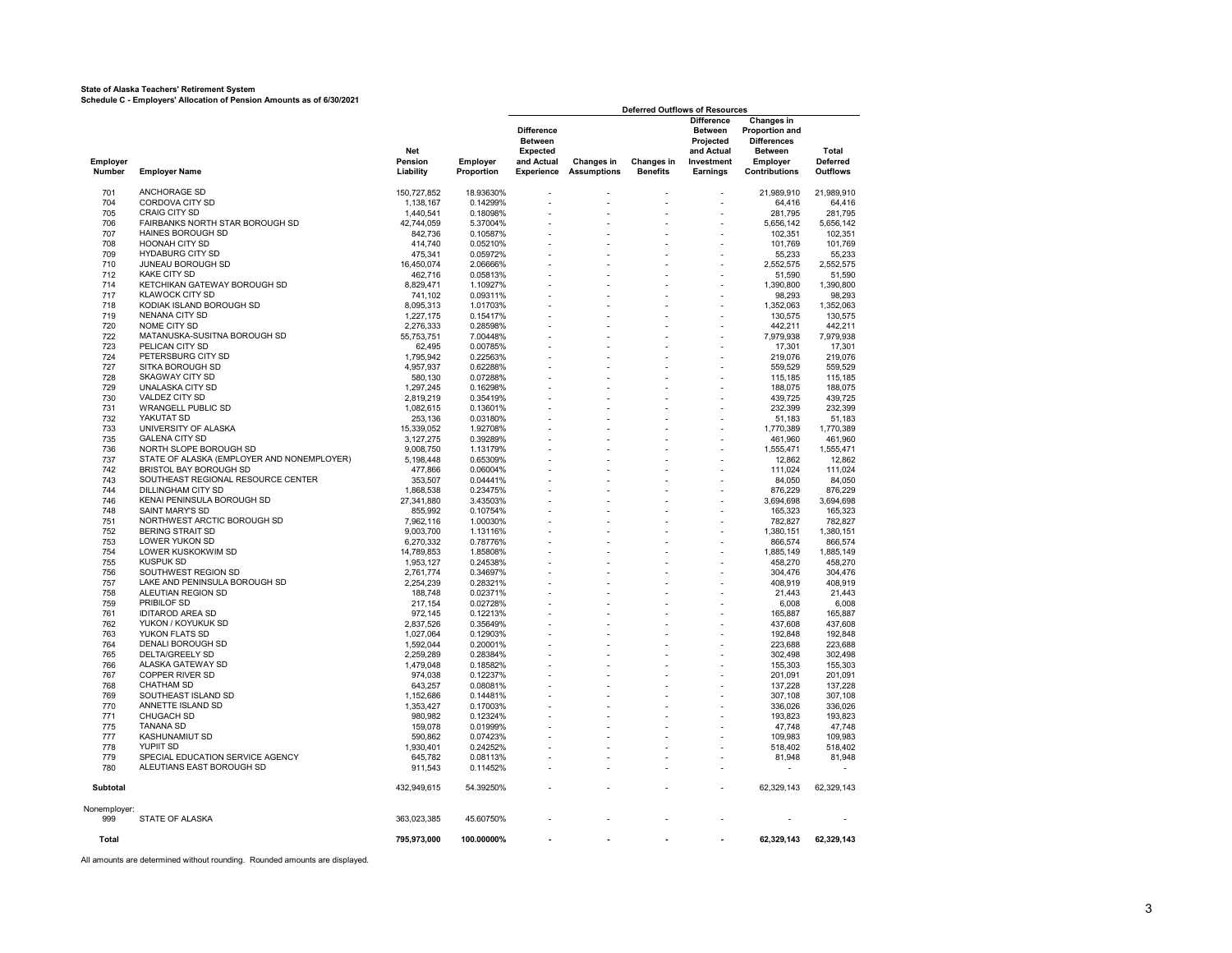#### **State of Alaska Teachers' Retirement System Schedule C - Employers' Allocation of Pension Amounts as of 6/30/2021**

|              |                                            |                   | <b>Deferred Inflows of Resources</b> |                   |                   |                       |                            | <b>Pension Expense Recognized</b> |                               |                 |  |  |
|--------------|--------------------------------------------|-------------------|--------------------------------------|-------------------|-------------------|-----------------------|----------------------------|-----------------------------------|-------------------------------|-----------------|--|--|
|              |                                            |                   |                                      |                   | <b>Difference</b> | <b>Changes in</b>     |                            |                                   | <b>Net Amortization of</b>    |                 |  |  |
|              |                                            | <b>Difference</b> |                                      |                   | Between           | <b>Proportion and</b> |                            | Proportionate                     | <b>Deferred Amounts</b>       |                 |  |  |
|              |                                            | <b>Between</b>    |                                      |                   | Projected         | <b>Differences</b>    |                            | Share of                          | from Changes in               |                 |  |  |
|              |                                            | <b>Expected</b>   |                                      |                   | and Actual        | <b>Between</b>        | <b>Total</b>               | Pension                           | Proportion and                |                 |  |  |
| Employer     |                                            | and Actual        | <b>Changes in</b>                    | <b>Changes in</b> | Investment        | Employer              | <b>Deferred</b>            | Plan                              | <b>Differences Between</b>    |                 |  |  |
| Number       | <b>Employer Name</b>                       | Experience        | <b>Assumptions</b>                   | <b>Benefits</b>   | Earnings          | <b>Contributions</b>  | <b>Inflows</b>             | <b>Expense</b>                    | <b>Employer Contributions</b> | Total           |  |  |
|              |                                            |                   |                                      |                   |                   |                       |                            |                                   |                               |                 |  |  |
| 701          | ANCHORAGE SD                               | (1,449,064)       |                                      |                   | (155, 610, 957)   |                       | (157,060,021)              | (19, 298, 398)                    | 64,919,574                    | 45,621,176      |  |  |
| 704          | CORDOVA CITY SD                            |                   |                                      |                   |                   |                       |                            |                                   |                               |                 |  |  |
|              |                                            | (10, 942)         |                                      |                   | (1, 175, 040)     |                       | (1, 185, 982)              | (145, 725)                        | 162,600                       | 16,875          |  |  |
| 705          | <b>CRAIG CITY SD</b>                       | (13, 849)         |                                      |                   | (1,487,210)       |                       | (1,501,059)                | (184, 439)                        | 900,719                       | 716,279         |  |  |
| 706          | FAIRBANKS NORTH STAR BOROUGH SD            | (410, 932)        |                                      |                   | (44, 128, 830)    |                       | (44, 539, 762)             | (5,472,723)                       | 16,669,386                    | 11,196,662      |  |  |
| 707          | HAINES BOROUGH SD                          | (8, 102)          |                                      |                   | (870, 038)        |                       | (878, 140)                 | (107, 899)                        | 313,821                       | 205,921         |  |  |
| 708          | <b>HOONAH CITY SD</b>                      | (3,987)           |                                      |                   | (428, 176)        |                       | (432, 163)                 | (53, 101)                         | 301,130                       | 248,029         |  |  |
| 709          | <b>HYDABURG CITY SD</b>                    | (4, 570)          |                                      |                   | (490, 740)        |                       | (495, 310)                 | (60, 860)                         | 266,469                       | 205,609         |  |  |
| 710          | JUNEAU BOROUGH SD                          | (158, 147)        |                                      |                   | (16,983,004)      |                       | (17, 141, 152)             | (2, 106, 181)                     | 7,377,452                     | 5,271,271       |  |  |
| 712          | <b>KAKE CITY SD</b>                        | (4, 448)          |                                      |                   | (477,706)         |                       | (482, 155)                 | (59, 244)                         | 118,025                       | 58,781          |  |  |
|              |                                            |                   |                                      |                   |                   |                       |                            |                                   |                               |                 |  |  |
| 714          | KETCHIKAN GATEWAY BOROUGH SD               | (84, 885)         |                                      |                   | (9, 115, 518)     |                       | (9,200,403)                | (1, 130, 479)                     | 4,369,920                     | 3,239,441       |  |  |
| 717          | <b>KLAWOCK CITY SD</b>                     | (7, 125)          |                                      |                   | (765, 112)        |                       | (772, 237)                 | (94, 887)                         | 310,851                       | 215,964         |  |  |
| 718          | KODIAK ISLAND BOROUGH SD                   | (77, 827)         |                                      |                   | (8, 357, 575)     |                       | (8,435,402)                | (1,036,481)                       | 3,998,189                     | 2,961,708       |  |  |
| 719          | NENANA CITY SD                             | (11, 798)         |                                      |                   | (1,266,931)       |                       | (1, 278, 729)              | (157, 121)                        | 372,353                       | 215,232         |  |  |
| 720          | NOME CITY SD                               | (21, 884)         | $\sim$                               |                   | (2,350,079)       | $\overline{a}$        | (2,371,963)                | (291, 450)                        | 1,345,918                     | 1,054,468       |  |  |
| 722          | MATANUSKA-SUSITNA BOROUGH SD               | (536,004)         |                                      |                   | (57, 559, 996)    |                       | (58,096,000)               | (7, 138, 416)                     | 23,509,788                    | 16,371,373      |  |  |
| 723          | PELICAN CITY SD                            | (601)             |                                      |                   |                   |                       |                            |                                   | 56,253                        |                 |  |  |
|              |                                            |                   |                                      |                   | (64, 520)         |                       | (65, 120)                  | (8,002)                           |                               | 48,252          |  |  |
| 724          | PETERSBURG CITY SD                         | (17, 266)         |                                      |                   | (1,854,125)       |                       | (1,871,391)                | (229, 943)                        | 641,778                       | 411,835         |  |  |
| 727          | SITKA BOROUGH SD                           | (47, 665)         |                                      |                   | (5, 118, 559)     |                       | (5, 166, 223)              | (634, 788)                        | 1.489.135                     | 854.347         |  |  |
| 728          | <b>SKAGWAY CITY SD</b>                     | (5, 577)          |                                      |                   | (598, 925)        |                       | (604, 502)                 | (74, 277)                         | 321,377                       | 247,101         |  |  |
| 729          | <b>UNALASKA CITY SD</b>                    | (12, 471)         |                                      |                   | (1, 339, 271)     |                       | (1, 351, 743)              | (166, 092)                        | 485,385                       | 319,292         |  |  |
| 730          | VALDEZ CITY SD                             | (27, 103)         |                                      |                   | (2,910,553)       |                       | (2,937,656)                | (360, 958)                        | 1,554,664                     | 1,193,706       |  |  |
| 731          | <b>WRANGELL PUBLIC SD</b>                  |                   |                                      |                   |                   |                       | (1, 128, 097)              | (138, 612)                        | 683,272                       | 544,659         |  |  |
|              |                                            | (10, 408)         |                                      |                   | (1, 117, 689)     |                       |                            |                                   |                               |                 |  |  |
| 732          | YAKUTAT SD                                 | (2, 434)          |                                      |                   | (261, 337)        |                       | (263, 771)                 | (32, 410)                         | 140,452                       | 108,042         |  |  |
| 733          | UNIVERSITY OF ALASKA                       | (147, 466)        |                                      |                   | (15, 835, 988)    |                       | (15,983,455)               | (1,963,931)                       | 4,625,805                     | 2,661,874       |  |  |
| 735          | <b>GALENA CITY SD</b>                      | (30,065)          |                                      |                   | (3,228,589)       |                       | (3.258.654)                | (400, 400)                        | 1.367.090                     | 966.690         |  |  |
| 736          | NORTH SLOPE BOROUGH SD                     | (86, 608)         |                                      |                   | (9,300,605)       |                       | (9,387,213)                | (1, 153, 433)                     | 3,738,989                     | 2,585,556       |  |  |
| 737          | STATE OF ALASKA (EMPLOYER AND NONEMPLOYER) | (49, 977)         |                                      |                   | (5,366,861)       |                       | (5,416,838)                | (665, 582)                        | (12, 561)                     | (678, 143)      |  |  |
| 742          | BRISTOL BAY BOROUGH SD                     |                   |                                      |                   |                   |                       |                            |                                   |                               |                 |  |  |
|              |                                            | (4, 594)          |                                      |                   | (493, 347)        |                       | (497, 941)                 | (61, 183)                         | 298,735                       | 237,552         |  |  |
| 743          | SOUTHEAST REGIONAL RESOURCE CENTER         | (3, 399)          |                                      |                   | (364,960)         |                       | (368, 358)                 | (45, 261)                         | 277,106                       | 231,845         |  |  |
| 744          | DILLINGHAM CITY SD                         | (17, 964)         |                                      |                   | (1,929,072)       |                       | (1,947,036)                | (239, 238)                        | 2,085,605                     | 1,846,368       |  |  |
| 746          | KENAI PENINSULA BOROUGH SD                 | (262, 859)        |                                      |                   | (28, 227, 671)    |                       | (28, 490, 529)             | (3,500,710)                       | 10,172,916                    | 6,672,206       |  |  |
| 748          | SAINT MARY'S SD                            | (8, 229)          |                                      |                   | (883, 724)        |                       | (891, 953)                 | (109, 597)                        | 522,858                       | 413,262         |  |  |
| 751          | NORTHWEST ARCTIC BOROUGH SD                | (76, 546)         |                                      |                   | (8, 220, 063)     |                       | (8, 296, 609)              | (1,019,427)                       | 1,959,098                     | 939,671         |  |  |
| 752          | <b>BERING STRAIT SD</b>                    | (86, 560)         |                                      |                   | (9, 295, 391)     |                       | (9,381,950)                | (1, 152, 786)                     | 4,091,173                     | 2,938,387       |  |  |
| 753          | LOWER YUKON SD                             |                   |                                      |                   |                   |                       |                            |                                   |                               |                 |  |  |
|              |                                            | (60, 282)         |                                      |                   | (6,473,471)       |                       | (6, 533, 753)              | (802, 820)                        | 2,088,428                     | 1,285,608       |  |  |
| 754          | LOWER KUSKOKWIM SD                         | (142, 186)        |                                      |                   | (15, 268, 998)    |                       | (15, 411, 184)             | (1,893,615)                       | 5,228,298                     | 3,334,683       |  |  |
| 755          | <b>KUSPUK SD</b>                           | (18, 777)         |                                      |                   | (2,016,402)       |                       | (2,035,179)                | (250,068)                         | 1,355,446                     | 1,105,378       |  |  |
| 756          | SOUTHWEST REGION SD                        | (26, 551)         | ÷,                                   |                   | (2,851,247)       |                       | (2,877,798)                | (353, 603)                        | 747,678                       | 394,075         |  |  |
| 757          | LAKE AND PENINSULA BOROUGH SD              | (21, 672)         |                                      |                   | (2,327,269)       |                       | (2,348,941)                | (288, 621)                        | 1,148,093                     | 859,472         |  |  |
| 758          | ALEUTIAN REGION SD                         | (1, 815)          |                                      |                   | (194, 862)        |                       | (196, 677)                 | (24, 166)                         | 60,043                        | 35,877          |  |  |
| 759          | PRIBILOF SD                                | (2,088)           |                                      |                   | (224, 189)        |                       | (226, 277)                 | (27, 803)                         | (6, 727)                      | (34, 530)       |  |  |
|              |                                            |                   |                                      |                   |                   |                       |                            |                                   |                               |                 |  |  |
| 761          | <b>IDITAROD AREA SD</b>                    | (9, 346)          |                                      |                   | (1,003,639)       |                       | (1,012,985)                | (124, 468)                        | 487,289                       | 362,821         |  |  |
| 762          | YUKON / KOYUKUK SD                         | (27, 279)         |                                      |                   | (2,929,453)       |                       | (2,956,732)                | (363, 302)                        | 1,237,704                     | 874,402         |  |  |
| 763          | YUKON FLATS SD                             | (9,874)           |                                      |                   | (1,060,338)       |                       | (1,070,212)                | (131, 500)                        | 371,784                       | 240,284         |  |  |
| 764          | DENALI BOROUGH SD                          | (15,306)          |                                      |                   | (1,643,622)       |                       | (1,658,927)                | (203, 837)                        | 733,919                       | 530,082         |  |  |
| 765          | DELTA/GREELY SD                            | (21, 720)         |                                      |                   | (2,332,483)       |                       | (2,354,203)                | (289, 267)                        | 865,492                       | 576,225         |  |  |
| 766          | ALASKA GATEWAY SD                          | (14, 219)         |                                      |                   | (1,526,965)       |                       | (1,541,184)                | (189, 370)                        | 434,869                       | 245,500         |  |  |
|              | <b>COPPER RIVER SD</b>                     |                   |                                      |                   |                   |                       |                            |                                   |                               |                 |  |  |
| 767          |                                            | (9, 364)          |                                      |                   | (1,005,594)       |                       | (1,014,958)                | (124, 711)                        | 483,154                       | 358,443         |  |  |
| 768          | <b>CHATHAM SD</b>                          | (6, 184)          |                                      |                   | (664,096)         |                       | (670, 280)                 | (82, 359)                         | 328,331                       | 245,972         |  |  |
| 769          | SOUTHEAST ISLAND SD                        | (11,082)          |                                      |                   | (1, 190, 029)     |                       | (1,201,111)                | (147, 584)                        | 846,958                       | 699,374         |  |  |
| 770          | ANNETTE ISLAND SD                          | (13, 012)         |                                      |                   | (1, 397, 274)     |                       | (1,410,285)                | (173, 286)                        | 841,263                       | 667,977         |  |  |
| 771          | <b>CHUGACH SD</b>                          | (9,431)           |                                      |                   | (1,012,763)       |                       | (1,022,194)                | (125,600)                         | 595,469                       | 469,870         |  |  |
| 775          | <b>TANANA SD</b>                           | (1,529)           |                                      |                   | (164.232)         |                       | (165, 761)                 | (20, 368)                         | 75,279                        | 54.911          |  |  |
| 777          | <b>KASHUNAMIUT SD</b>                      | (5,680)           |                                      |                   | (610,004)         |                       | (615, 684)                 | (75, 651)                         | 119.460                       | 43.809          |  |  |
|              |                                            |                   |                                      |                   |                   |                       |                            |                                   |                               |                 |  |  |
| 778          | <b>YUPIIT SD</b>                           | (18, 558)         |                                      |                   | (1,992,940)       |                       | (2,011,499)                | (247, 158)                        | 1,420,941                     | 1,173,783       |  |  |
| 779          | SPECIAL EDUCATION SERVICE AGENCY           | (6, 208)          |                                      |                   | (666, 703)        |                       | (672, 911)                 | (82, 682)                         | 292,503                       | 209,820         |  |  |
| 780          | ALEUTIANS EAST BOROUGH SD                  | (8, 763)          |                                      |                   | (941, 074)        | (74, 928)             | (1,024,766)                | (116, 709)                        | (245, 120)                    | (361, 829)      |  |  |
|              |                                            |                   |                                      |                   |                   |                       |                            |                                   |                               |                 |  |  |
| Subtotal     |                                            | (4, 162, 281)     |                                      |                   | (446, 975, 809)   | (74, 928)             | (451, 213, 018)            | (55, 432, 582)                    | 178,945,880                   | 123,513,299     |  |  |
|              |                                            |                   |                                      |                   |                   |                       |                            |                                   |                               |                 |  |  |
| Nonemployer: |                                            |                   |                                      |                   |                   |                       |                            |                                   |                               |                 |  |  |
| 999          | STATE OF ALASKA                            | (3,490,026)       |                                      |                   | (374, 784, 191)   |                       | (62,254,215) (440,528,433) | (46, 479, 596)                    | (178, 945, 880)               | (225, 425, 477) |  |  |
| Total        |                                            | (7,652,308)       |                                      |                   | (821,760,000)     |                       | (62,329,143) (891,741,451) | (101, 912, 178)                   | 0                             | (101, 912, 178) |  |  |
|              |                                            |                   |                                      |                   |                   |                       |                            |                                   |                               |                 |  |  |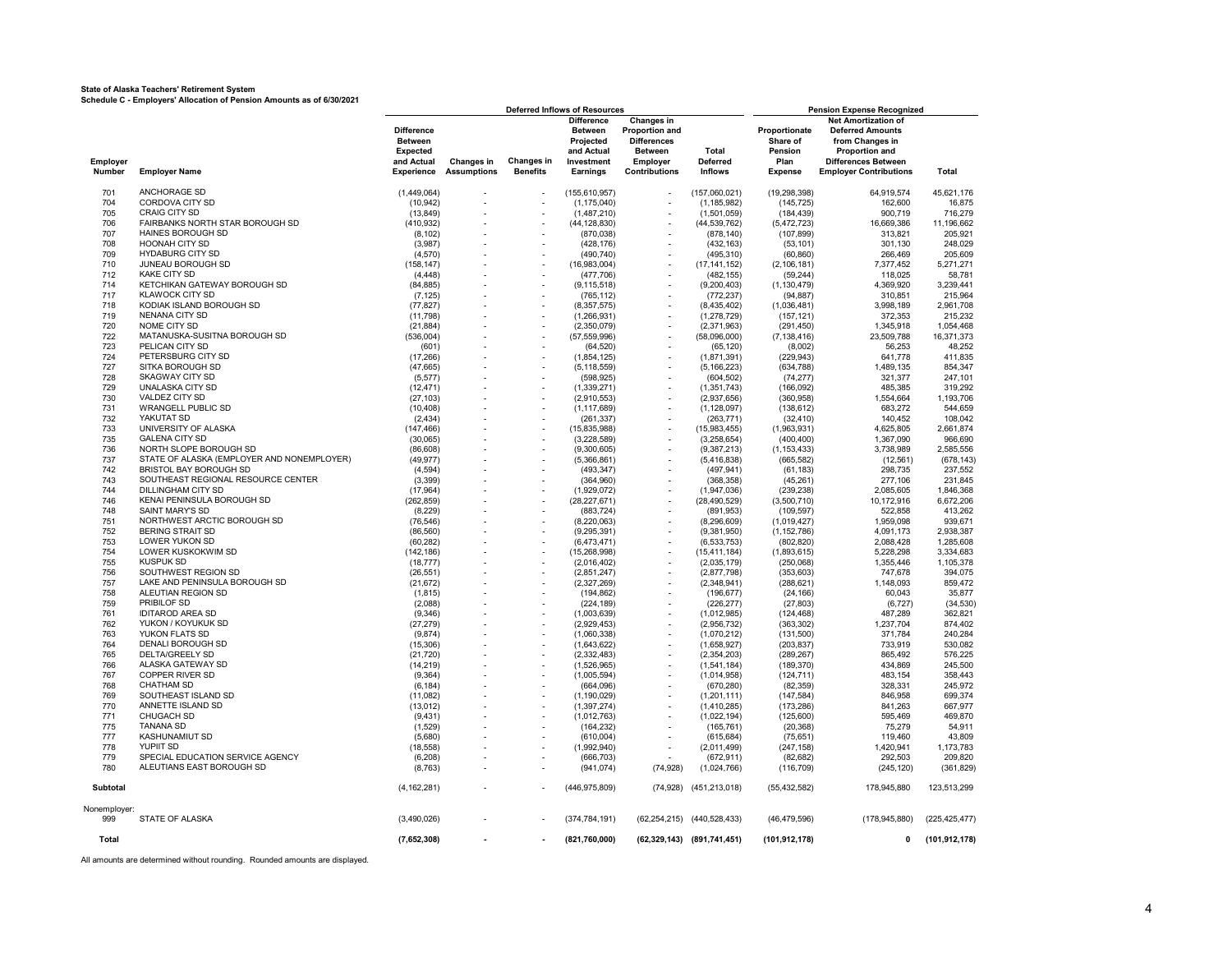#### **State of Alaska Teachers' Retirement System**

**Schedule D - Employers' Allocation of Recognition of Deferred Outflows/Inflows as of 6/30/2021**

| Employer<br>Number  | <b>Employer Name</b>                                  | FY2022                    | FY2023                       | FY2024                     | FY2025                      | FY2026 | Thereafter |
|---------------------|-------------------------------------------------------|---------------------------|------------------------------|----------------------------|-----------------------------|--------|------------|
| 701                 | ANCHORAGE SD                                          | (15,548,224)              | (35, 488, 107)               | (38, 573, 323)             | (45, 460, 456)              |        |            |
| 704                 | <b>CORDOVA CITY SD</b>                                | (219, 040)                | (267, 976)                   | (291, 272)                 | (343, 278)                  |        |            |
| 705                 | CRAIG CITY SD                                         | (76,966)                  | (339, 168)                   | (368, 654)                 | (434, 476)                  |        |            |
| 706                 | FAIRBANKS NORTH STAR BOROUGH SD                       | (4,989,085)               | (10,063,871)                 | (10, 938, 790)             | (12,891,874)                |        |            |
| 707                 | <b>HAINES BOROUGH SD</b>                              | (107, 529)                | (198, 418)                   | (215, 668)                 | (254, 174)                  |        |            |
| 708<br>709          | <b>HOONAH CITY SD</b><br><b>HYDABURG CITY SD</b>      | (1,520)                   | (97, 648)                    | (106, 138)                 | (125,088)                   |        |            |
| 710                 | JUNEAU BOROUGH SD                                     | (63, 148)<br>(1,544,246)  | (111, 917)<br>(3,873,086)    | (121, 646)<br>(4,209,799)  | (143, 366)<br>(4,961,445)   |        |            |
| 712                 | <b>KAKE CITY SD</b>                                   | (63, 647)                 | (108, 944)                   | (118, 415)                 | (139, 558)                  |        |            |
| 714                 | KETCHIKAN GATEWAY BOROUGH SD                          | (808, 142)                | (2,078,854)                  | (2, 259, 583)              | (2,663,023)                 |        |            |
| 717                 | <b>KLAWOCK CITY SD</b>                                | (86, 276)                 | (174, 489)                   | (189, 658)                 | (223, 521)                  |        |            |
| 718                 | KODIAK ISLAND BOROUGH SD                              | (664, 041)                | (1,906,000)                  | (2,071,701)                | (2,441,597)                 |        |            |
| 719                 | NENANA CITY SD                                        | (175, 048)                | (288, 932)                   | (314, 051)                 | (370, 123)                  |        |            |
| 720<br>722          | NOME CITY SD<br>MATANUSKA-SUSITNA BOROUGH SD          | (124, 700)<br>(5,905,298) | (535, 951)<br>(13, 126, 938) | (582, 545)                 | (686, 556)                  |        |            |
| 723                 | PELICAN CITY SD                                       | 1,737                     | (14, 714)                    | (14, 268, 149)<br>(15,993) | (16, 815, 678)<br>(18, 849) |        |            |
| 724                 | PETERSBURG CITY SD                                    | (228, 196)                | (422, 845)                   | (459, 606)                 | (541, 667)                  |        |            |
| 727                 | SITKA BOROUGH SD                                      | (675, 224)                | (1, 167, 321)                | (1,268,804)                | (1,495,345)                 |        |            |
| 728                 | <b>SKAGWAY CITY SD</b>                                | (29, 295)                 | (136, 589)                   | (148, 463)                 | (174.971)                   |        |            |
| 729                 | UNALASKA CITY SD                                      | (134, 999)                | (305, 430)                   | (331,983)                  | (391, 257)                  |        |            |
| 730                 | VALDEZ CITY SD                                        | (262, 390)                | (663, 771)                   | (721, 477)                 | (850, 294)                  |        |            |
| 731                 | <b>WRANGELL PUBLIC SD</b>                             | (37, 221)                 | (254, 896)                   | (277,056)                  | (326, 524)                  |        |            |
| 732<br>733          | YAKUTAT SD<br>UNIVERSITY OF ALASKA                    | (11, 860)                 | (59,600)                     | (64, 781)                  | (76, 347)                   |        |            |
| 735                 | <b>GALENA CITY SD</b>                                 | (2,049,737)<br>(316, 875) | (3,611,502)<br>(736, 301)    | (3,925,474)<br>(800, 313)  | (4,626,353)<br>(943, 206)   |        |            |
| 736                 | NORTH SLOPE BOROUGH SD                                | (688, 120)                | (2, 121, 064)                | (2,305,463)                | (2,717,095)                 |        |            |
| 737                 | STATE OF ALASKA (EMPLOYER AND NONEMPLOYER)            | (1, 281, 789)             | (1,223,948)                  | (1,330,354)                | (1, 567, 884)               |        |            |
| 742                 | BRISTOL BAY BOROUGH SD                                | (7,987)                   | (112, 511)                   | (122, 292)                 | (144, 127)                  |        |            |
| 743                 | SOUTHEAST REGIONAL RESOURCE CENTER                    | (3,989)                   | (83, 231)                    | (90, 467)                  | (106, 620)                  |        |            |
| 744                 | DILLINGHAM CITY SD                                    | 410,877                   | (439, 938)                   | (478, 184)                 | (563, 563)                  |        |            |
| 746                 | KENAI PENINSULA BOROUGH SD                            | (3, 114, 681)             | (6,437,507)                  | (6,997,162)                | (8,246,481)                 |        |            |
| 748<br>751          | <b>SAINT MARY'S SD</b><br>NORTHWEST ARCTIC BOROUGH SD | (47, 858)<br>(1,200,105)  | (201, 539)<br>(1,874,640)    | (219,060)<br>(2,037,615)   | (258, 173)<br>(2,401,424)   |        |            |
| 752                 | <b>BERING STRAIT SD</b>                               | (862, 182)                | (2, 119, 875)                | (2,304,170)                | (2,715,572)                 |        |            |
| 753                 | LOWER YUKON SD                                        | (695, 026)                | (1,476,318)                  | (1,604,664)                | (1,891,171)                 |        |            |
| 754                 | LOWER KUSKOKWIM SD                                    | (1,798,202)               | (3,482,196)                  | (3,784,926)                | (4,460,712)                 |        |            |
| 755                 | <b>KUSPUK SD</b>                                      | (28, 148)                 | (459, 854)                   | (499, 832)                 | (589, 075)                  |        |            |
| 756                 | SOUTHWEST REGION SD                                   | (383, 332)                | (650.246)                    | (706, 776)                 | (832.968)                   |        |            |
| 757                 | LAKE AND PENINSULA BOROUGH SD                         | (152, 490)                | (530, 749)                   | (576, 891)                 | (679, 892)                  |        |            |
| 758                 | ALEUTIAN REGION SD<br>PRIBILOF SD                     | (25, 564)                 | (44, 440)                    | (48, 303)                  | (56, 927)                   |        |            |
| 759<br>761          | <b>IDITAROD AREA SD</b>                               | (48, 073)<br>(76, 221)    | (51, 128)<br>(228, 886)      | (55, 573)<br>(248, 785)    | (65, 495)<br>(293, 205)     |        |            |
| 762                 | YUKON / KOYUKUK SD                                    | (269,066)                 | (668, 081)                   | (726, 162)                 | (855, 815)                  |        |            |
| 763                 | YUKON FLATS SD                                        | (62, 938)                 | (241, 817)                   | (262, 840)                 | (309, 769)                  |        |            |
| 764                 | DENALI BOROUGH SD                                     | (172, 804)                | (374, 839)                   | (407, 426)                 | (480, 171)                  |        |            |
| 765                 | DELTA/GREELY SD                                       | (260, 169)                | (531, 938)                   | (578, 183)                 | (681, 416)                  |        |            |
| 766                 | ALASKA GATEWAY SD                                     | (213, 047)                | (348, 234)                   | (378, 509)                 | (446,090)                   |        |            |
| 767                 | <b>COPPER RIVER SD</b>                                | (41, 489)                 | (229, 332)                   | (249, 270)                 | (293, 776)                  |        |            |
| 768                 | <b>CHATHAM SD</b>                                     | (22, 972)                 | (151, 452)                   | (164, 618)                 | (194, 010)                  |        |            |
| 769<br>770          | SOUTHEAST ISLAND SD<br>ANNETTE ISLAND SD              | 20.037<br>(1,039)         | (271, 394)<br>(318, 658)     | (294, 988)<br>(346, 361)   | (347, 657)<br>(408, 202)    |        |            |
| 771                 | CHUGACH SD                                            | (50, 487)                 | (230, 967)                   | (251, 047)                 | (295, 870)                  |        |            |
| 775                 | <b>TANANA SD</b>                                      | 8,130                     | (37, 454)                    | (40, 710)                  | (47, 979)                   |        |            |
| 777                 | KASHUNAMIUT SD                                        | (37, 168)                 | (139, 115)                   | (151, 210)                 | (178, 208)                  |        |            |
| 778                 | YUPIIT SD                                             | 37,643                    | (454, 503)                   | (494, 016)                 | (582, 221)                  |        |            |
| 779                 | SPECIAL EDUCATION SERVICE AGENCY                      | (78, 881)                 | (152,046)                    | (165, 264)                 | (194, 772)                  |        |            |
| 780                 | ALEUTIANS EAST BOROUGH SD                             | (301, 944)                | (214, 618)                   | (233, 276)                 | (274, 927)                  |        |            |
| Subtotal            |                                                       | (45, 570, 054)            | (101, 935, 788)              | (110, 797, 740)            | (130, 580, 293)             |        |            |
| Nonemployer:<br>999 | STATE OF ALASKA                                       |                           |                              |                            |                             |        |            |
|                     |                                                       | (152, 663, 653)           | (85, 472, 012)               | (92,902,660)               | (109, 490, 107)             |        |            |
| Total               |                                                       | (198, 233, 708)           | (187, 407, 800)              | (203, 700, 400)            | (240, 070, 400)             |        |            |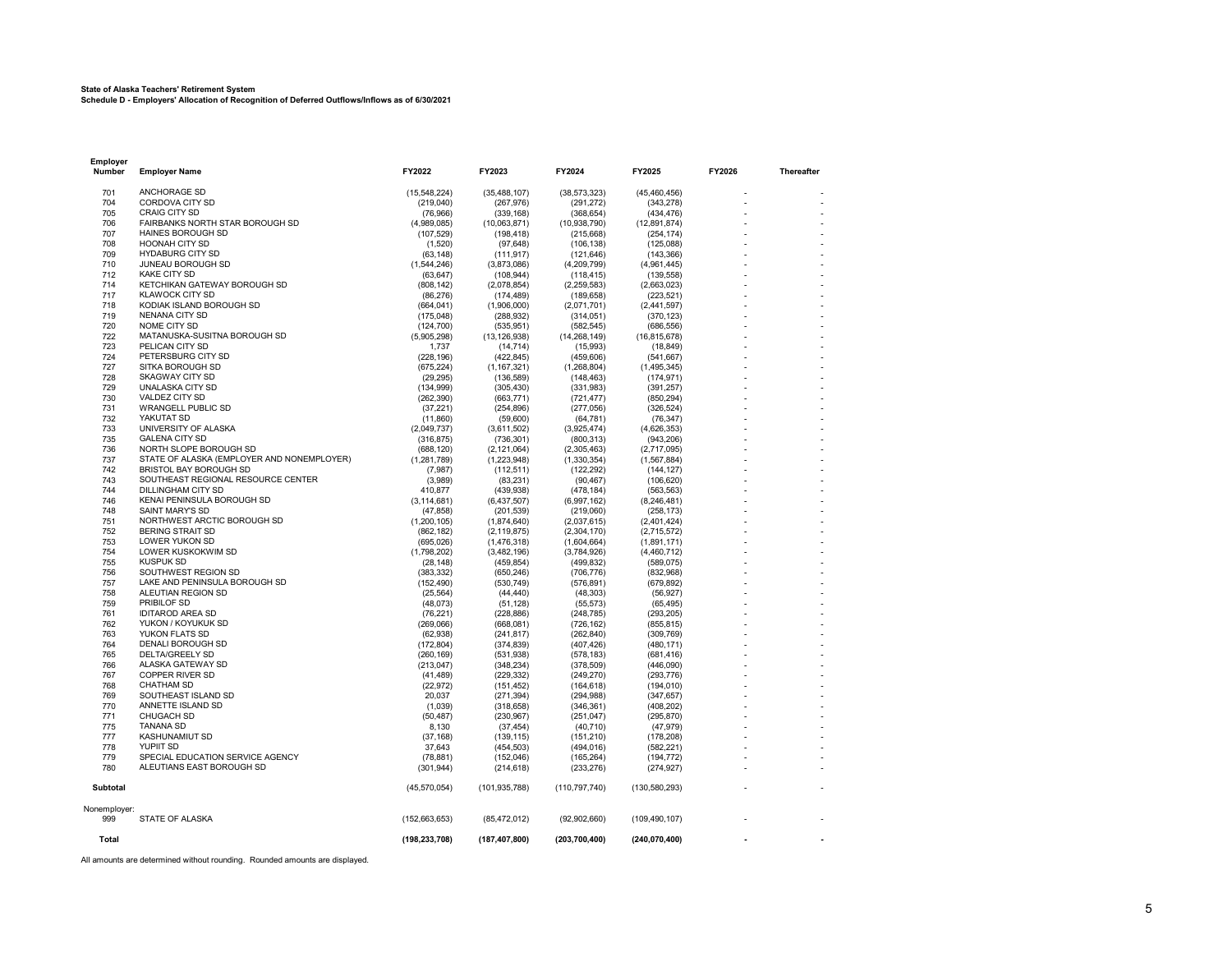#### **State of Alaska Teachers' Retirement System Schedule E - Contribution History**

**Employer**

| Number              | <b>Employer Name</b>                       | FY2021         | FY2020         | FY2019            | FY2018         | FY2017          | FY2016         | FY2015           | FY2014         | FY2013         |
|---------------------|--------------------------------------------|----------------|----------------|-------------------|----------------|-----------------|----------------|------------------|----------------|----------------|
| 701                 | ANCHORAGE SD                               | 9.845.816.94   | 12.025.123.02  | 13,405,087.32     | 13,953,833.79  | 12,990,980.15   | 11.850.582.30  | 12.824.988.74    | 12.944.265.05  | 12,967,146.96  |
| 704                 | CORDOVA CITY SD                            | 84,368.03      | 116, 153.21    | 118,029.15        | 136,707.51     | 110,356.31      | 96,779.88      | 93,120.75        | 114,056.49     | 134,509.15     |
| 705                 | CRAIG CITY SD                              | 102,517.42     | 114,189.04     | 114,813.85        | 141,152.03     | 122,462.27      | 104,267.87     | 110,761.75       | 113,631.46     | 106,528.43     |
| 706                 | FAIRBANKS NORTH STAR BOROUGH SD            | 2,904,888.93   | 3,449,079.51   | 3,731,293.59      | 4,017,542.60   | 3,813,656.10    | 3,539,896.52   | 3,876,399.16     | 3,910,652.78   | 3,920,578.38   |
| 707                 | HAINES BOROUGH SD                          | 44,989.08      | 42,277.87      | 38,117.21         | 60,119.21      | 65,342.91       | 46,280.70      | 67,345.72        | 78,746.93      | 84,746.36      |
| 708                 | HOONAH CITY SD                             | 37,494.68      | 27,829.58      | 27,353.72         | 21,574.63      | 39,307.21       | 44,647.71      | 46,108.75        | 52,512.11      | 51,599.68      |
| 709                 | <b>HYDABURG CITY SD</b>                    | 27,158.15      | 40,890.72      | 10,812.74         | 45,017.13      | 28,580.79       | 16,965.60      | 3,661.09         | 22,352.49      | 25,019.04      |
| 710                 | JUNEAU BOROUGH SD                          | 1,067,248.26   | 1,371,423.36   | 1,465,889.68      | 1,535,688.95   | 1,428,279.01    | 1,339,264.79   | 1,401,567.10     | 1,395,436.86   | 1,388,404.23   |
| 712                 | <b>KAKE CITY SD</b>                        | 24,464.45      | 23,204.27      | 18,019.19         | 40,686.18      | 38,986.47       | 33,982.63      | 34,224.50        | 34,293.75      | 27,714.89      |
| 714                 | KETCHIKAN GATEWAY BOROUGH SD               | 614,141.03     | 742,663.10     | 826,781.34        | 765,271.99     | 728,834.65      | 646,878.19     | 737,815.48       | 681,583.56     | 656,885.26     |
| 717                 | <b>KLAWOCK CITY SD</b>                     | 58,955.66      | 72,046.03      | 73,940.90         | 73,149.40      | 64,678.50       | 55,503.68      | 57,146.15        | 68,293.97      | 74,984.47      |
| 718                 | KODIAK ISLAND BOROUGH SD                   | 559,135.16     | 580,410.34     | 583,203.79        | 665,867.02     | 610,298.27      | 543,048.16     | 647,632.39       | 736,576.50     | 785,788.06     |
| 719                 | NENANA CITY SD                             | 92,091.29      | 114,267.92     | 96,182.86         | 140,642.34     | 108,599.95      | 105,733.21     | 91,496.71        | 105,890.03     | 106,618.13     |
| 720                 | NOME CITY SD                               | 156,746.05     | 156,326.58     | 113,224.03        | 219,436.82     | 200,341.30      | 180,778.20     | 196,990.87       | 205,072.74     | 195,169.00     |
| 722                 | MATANUSKA-SUSITNA BOROUGH SD               | 3,797,960.47   | 4,491,684.69   | 4,982,200.34      | 5,272,972.61   | 4,891,947.35    | 4,448,917.08   | 4,732,180.64     | 4,601,861.36   | 4,409,181.16   |
| 723                 | PELICAN CITY SD                            | 7,752.88       | 1,349.36       | (343.41)          | 821.02         | 608.50          | 76.62          | 56.78            | 3,589.51       | 3,981.63       |
| 724                 | PETERSBURG CITY SD                         | 136,268.43     | 174,116.74     | 192,575.71        | 252,001.66     | 144,371.57      | 173,758.53     | 178,211.83       | 180,274.61     | 169,338.09     |
| 727                 | SITKA BOROUGH SD                           | 344, 183. 14   | 437,062.15     | 436,774.78        | 508,567.70     | 456,554.22      | 409,791.72     | 458,336.30       | 484,459.11     | 473,074.95     |
| 728                 | <b>SKAGWAY CITY SD</b>                     | 42,180.85      | 40,854.27      | 35,004.26         | 42,709.72      | 44,914.04       | 35,596.03      | 36,740.10        | 34,126.76      | 36,943.54      |
| 729                 | UNALASKA CITY SD                           | 94,193.53      | 100,910.48     | 72,536.08         | 149,368.32     | 133,597.79      | 122,560.66     | 123,108.89       | 133,745.23     | 127,900.55     |
| 730                 | VALDEZ CITY SD                             | 212,196.50     | 258.900.27     | 248.143.40        | 303.737.10     | 299,120.88      | 257,196.19     | 289,734.26       | 275,478.92     | 261,914.70     |
| 731                 | <b>WRANGELL PUBLIC SD</b>                  | 72,657.48      | 70,592.08      | 74,356.12         | 89,137.78      | 79,313.66       | 78,637.34      | 74,800.77        | 104,691.78     | 99,330.78      |
| 732                 | YAKUTAT SD                                 | 17,774.92      | 19,759.69      | 21,722.02         | 27,948.30      | 31,855.13       | 49,446.62      | 35,975.53        | 47,318.00      | 45,659.99      |
| 733                 | UNIVERSITY OF ALASKA                       | 1,168,574.16   | 1,516,833.59   | 1,829,659.37      | 1,986,247.25   | 2,003,497.77    | 1,973,801.21   | 2,314,144.86     | 2,385,214.75   | 2,390,342.26   |
| 735                 | <b>GALENA CITY SD</b>                      | 209,084.25     | 264.334.14     | 221,982.28        | 310,877.09     | 281,796.14      | 251,851.54     | 266,991.31       | 287,316.68     | 260,063.00     |
| 736                 | NORTH SLOPE BOROUGH SD                     | 586,217.44     | 286,809.18     | 649,288.85        | 620,262.14     | 588,274.37      | 537,956.23     | 591,144.30       | 674,449.67     | 676,595.46     |
| 737                 | STATE OF ALASKA (EMPLOYER AND NONEMPLOYER) | 1,120,496.96   | 1,183,548.00   | 1,095,527.19      | 1,004,123.17   | 1,021,449.29    | 924,799.69     | 12,499,595.78    | 1,950,888.39   | 1,835,361.68   |
| 742                 | BRISTOL BAY BOROUGH SD                     | 25,403.37      | 40.405.11      | 26.751.36         | 30.208.30      | 20,636.04       | 18.408.57      | 27.110.92        | 27.876.63      | 34,751.67      |
| 743                 | SOUTHEAST REGIONAL RESOURCE CENTER         | 13,904.61      | 13,626.93      | 16,071.85         | 24,560.78      | 20,947.30       | 17,531.74      | 22,454.25        | 22,918.33      | 27,895.11      |
| 744                 | DILLINGHAM CITY SD                         | 94.633.15      | 86.542.11      | 82.530.18         | 132,016.94     | 107,310.86      | 114,435.18     | 148,548.89       | 173,274.14     | 178,455.39     |
| 746                 | KENAI PENINSULA BOROUGH SD                 | 1,793,207.78   | 2,222,018.05   | 2,372,112.28      | 2,570,793.23   | 2,404,195.88    | 2,256,776.91   | 2,407,075.35     | 2,496,327.70   | 2,417,499.71   |
| 748                 | SAINT MARY'S SD                            | 46,979.56      | 69,109.01      | 62,524.91         | 69,718.82      | 60,148.20       | 46,770.29      | 44, 151. 15      | 50,155.46      | 46,615.58      |
| 751                 | NORTHWEST ARCTIC BOROUGH SD                | 492.116.06     | 522,120.27     | 398.426.29        | 723,017.63     | 527,859.50      | 451,722.60     | 492,081.43       | 590.282.99     | 577,278.97     |
| 752                 | <b>BERING STRAIT SD</b>                    | 493,327.88     | 525,092.33     | 405,561.97        | 696,009.77     | 522,908.85      | 387,570.48     | 436,529.41       | 598,504.58     | 626,717.90     |
| 753                 | LOWER YUKON SD                             | 523,635.11     | 453.493.88     | 519,028.81        | 521,774.24     | 474,846.31      | 400,163.68     | 393,486.39       | 462.619.38     | 424,090.91     |
| 754                 | LOWER KUSKOKWIM SD                         | 837,947.11     | 899,457.78     | 922,678.73        | 1,244,221.67   | 1,163,146.26    | 1,002,614.58   | 1,109,994.99     | 1,243,560.52   | 1,264,987.87   |
| 755                 | <b>KUSPUK SD</b>                           | 83,864.01      | 59,645.41      | 76,181.80         | 142,685.53     | 106,665.67      | 98,039.16      | 121,708.95       | 111,898.63     | 123,148.02     |
| 756                 | SOUTHWEST REGION SD                        | 163,505.76     | 147,641.77     | 157,951.36        | 175,810.60     | 149,932.92      | 141,065.85     | 145,378.20       | 190,830.66     | 185,196.37     |
| 757                 | LAKE AND PENINSULA BOROUGH SD              | 159,522.04     | 110,177.93     | 46,895.92         | 184,495.34     | 108,447.69      | 77,482.72      | 94,679.59        | 130,806.45     | 127,255.05     |
| 758                 | ALEUTIAN REGION SD                         | 10,240.53      | 11,760.92      | 11,751.32         | 12,436.75      | 10,584.56       | 7,850.15       | 14,119.00        | 16,854.59      | 13,201.59      |
| 759                 | PRIBILOF SD                                | 14,521.68      | 11,743.93      | 9,192.01          | 18,914.17      | 17,771.92       | 14,521.38      | 16,079.31        | 19,331.86      | 15,736.51      |
| 761                 | <b>IDITAROD AREA SD</b>                    | 58,900.15      | 37,947.33      | 45,914.79         | 68,892.30      | 45,347.99       | 21,794.20      | 51,062.10        | 67,432.41      | 52,557.27      |
| 762                 | YUKON / KOYUKUK SD                         | 177,599.00     | 171,800.77     | 184,057.07        | 229,624.93     | 177,044.19      | 159,466.25     | 154,570.86       | 187,901.58     | 182,490.96     |
| 763                 | YUKON FLATS SD                             | 79,025.40      | 60,808.05      | 69,749.88         | 93,554.96      | 77,228.68       | 65,702.65      | 83,976.89        | 101,768.55     | 103,279.70     |
| 764                 | DENALI BOROUGH SD                          | 104,266.53     | 119,234.56     | 110,107.22        | 133,593.02     | 94,971.62       | 84,272.06      | 83,803.92        | 80,803.37      | 103,544.58     |
| 765                 | DELTA/GREELY SD                            | 154,276.27     | 196,576.97     | 170,906.92        | 216,893.64     | 184,543.20      | 156,301.76     | 162,564.80       | 165, 181.36    | 180,110.48     |
| 766                 | ALASKA GATEWAY SD                          | 75,614.59      | 90.857.81      | 82.923.25         | 147,900.96     | 115.656.94      | 124,560.43     | 127,792.49       | 128,419.54     | 124,349.06     |
| 767                 | COPPER RIVER SD                            | 44,906.01      | 60,961.62      | 47,104.55         | 98,120.80      | 94,597.33       | 105,461.10     | 115,656.27       | 121,758.26     | 132,304.75     |
| 768                 | CHATHAM SD                                 | 32,385.90      | 39,969.30      | 16.403.40         | 62,596.87      | 42,347.93       | 47,878.93      | 48,982.02        | 60,291.65      | 63,121.28      |
| 769                 | SOUTHEAST ISLAND SD                        | 44,106.79      | 48,660.76      | 45,294.86         | 71,915.04      | 54,174.58       | 67,931.90      | 74,096.35        | 77,776.57      | 71,859.89      |
| 770                 | ANNETTE ISLAND SD                          | 58,667.94      | 52,856.38      | 71,947.46         | 64,185.19      | 67,476.91       | 70,300.50      | 81,025.75        | 82,384.77      | 85,821.49      |
| 771                 | CHUGACH SD                                 | 71,896.16      | 88,586.97      | 92,071.24         | 90,177.20      | 85,760.23       | 74,674.62      | 75,164.66        | 72,052.02      | 82,653.26      |
| 775                 | <b>TANANA SD</b>                           | 3,701.70       | 214.05         | 11,847.68         | 10,038.01      | 17,017.84       | 12,662.15      | 10,393.95        | 12,850.77      | 10,744.46      |
| 777                 | <b>KASHUNAMIUT SD</b>                      | 42,326.30      | 36.071.37      | 42.981.17         | 78,103.67      | 62,184.10       | 40,883.20      | 31,482.25        | 38,671.83      | 45.023.45      |
| 778                 | YUPIIT SD                                  | 101,573.26     | 103,407.98     | 107,333.46        | 107,493.96     | 95,205.56       | 68,270.32      | 65,344.19        | 89,913.58      | 120,550.86     |
| 779                 | SPECIAL EDUCATION SERVICE AGENCY           | 38,673.35      | 22.117.42      | 37.078.19         | 32,604.40      | 30,286.61       | 30,638.78      | 39,682.45        | 41,387.48      | 46.164.58      |
| 780                 | ALEUTIANS EAST BOROUGH SD                  | 65,293.33      | 88,883.53      | 79,651.06         | 112,451.50     | 86,295.82       | 75,751.86      | 87,302.23        | 99,826.48      | 97,141.58      |
|                     |                                            |                |                |                   |                |                 |                |                  |                |                |
| Subtotal            |                                            | 29,335,577.47  | 34,114,429.49  | 36,805,207.35     | 40,550,273.68  | 37, 353, 546.09 | 34,110,502.90  | 48,556,579.52    | 39,190,441.63  | 38,879,928.13  |
| Nonemployer:<br>999 | STATE OF ALASKA                            | 134,069,996.76 | 140,219,115.35 | 127,364,762.39    | 111,042,260.53 | 115,980,240.01  | 89,957,454.13  | 1,650,517,011.02 | 207,270,949.96 | 195,434,950.61 |
|                     |                                            |                |                |                   |                |                 |                |                  |                |                |
| Total               |                                            | 163,405,574.23 | 174,333,544.84 | 164, 169, 969. 74 | 151,592,534.21 | 153,333,786.10  | 124,067,957.03 | 1,699,073,590.54 | 246,461,391.59 | 234,314,878.74 |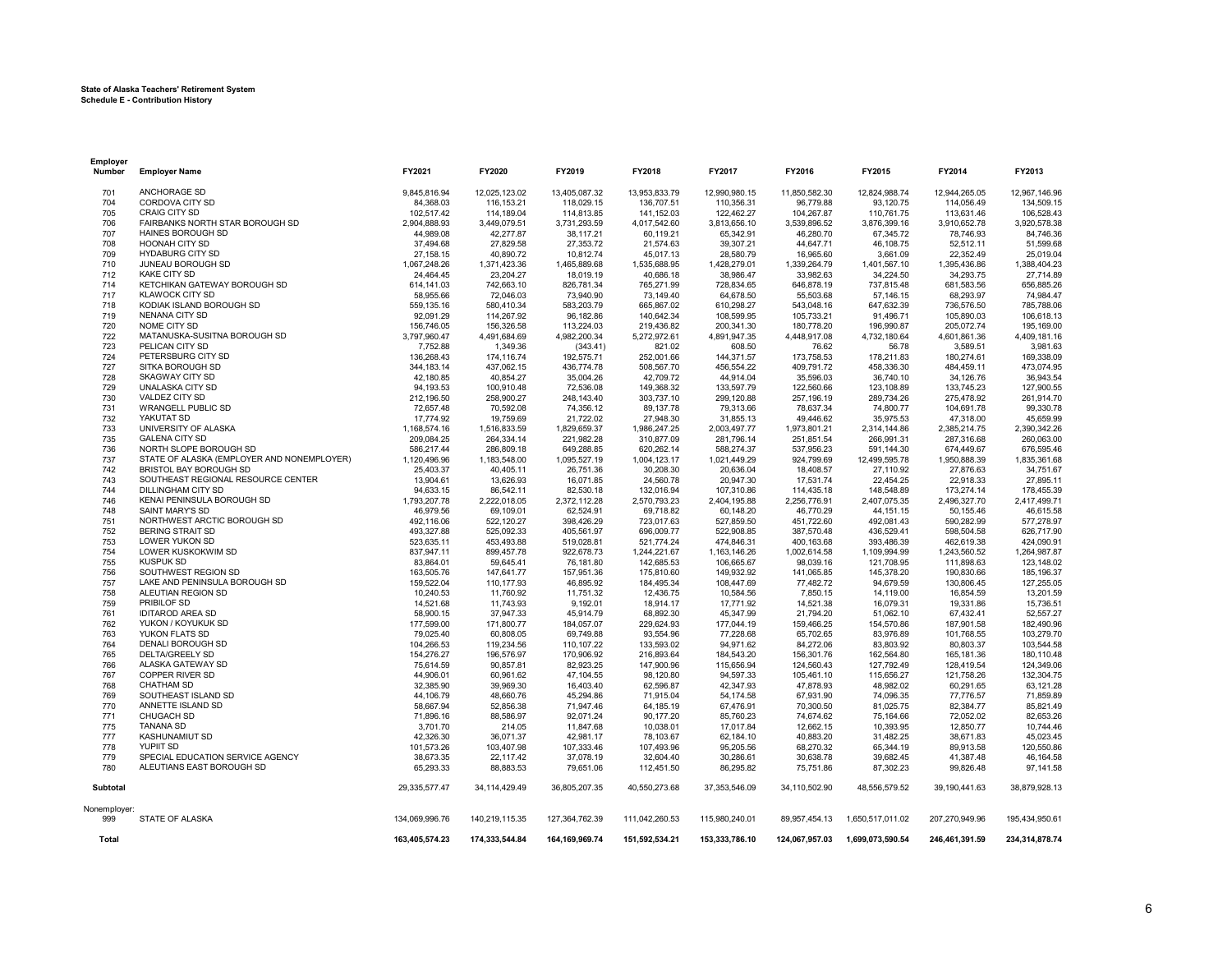#### **State of Alaska Teachers' Retirement System Schedule E - Contribution History - Historical**

**FY2012**

**Total Plan Contributions 195,576,000**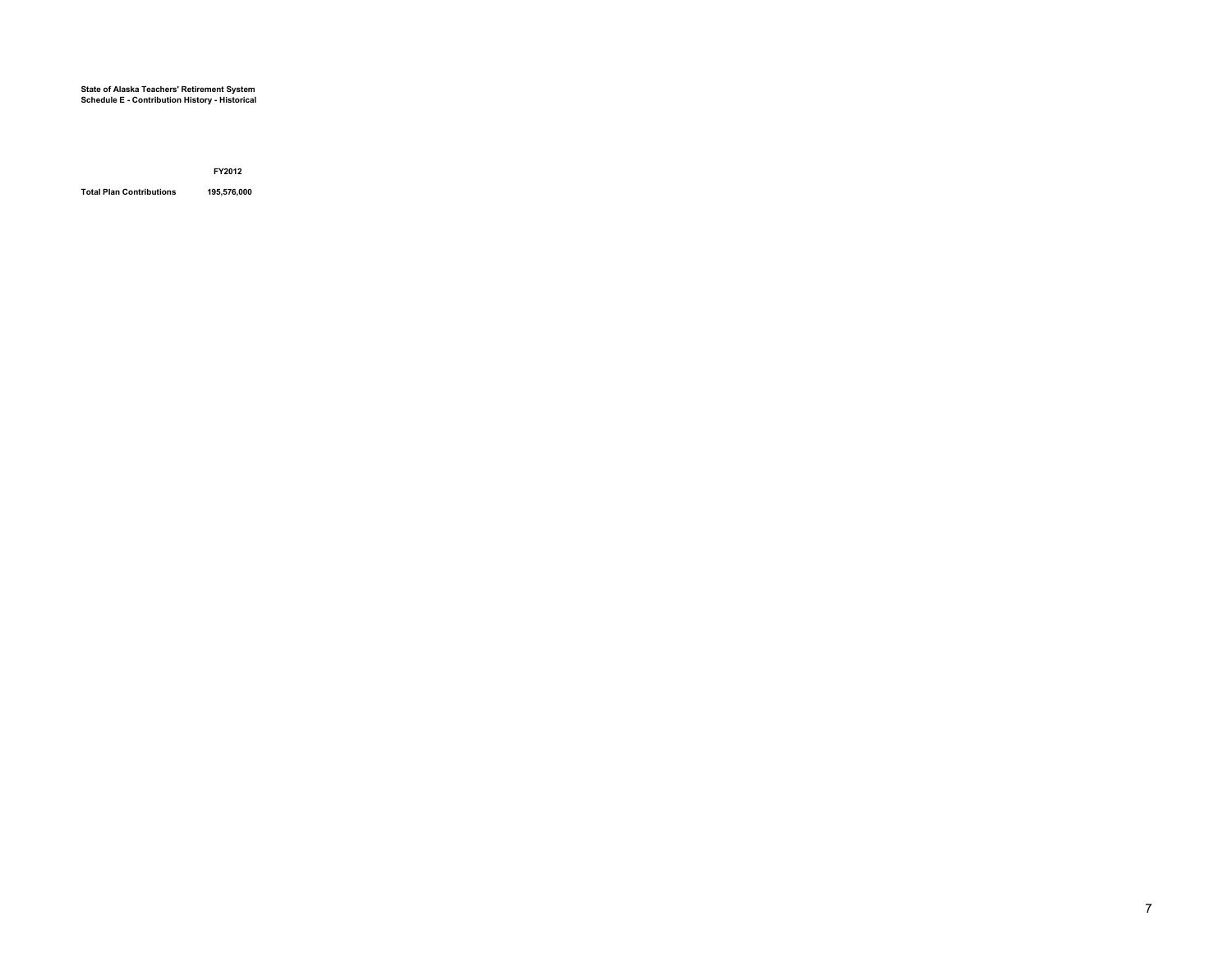#### **State of Alaska Teachers' Retirement System Schedule F - Present Value of Future State Assistance Contributions as of 6/30/2021**

| Employer<br>Number | <b>Employer Name</b>                         | Present Value of<br><b>Future State</b><br><b>Assistance</b><br><b>Contributions</b> | <b>Employer</b><br>Proportion |
|--------------------|----------------------------------------------|--------------------------------------------------------------------------------------|-------------------------------|
| 701                | ANCHORAGE SD                                 | 202,635,000                                                                          | 35.23627%                     |
| 704                | CORDOVA CITY SD                              | 1,531,000                                                                            | 0.26623%                      |
| 705                | <b>CRAIG CITY SD</b>                         | 1,935,000                                                                            | 0.33648%                      |
| 706                | FAIRBANKS NORTH STAR BOROUGH SD              | 57,462,000                                                                           | 9.99209%                      |
| 707                | <b>HAINES BOROUGH SD</b>                     | 1,134,000                                                                            | 0.19719%                      |
| 708                | <b>HOONAH CITY SD</b>                        | 557,000                                                                              | 0.09686%                      |
| 709                | <b>HYDABURG CITY SD</b>                      | 640,000                                                                              | 0.11129%                      |
| 710                | JUNEAU BOROUGH SD                            | 22,117,000                                                                           | 3.84593%                      |
| 712                | <b>KAKE CITY SD</b>                          | 623,000                                                                              | 0.10833%                      |
| 714                | KETCHIKAN GATEWAY BOROUGH SD                 | 11,869,000                                                                           | 2.06390%                      |
| 717                | KLAWOCK CITY SD                              | 1,001,000                                                                            | 0.17406%                      |
| 718                | KODIAK ISLAND BOROUGH SD                     | 10,882,000                                                                           | 1.89227%                      |
| 719                | NENANA CITY SD                               | 1,651,000                                                                            | 0.28709%                      |
| 720                | NOME CITY SD<br>MATANUSKA-SUSITNA BOROUGH SD | 3,060,000                                                                            | 0.53210%                      |
| 722<br>723         | PELICAN CITY SD                              | 74,953,000<br>85,000                                                                 | 13.03360%<br>0.01478%         |
| 724                | PETERSBURG CITY SD                           | 2,415,000                                                                            | 0.41995%                      |
| 727                | SITKA BOROUGH SD                             | 6,668,000                                                                            | 1.15950%                      |
| 728                | <b>SKAGWAY CITY SD</b>                       | 778,000                                                                              | 0.13529%                      |
| 729                | UNALASKA CITY SD                             | 1.745.000                                                                            | 0.30344%                      |
| 730                | VALDEZ CITY SD                               | 3,787,000                                                                            | 0.65852%                      |
| 731                | <b>WRANGELL PUBLIC SD</b>                    | 1,456,000                                                                            | 0.25318%                      |
| 732                | YAKUTAT SD                                   | 339,000                                                                              | 0.05895%                      |
| 733                | UNIVERSITY OF ALASKA                         | 20,623,000                                                                           | 3.58614%                      |
| 735                | <b>GALENA CITY SD</b>                        | 4,200,000                                                                            | 0.73034%                      |
| 736                | NORTH SLOPE BOROUGH SD                       | 12,112,000                                                                           | 2.10616%                      |
| 737                | STATE OF ALASKA (EMPLOYER AND NONEMPLOYER)   |                                                                                      | 0.00000%                      |
| 742                | BRISTOL BAY BOROUGH SD                       | 640,000                                                                              | 0.11129%                      |
| 743                | SOUTHEAST REGIONAL RESOURCE CENTER           | 477,000                                                                              | 0.08295%                      |
| 744                | DILLINGHAM CITY SD                           | 2,513,000                                                                            | 0.43699%                      |
| 746                | KENAI PENINSULA BOROUGH SD                   | 36,760,000                                                                           | 6.39221%                      |
| 748                | <b>SAINT MARY'S SD</b>                       | 1,151,000                                                                            | 0.20015%                      |
| 751                | NORTHWEST ARCTIC BOROUGH SD                  | 10,705,000                                                                           | 1.86150%                      |
| 752<br>753         | <b>BERING STRAIT SD</b><br>LOWER YUKON SD    | 12,102,000                                                                           | 2.10442%                      |
| 754                | LOWER KUSKOKWIM SD                           | 8,429,000<br>19,882,000                                                              | 1.46572%<br>3.45729%          |
| 755                | <b>KUSPUK SD</b>                             | 2,624,000                                                                            | 0.45629%                      |
| 756                | SOUTHWEST REGION SD                          | 3,714,000                                                                            | 0.64583%                      |
| 757                | LAKE AND PENINSULA BOROUGH SD                | 3,029,000                                                                            | 0.52671%                      |
| 758                | ALEUTIAN REGION SD                           | 257,000                                                                              | 0.04469%                      |
| 759                | PRIBILOF SD                                  | 295,000                                                                              | 0.05130%                      |
| 761                | <b>IDITAROD AREA SD</b>                      | 1,310,000                                                                            | 0.22780%                      |
| 762                | YUKON / KOYUKUK SD                           | 3,815,000                                                                            | 0.66339%                      |
| 763                | YUKON FLATS SD                               | 1,382,000                                                                            | 0.24032%                      |
| 764                | DENALI BOROUGH SD                            | 2,139,000                                                                            | 0.37195%                      |
| 765                | DELTA/GREELY SD                              | 3,036,000                                                                            | 0.52793%                      |
| 766                | ALASKA GATEWAY SD                            | 1,989,000                                                                            | 0.34587%                      |
| 767                | COPPER RIVER SD                              | 1,311,000                                                                            | 0.22797%                      |
| 768                | CHATHAM SD                                   | 865,000                                                                              | 0.15042%                      |
| 769                | SOUTHEAST ISLAND SD                          | 1,553,000                                                                            | 0.27005%                      |
| 770                | ANNETTE ISLAND SD                            | 1,820,000                                                                            | 0.31648%                      |
| 771                | <b>CHUGACH SD</b><br>TANANA SD               | 1,318,000                                                                            | 0.22919%                      |
| 775<br>777         | KASHUNAMIUT SD                               | 215,000<br>796,000                                                                   | 0.03739%<br>0.13842%          |
| 778                | YUPIIT SD                                    | 2,594,000                                                                            | 0.45107%                      |
| 779                | SPECIAL EDUCATION SERVICE AGENCY             | 869,000                                                                              | 0.15111%                      |
| 780                | ALEUTIANS EAST BOROUGH SD                    | 1,227,000                                                                            | 0.21336%                      |
| Total              |                                              | 575,075,000                                                                          | 100.00000%                    |
|                    |                                              |                                                                                      |                               |